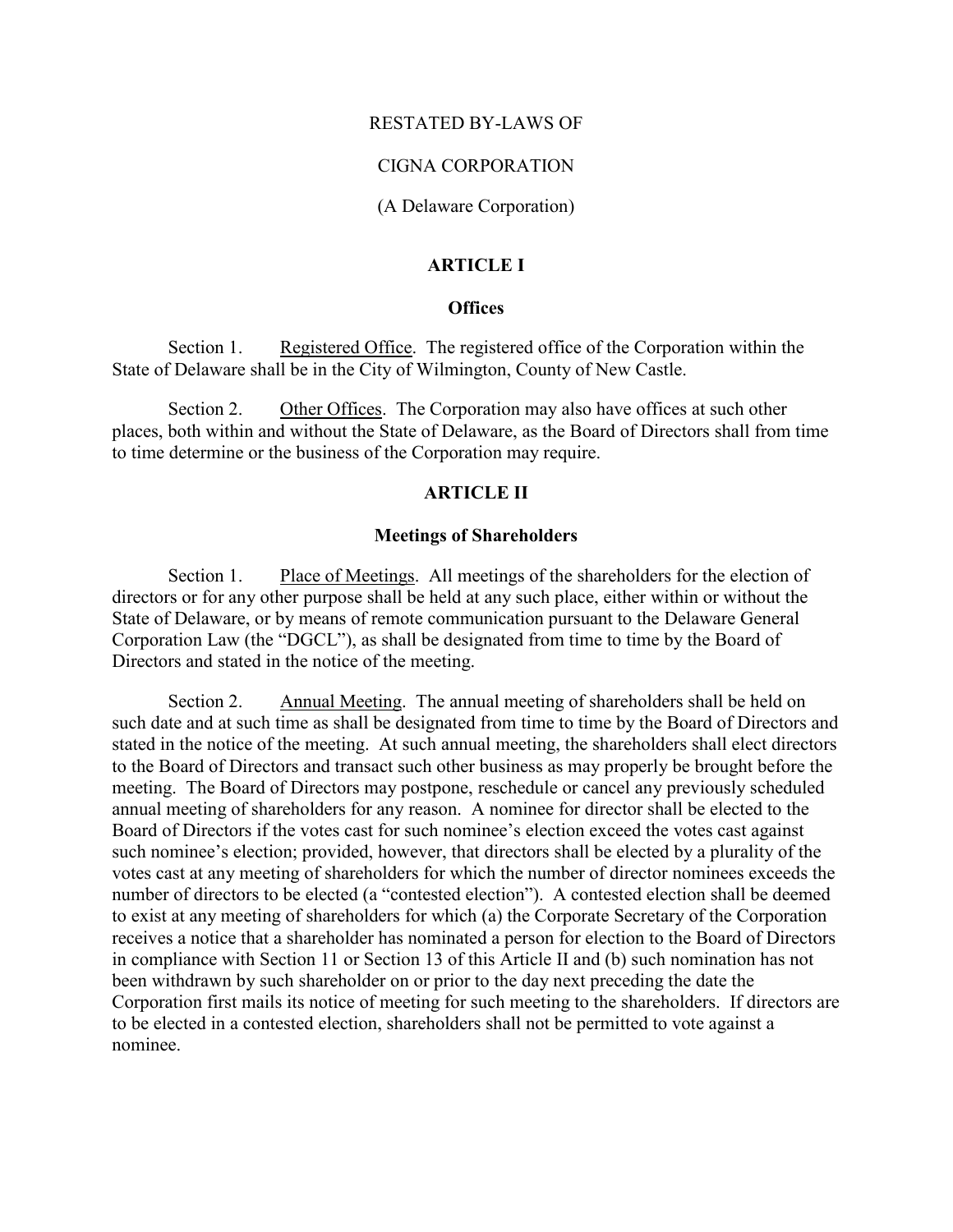## Section 3. Special Meetings.

<span id="page-1-0"></span>(a) Special meetings of shareholders, unless otherwise prescribed by statute, may only be called (i) at any time by the Board of Directors, the Chief Executive Officer or the Chair of the Board or (ii) pursuant to the procedures set forth in [Section](#page-1-0) [3\(b\)](#page-1-0) of this [Article](#page-0-0) II. The Board of Directors may postpone, reschedule or cancel any previously scheduled special meeting of shareholders called pursuant to the foregoing clause [\(i\)](#page-1-1) for any reason.

<span id="page-1-3"></span>(b) A special meeting of the shareholders shall be called by the Corporate Secretary of the Corporation upon the request in proper written form (a "Special Meeting Request") of one or more shareholders that have Net Long Beneficial Ownership, and will have had continuous Net Long Beneficial Ownership for a period of at least one full year prior to the date of such request, of capital stock of the Corporation representing at least 25% of the voting power of the issued and outstanding capital stock of the Corporation entitled to vote on matters to be presented at the special meeting (the "Requisite Percentage"). The Board of Directors may submit its own proposal or proposals for consideration at a special meeting called at the request of one or more shareholders.

<span id="page-1-1"></span>(i) A Special Meeting Request must be delivered to or mailed and received by the Corporate Secretary of the Corporation at the principal executive offices of the Corporation, in accordance with the terms of this [Section](#page-1-0) [3\(b\).](#page-1-0) A Special Meeting Request shall be valid only if it is signed and dated by each shareholder of record submitting the Special Meeting Request and each beneficial owner, if any, on whose behalf the Special Meeting Request is being made, or such shareholder's or beneficial owner's duly authorized agent (each, a "Requesting Shareholder"). Any beneficial owner who wishes to deliver a Special Meeting Request must cause the nominee or other person who serves as the record shareholder of such beneficial owner's stock to sign such Special Meeting Request. If a record shareholder is the nominee for more than one beneficial owner of stock, the record shareholder may deliver a Special Meeting Request solely with respect to the common stock of the Corporation owned by the beneficial owner who is directing the record shareholder to sign such Special Meeting Request. The term "Requesting Shareholder" shall not include any shareholder that has provided a request to call a special meeting in response to a solicitation made pursuant to, and in accordance with, Section 14 of the Securities Exchange Act of 1934, as amended (together with the rules and regulations promulgated thereunder, the "Exchange Act") by way of a definitive consent solicitation statement filed with the U.S. Securities and Exchange Commission (the "SEC").

<span id="page-1-2"></span>(ii) To be in proper written form, a Special Meeting Request must include the following information: (1) in the case of any director nominations proposed to be presented at the special meeting, all of the information, statements, questionnaires and representations required by [Section](#page-8-0)  $11(c)$  of this [Article](#page-0-0) II; (2) in the case of any shareholder proposals proposed to be presented at the special meeting, all of the information, statements and representations required by [Section](#page-16-1) 12(c) of this [Article](#page-0-0) II; (3) an agreement by the Requesting Shareholder to notify the Corporation promptly in the event of (A) any disposition prior to the time of the special meeting of any shares included within any Requesting Shareholder's Net Long Beneficial Ownership as of the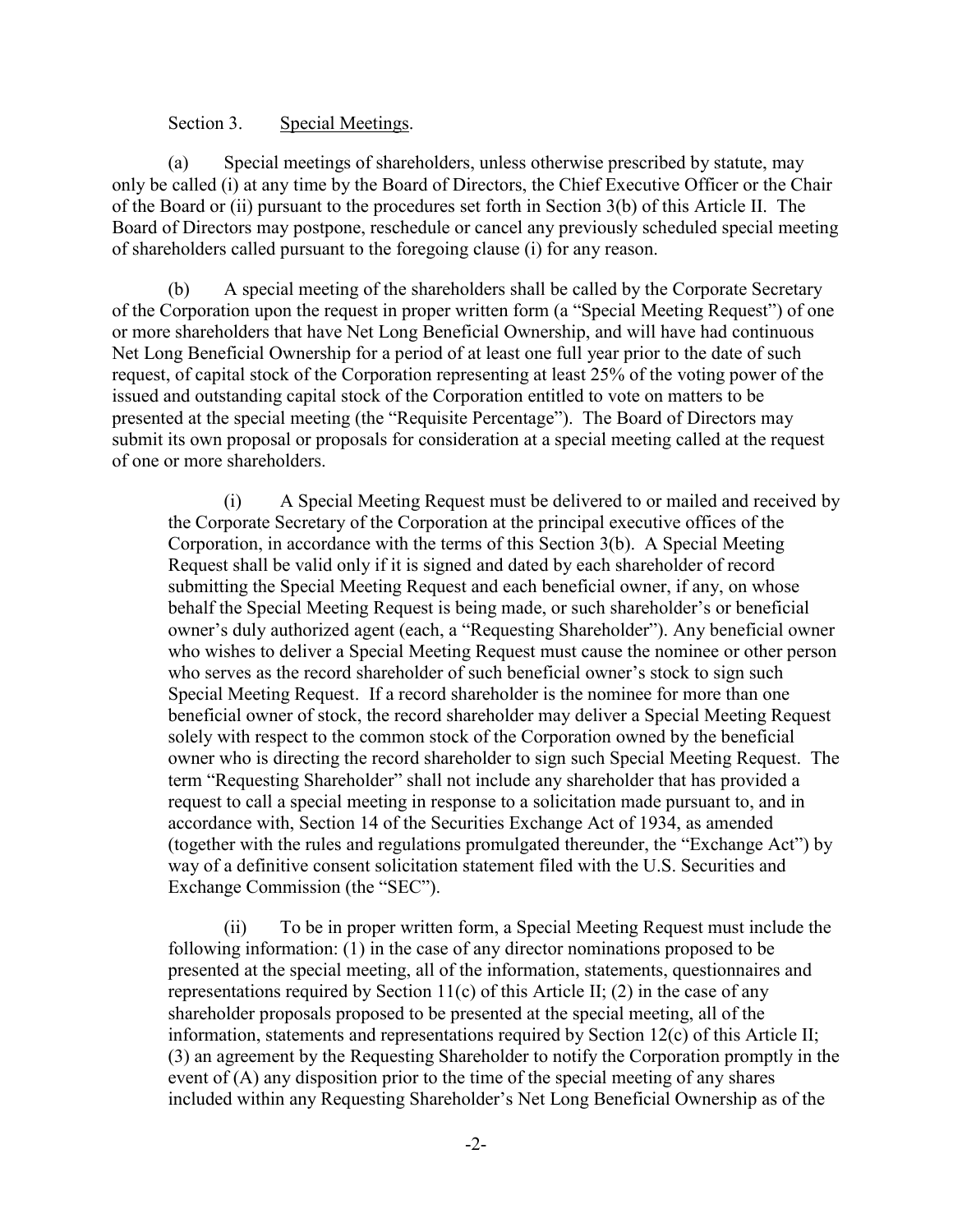date on which the Special Meeting Request was delivered to the Corporate Secretary of the Corporation and (B) any other material change prior to the time of the special meeting in any Requesting Shareholder's Net Long Beneficial Ownership; (4) an acknowledgement that (A) any disposition prior to the date of the special meeting of any capital stock of the Corporation included in any Requesting Shareholder's Net Long Beneficial Ownership as of the date on which the Special Meeting Request was delivered to the Corporate Secretary of the Corporation shall be deemed to be a revocation of such Special Meeting Request with respect to such disposed shares and (B) that any decrease in the Requesting Shareholders' aggregate Net Long Beneficial Ownership to less than the Requisite Percentage shall be deemed to be an absolute revocation of such Special Meeting Request; and (5) documentary evidence that the Requesting Shareholders had Net Long Beneficial Ownership of at least the Requisite Percentage as of the date of delivery of the Special Meeting Request to the Corporate Secretary of the Corporation and for a period of at least one full year prior to the date of delivery of such Special Meeting Request; provided, however, that if any of the Requesting Shareholders are not the beneficial owners of the shares representing the Requisite Percentage, then to be valid, the Special Meeting Request must also include documentary evidence that the beneficial owners on whose behalf the Special Meeting Request is made had, together with any Requesting Shareholders who are beneficial owners, Net Long Beneficial Ownership of the Requisite Percentage as of the date of delivery of such Special Meeting Request to the Corporate Secretary of the Corporation and for a period of at least one full year prior to the date of delivery of such Special Meeting Request.

(iii) In addition, the Requesting Shareholders on whose behalf the Special Meeting Request is being made shall (1) update the information provided in the Special Meeting Request, if necessary, so that the information provided or required to be provided therein shall be true and correct as of the record date for the special meeting (with such information to be delivered no later than five business days after such record date) and as of the date that is 10 business days prior to the date of the special meeting or any adjournment, postponement or rescheduling thereof, or, if there are fewer than 10 business days between the date of the special meeting and any such adjourned, postponed or rescheduled meeting, then as of the date of such adjourned, postponed or rescheduled meeting (with such information to be delivered no later than five business days prior to the date of such meeting) and (2) promptly provide any other information reasonably requested by the Corporation. Information provided pursuant to the preceding sentence shall be delivered to the Corporate Secretary of the Corporation at the principal executive offices of the Corporation as set forth in the immediately preceding sentence or as promptly as practicable following the applicable request. A failure to deliver such information as required shall constitute a revocation of the applicable Special Meeting Request applicable Requesting Shareholder(s).

(iv) If any information submitted pursuant to this [Section](#page-1-0) [3\(b\)](#page-1-0) is inaccurate or incomplete in any material respect, such information shall be deemed not to have been provided in accordance with these By-Laws. The Requesting Shareholder shall notify the Corporate Secretary in writing at the principal executive offices of the Corporation of any inaccuracy or change in any information submitted pursuant to this [Section](#page-1-0) [3\(b\)](#page-1-0) within two business days after becoming aware of such inaccuracy or change. Upon written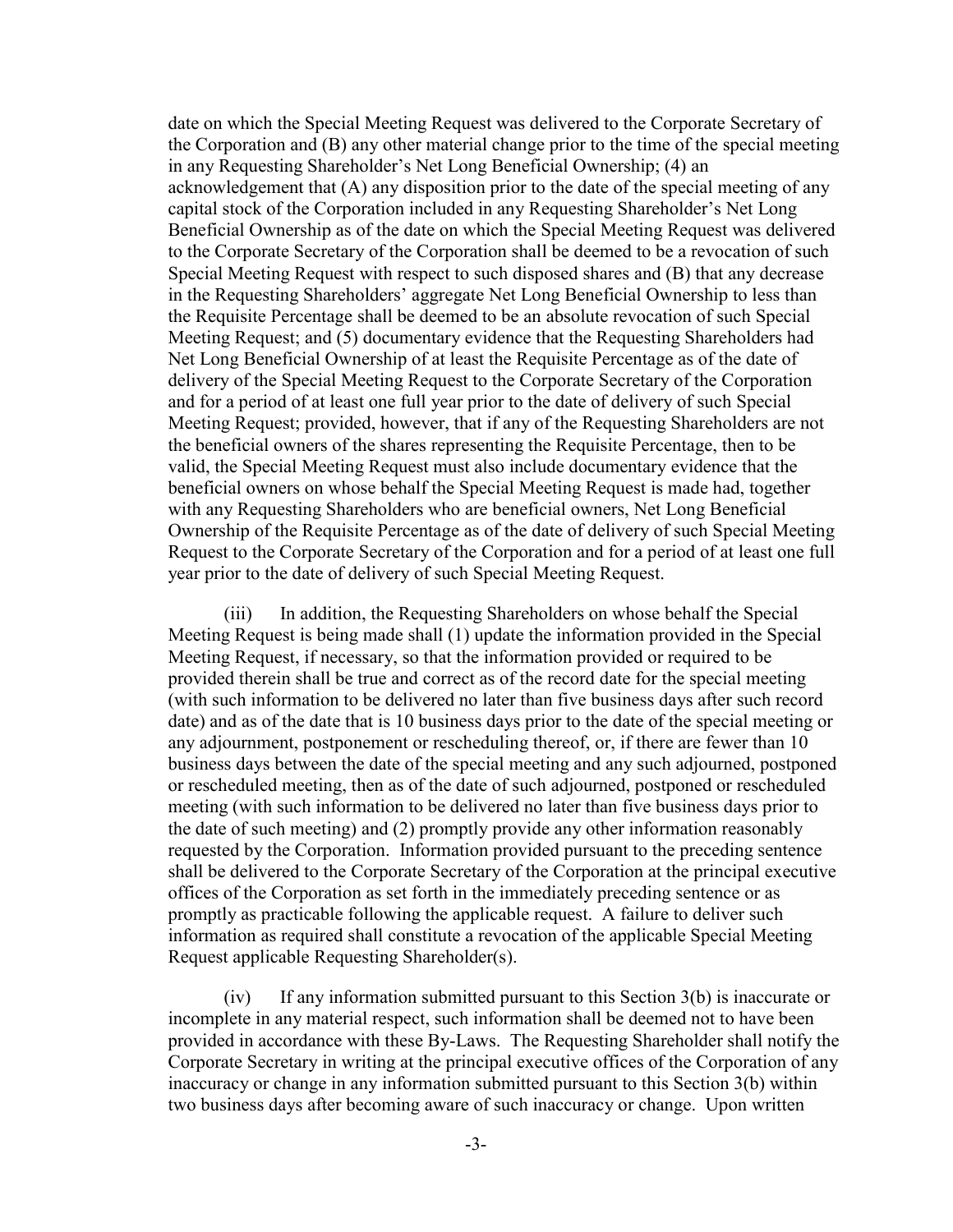request of the Corporate Secretary on behalf of the Board of Directors (or a duly authorized committee thereof), the Requesting Shareholder shall provide, within seven business days after delivery of such request (or such longer period as may be specified in such request), (1) written verification, reasonably satisfactory to the Board of Directors, any committee thereof or any authorized officer of the Corporation, to demonstrate the accuracy of any information submitted by the Requesting Shareholder pursuant to this [Section](#page-1-0) [3\(b\),](#page-1-0) and (2) a written affirmation of any information submitted by the Requesting Shareholder pursuant to this [Section](#page-1-0) [3\(b\)](#page-1-0) as of an earlier date. If the Requesting Shareholder fails to provide such written verification or affirmation within such period, the information as to which written verification or affirmation was requested may be deemed not to have been provided in accordance with these By-Laws.

(v) A Special Meeting Request shall not be valid, and a special meeting requested by shareholders shall not be held, if (1) the Special Meeting Request does not comply with this [Section](#page-1-0) [3\(b\);](#page-1-0) (2) the Special Meeting Request relates to an item of business that is not a proper subject for shareholder action under the DGCL; (3) the Special Meeting Request is delivered during the period commencing 120 days prior to the first anniversary of the date of the immediately preceding annual meeting of shareholders and ending on the earlier of  $(A)$  the date of the next annual meeting or  $(B)$  120 days after the first anniversary of the date of the previous annual meeting; (4) an identical or substantially similar item (as determined in good faith by the Board of Directors), other than the election of directors, (A) was presented at an annual or special meeting of shareholders held not more than 12 months before delivery of the Special Meeting Request or (B) is included in the Corporation's notice of meeting as an item of business to be brought before an annual or special meeting of shareholders that has been called but not yet held or that is called for a date within 120 days of the receipt by the Corporation of a Special Meeting Request; or (5) the Special Meeting Request was made in a manner that involved a violation of the Exchange Act or other applicable law.

(vi) Special meetings of shareholders validly requested pursuant to this [Section](#page-1-0) [3\(b\)](#page-1-0) shall be held not more than 120 days after receipt by the Corporation of a valid Special Meeting Request.

(vii) The Requesting Shareholders (or any of them) may revoke a Special Meeting Request by written revocation delivered to the Corporate Secretary of the Corporation at the principal executive offices of the Corporation at any time prior to the special meeting. If, following such revocation (or any deemed revocation pursuant to clause (4) of [Section](#page-1-0)  $3(b)(ii)$  $3(b)(ii)$ , there are unrevoked requests from Requesting Shareholders holding in the aggregate less than the Requisite Percentage (or there are no unrevoked requests at all), the Board of Directors, in its discretion, may cancel the special meeting.

(viii) If none of the Requesting Shareholders (or any Qualified Representative thereof) appears (including virtually, in the case of a meeting held solely by means of remote communication) to present the business specified in the Special Meeting Request to be presented for consideration, the Corporation need not present such business for a vote at the special meeting, notwithstanding that proxies in respect of such business may have been received by the Corporation.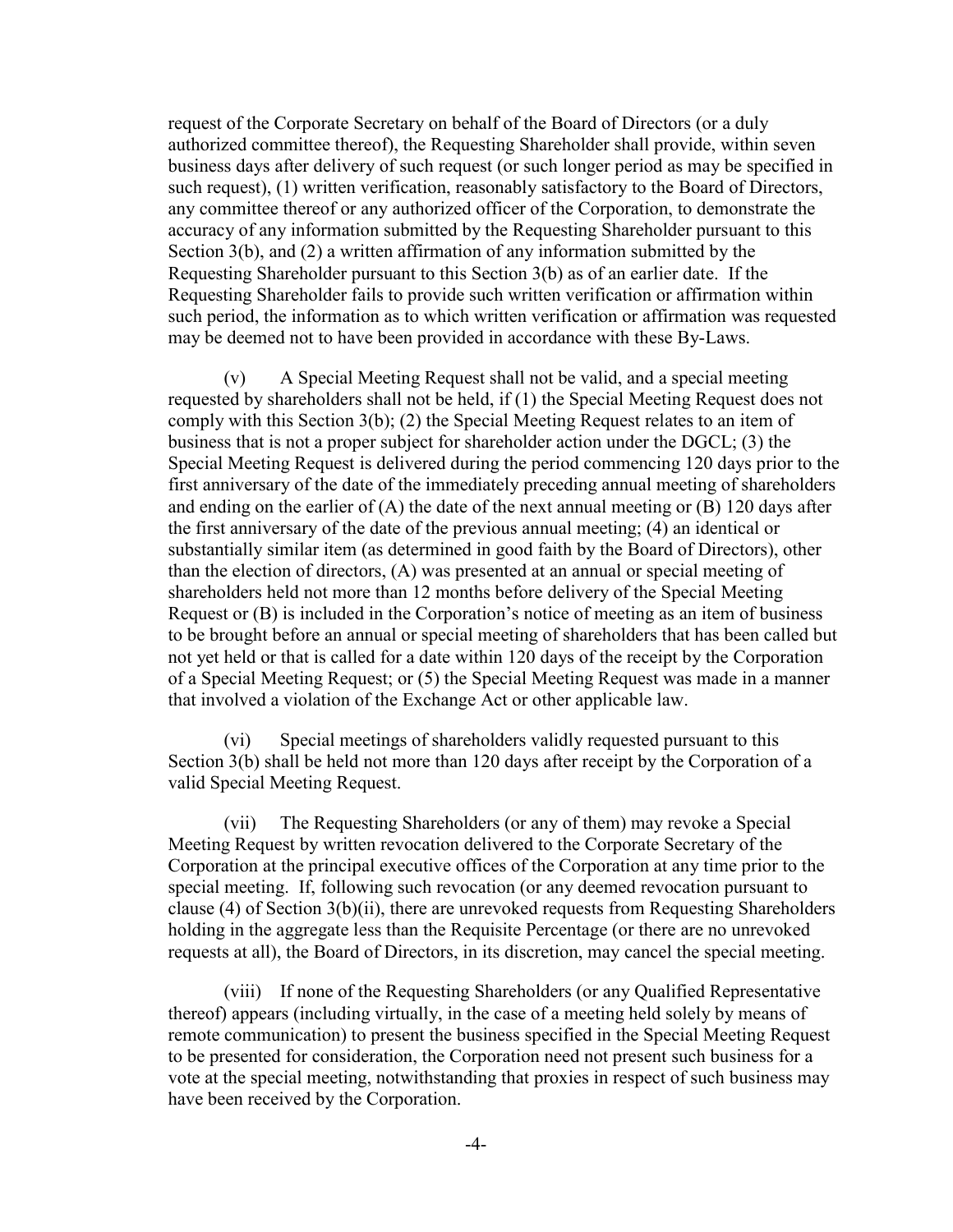(ix) Business transacted at any special meeting called pursuant to this [Section](#page-1-0) [3\(b\)](#page-1-0) shall be limited to (1) the purpose(s) stated in a valid Special Meeting Request received from the Requesting Shareholders holding in the aggregate the Requisite Percentage and (2) any additional matters that the Board of Directors determines to include in the Corporation's notice of the special meeting.

(x) The Board of Directors shall determine in good faith whether all requirements set forth in this [Section](#page-1-0) [3\(b\)](#page-1-0) have been satisfied and such determination shall be binding on the Corporation and its shareholders.

Section 4. Notice of Meetings. Except as otherwise expressly required by statute, written notice, or notice in the form of electronic transmission to shareholders who have consented to receive notice in such form, of each annual and special meeting of shareholders stating the place, date and time of the meeting, the means of remote communication (if any) by which shareholders and proxyholders may be deemed present in person and may vote at the meeting and, in the case of a special meeting, the purpose or purposes for which the meeting is called, shall be given, as permitted by applicable law, to each shareholder of record entitled to notice of the meeting not less than 10 days nor more than 60 days before the date of such meeting. Business transacted at any special meeting of shareholders shall be limited to the purposes stated in the notice. If mailed, such notice shall be sent in a postage prepaid envelope, addressed to the shareholder at his or her address as it appears on the records of the Corporation. Such notice shall be deemed given (a) if by mail, at the time when the same shall be deposited in the United States mail, postage prepaid; (b) if by facsimile telecommunication, when directed to a number at which the shareholder has consented to receive notice; (c) if by electronic mail, when directed to an electronic mail address at which the shareholder has consented to receive such notice; (d) if by a posting on an electronic network together with a separate notice to the shareholder of such specific posting, upon the later to occur of (i) such posting, or (ii) the giving of the separate notice of such posting; or (e) if by any other form of electronic communication, when directed to the shareholder in the manner consented to by the shareholder. Any such consent shall be revocable by the shareholder by written notice to the Corporation. Any such consent shall be deemed revoked if (1) the Corporation is unable to deliver by electronic transmission two consecutive notices given by the Corporation in accordance with such consent and (2) such inability becomes known to the Corporate Secretary or Assistant Corporate Secretary of the Corporation or to the transfer agent or other person responsible for giving notice; provided, however, that inadvertent failure to treat such inability as a revocation shall not invalidate any meeting or other action. Notice of any meeting shall not be required to be given to any person who attends such meeting, except when such person attends the meeting in person or by proxy for the express purpose of objecting, at the beginning of the meeting, to the transaction of any business because the meeting is not lawfully called or convened, or who, either before or after the meeting, shall submit a signed written waiver of notice, or a waiver by electronic transmission, in person or by proxy. Neither the business to be transacted at, nor the purpose of, an annual or special meeting of shareholders need be specified in any written waiver of notice.

Section 5. List of Shareholders. The Corporate Secretary of the Corporation, or such other person who has charge of the stock ledger of the Corporation shall prepare and make, at least 10 days before each meeting of shareholders, a complete list of the shareholders entitled to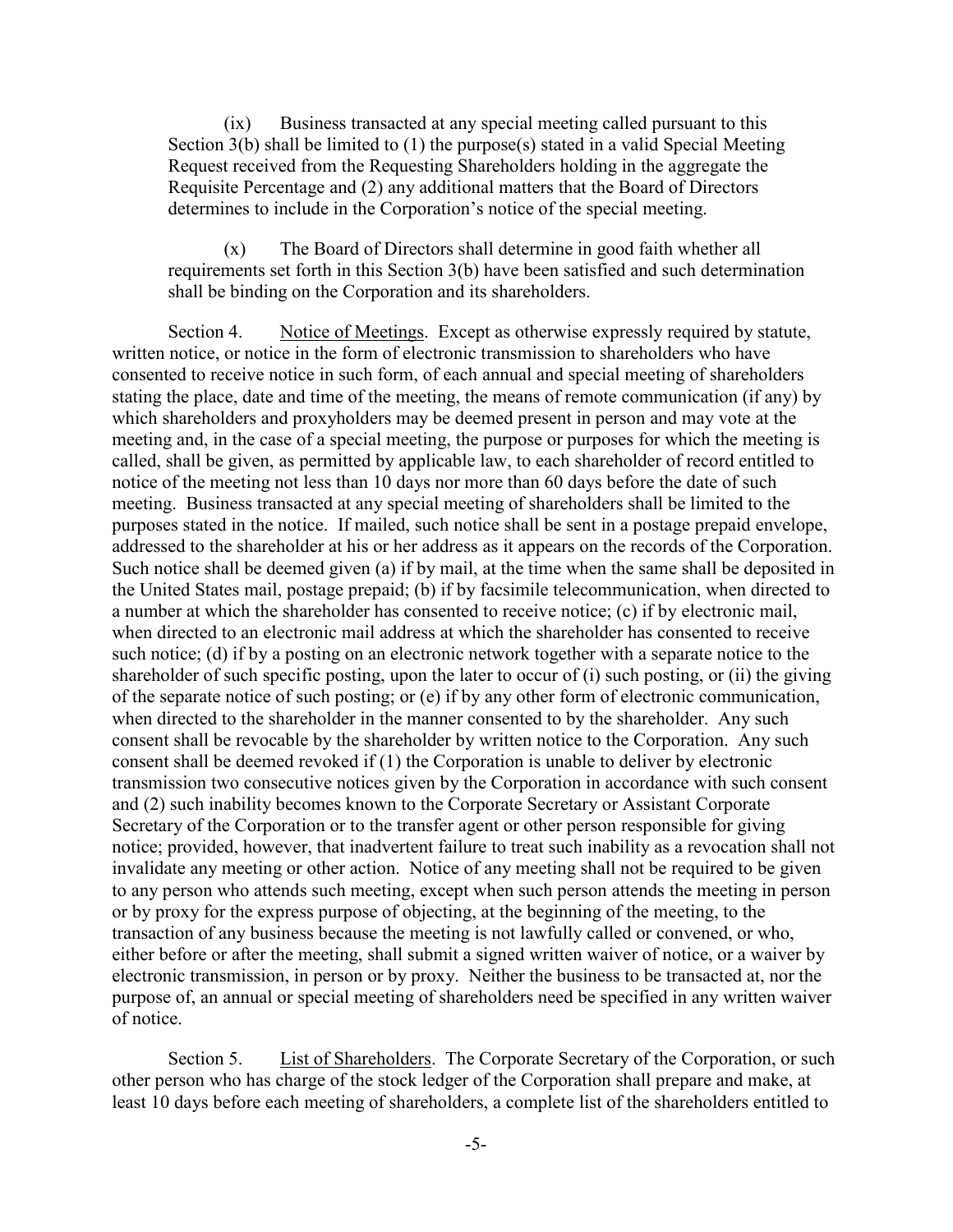vote at the meeting, arranged in alphabetical order, showing the address of and the number of shares registered in the name of each shareholder. Such list shall be open to the examination of any shareholder, for any purpose germane to the meeting, during ordinary business hours, for a period of at least 10 days prior to the meeting, in the manner provided by law. The list shall be produced and kept at the time and place of the meeting during the whole time thereof, and may be inspected by any shareholder who is present. If the meeting is to be held by means of remote communication, then such list shall also be open to the examination of any shareholder during the whole time of the meeting on a reasonably accessible electronic network, and the information required to access such list shall be provided with the notice of the meeting.

Section 6. Quorum, Adjournments. The holders of at least two-fifths of the issued and outstanding stock of the Corporation entitled to vote thereat, present in person or represented by proxy, shall constitute a quorum for the transaction of business at all meetings of shareholders, except as otherwise required by statute or by the Certificate of Incorporation. If, however, such quorum shall not be present or represented by proxy at any meeting of shareholders, a majority of the voting power entitled to vote thereon, present in person or represented by proxy, shall have the power to adjourn the meeting from time to time, without notice other than announcement at the meeting, until a quorum shall be present or represented by proxy. The chair of the meeting shall have the power to adjourn the meeting from time to time, without notice other than announcement at the meeting, regardless of quorum. No notice of the time and place of the adjourned meeting and means of remote communication (if any) by which shareholders and proxyholders may be deemed present in person and vote at such adjourned meeting need be given except as required by law. At such adjourned meeting at which a quorum shall be present or represented by proxy, any business may be transacted which might have been transacted at the meeting as originally called. If the adjournment is for more than 30 days, or, if after adjournment a new record date is set, a notice of the adjourned meeting shall be given to each shareholder of record entitled to vote at the meeting.

<span id="page-5-0"></span>Section 7. Organization. At each meeting of shareholders, the Chair of the Board or, in the Chair's absence, the Lead Independent Director (if one has been appointed) or, in the Lead Independent Director's absence, a director or officer of the Corporation chosen by the Board of Directors at the meeting, shall act as chair of the meeting. The Corporate Secretary or, in the Corporate Secretary's absence or inability to act, the person whom the chair of the meeting shall appoint secretary of the meeting shall act as secretary of the meeting and keep the minutes thereof.

Section 8. Order of and Rules for Conducting Business. The order of and the rules, regulations and procedures for conducting business at all meetings of the shareholders shall be as determined by the chair of the meeting or the Board of Directors. Such rules, regulations or procedures, whether adopted by the chair of the meeting or the Board of Directors, may include, without limitation, the following: (a) the establishment of an agenda for the meeting; (b) rules and procedures for maintaining order at the meeting and the safety of those present at the meeting; (c) limitations on attendance at or participation in the meeting to shareholders of record of the Corporation, their duly authorized and constituted proxies or such other persons as the chair of the meeting shall determine; (d) restrictions on entry to the meeting after the time fixed for the commencement thereof; (e) limitations on the time allotted to questions or comments by participants; (f) the determination of when the polls shall open and close for any given matter to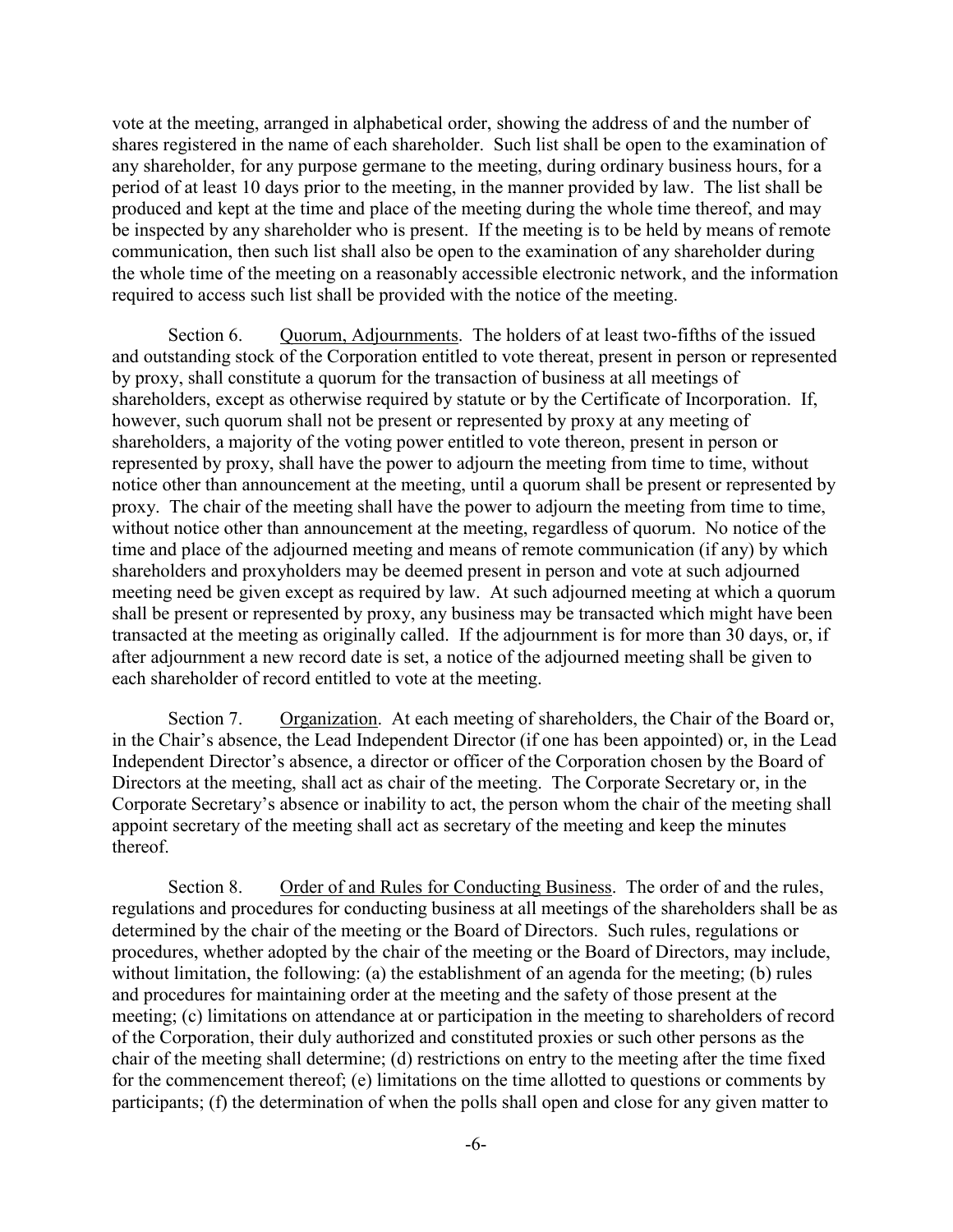be voted on at the meeting; (g) removal of any shareholder or any other individual who refuses to comply with meeting rules, regulations or procedures; (h) restrictions on the use of audio and video recording devices, cell phones and other electronic devices; (i) rules, regulations and procedures for compliance with any federal, state or local laws or regulations including those concerning safety, health or security; (j) procedures (if any) requiring attendees to provide the Corporation advance notice of their intent to attend the meeting; and (k) any rules, regulations or procedures as the chair of the meeting may deem appropriate regarding the participation by means of remote communication of shareholders and proxyholders not physically present at a meeting, whether such meeting is to be held at a designated place or solely by means of remote communication. Unless and to the extent determined by the chair of the meeting or the Board of Directors, meetings of shareholders shall not be required to be held in accordance with the rules of parliamentary procedure. The chair of the meeting, in addition to making any other determinations that may be appropriate to the conduct of the meeting, shall, if the facts warrant, determine and declare to the meeting that a matter or business was not properly brought before the meeting and if the chair of the meeting should so determine, he or she shall so declare to the meeting and any such matter or business not properly brought before the meeting shall not be transacted or considered.

Section 9. Voting. Except as otherwise provided by statute, the Certificate of Incorporation, or any resolution or resolutions adopted by the Board of Directors pursuant to the authority vested in it by the Certificate of Incorporation, each shareholder of the Corporation shall be entitled at each meeting of shareholders to one vote for each share of capital stock of the Corporation standing in such shareholder's name on the record of shareholders of the Corporation:

(a) on the date fixed pursuant to the provisions of [Section](#page-5-0) 7 of [Article](#page-34-0) V as the record date for the determination of the shareholders who shall be entitled to vote at such meeting; or

(b) if no such record date shall have been fixed, then at 5:00 p.m. Eastern Time (the "close of business") on the day next preceding the day on which notice thereof shall be given, or, if notice is waived by all shareholders, at the close of business on the day next preceding the day on which the meeting is held.

Each shareholder entitled to vote at any meeting of shareholders may vote in person or may authorize another person or persons to act for such shareholder by a proxy authorized by an instrument in writing or by a transmission permitted by law delivered to the Inspectors of Election, but no such proxy shall be voted after three years from its date, unless the proxy provides for a longer period. Any copy, facsimile telecommunication or other reliable reproduction of the writing or transmission created pursuant to this paragraph may be substituted or used in lieu of the original writing or transmission for any and all purposes for which the original writing or transmission could be used; provided that such copy, facsimile telecommunication or other reproduction shall be a complete reproduction of the entire original writing or transmission. A duly executed proxy shall be irrevocable if it states that it is irrevocable and if, and only as long as, it is coupled with an interest sufficient in law to support an irrevocable power. A shareholder may revoke any proxy which is not irrevocable by attending the meeting and voting in person or by delivering an instrument in writing or a transmission permitted by law revoking the proxy or constituting another valid proxy bearing a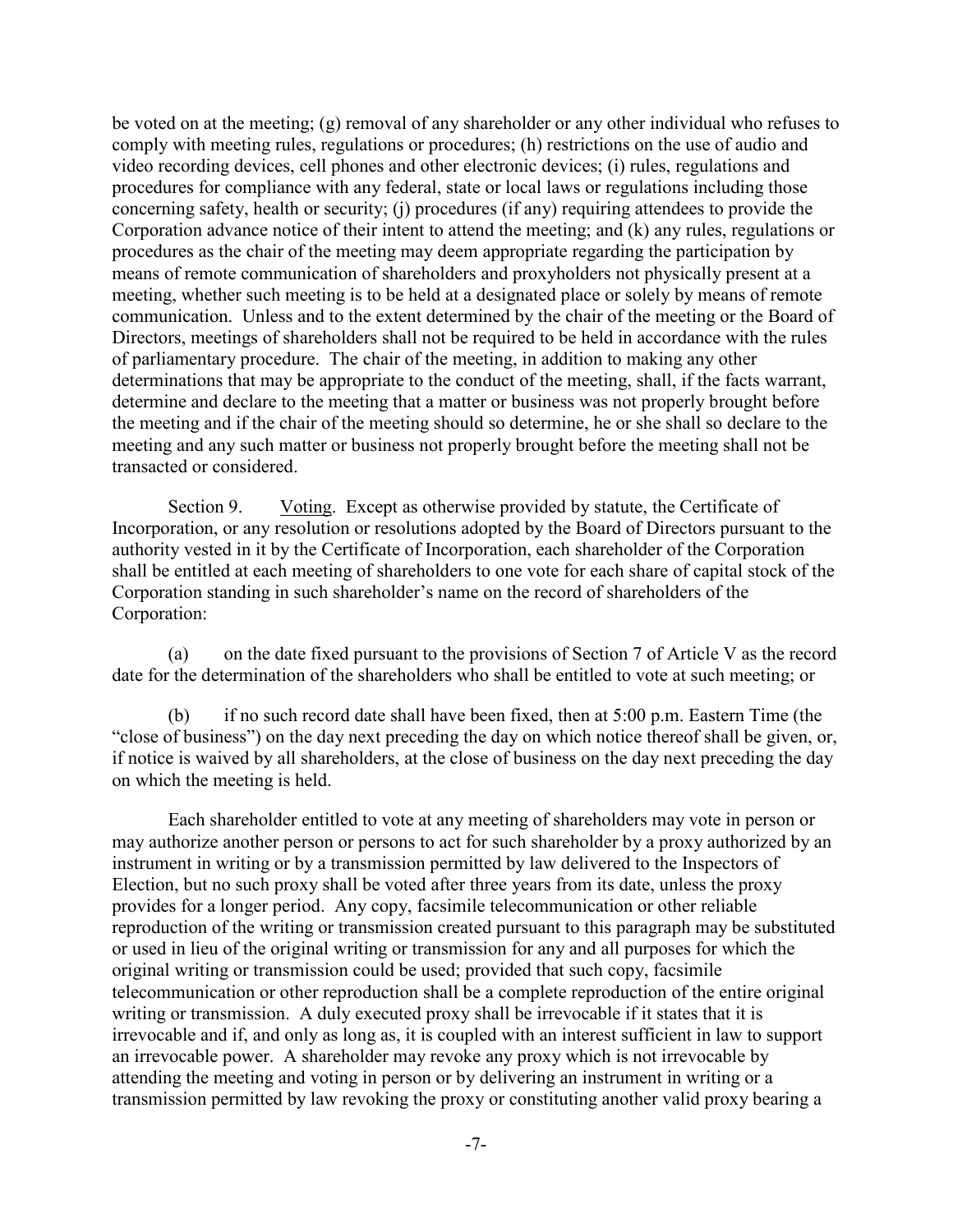later date to the Inspectors. Any such proxy shall be delivered to the Inspectors, or such other person so designated to receive proxies, at or prior to the time designated in the order of business for so delivering such proxies. When a quorum is present at any meeting, the affirmative vote of the holders of a majority of the voting power of the Corporation present in person or by proxy at such meeting and entitled to vote on the subject matter, shall decide any question brought before such meeting, unless the question is one upon which by express provision of statute or of the Certificate of Incorporation or of these By-Laws, a different vote is required, in which case such express provision shall govern and control the decision of such question. Unless required by statute, or determined by the chair of the meeting to be advisable, the vote on any question need not be by ballot. On a vote by ballot, each ballot shall be signed by the shareholder voting, or by the shareholder's proxy, if there be such proxy, and shall state the number of shares voted.

Section 10. Inspectors of Election. The Board of Directors, the Chair of the Board or the Chief Executive Officer shall, in advance of any meeting of shareholders, appoint one or more Inspectors of Election to act at the meeting or at any adjournment and make a written report thereof, and may designate one or more persons as alternate Inspectors to replace any Inspectors who fail to act. If no Inspector or alternate is able to act at a meeting of shareholders, the chair of the meeting shall appoint one or more Inspectors to act at the meeting. Each Inspector, before entering upon the discharge of his or her duties, shall take and sign an oath faithfully to execute the duties of Inspector at such meeting with strict impartiality and according to the Inspector's best ability. The Inspectors shall determine the number of shares outstanding and the voting power of each, the number of shares represented at the meeting and the validity of proxies and ballots, receive and count all votes and ballots, determine all challenges and questions arising in connection with the right to vote, retain for a reasonable period a record of the disposition of any challenges made to any determination by the Inspectors, and certify their determination of the number of shares represented at the meeting, and their count of all votes and ballots and report the same to the chair of the meeting, and do such acts as are proper to conduct the election or vote with fairness to all shareholders. The Inspectors may appoint or retain other persons or entities to assist the Inspectors in the performance of the duties of the Inspectors. The date and time of the opening and the closing of the polls for each matter upon which the shareholders will vote at a meeting shall be announced at the meeting by the chair of the meeting. No ballot, proxies or votes, nor any revocations thereof or changes thereto, shall be accepted by the Inspectors after the closing of the polls unless the Court of Chancery upon application by a shareholder shall determine otherwise. On request of the chair of the meeting, the Inspectors shall make a report in writing of any challenge, request or matter determined by them and shall execute a certificate of any fact found by them. No director or candidate for the office of director shall act as an Inspector of an election of directors. Inspectors need not be shareholders.

## Section 11. Nomination of Directors.

<span id="page-7-0"></span>(a) Nominations of persons for election to the Board of Directors of the Corporation may be made at an annual meeting of shareholders (i) by or at the direction of the Board of Directors or (ii) by any shareholder of the Corporation who is a shareholder of record at the time of giving of notice provided for in this [Section](#page-7-0) 11 and through the time of the annual meeting, who shall be entitled to vote for the election of directors at the annual meeting and who complies with the notice procedures set forth in this [Section](#page-7-0) 11, or (iii) pursuant to and in compliance with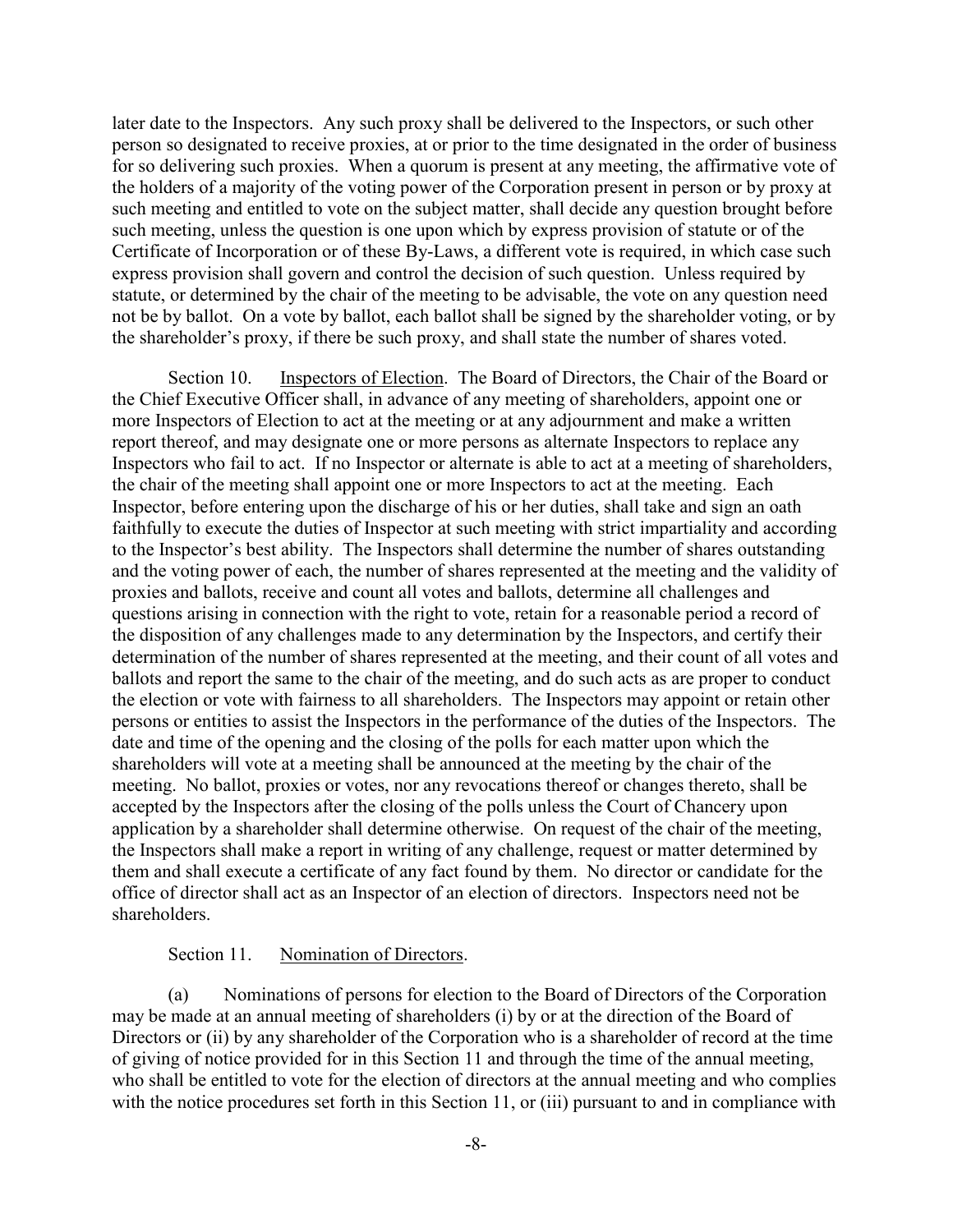the procedures set forth in [Section](#page-16-0) 13 of this [Article](#page-0-0) II. For nominations to be properly brought before an annual meeting by a Noticing Shareholder pursuant to clause (ii) of the preceding sentence, (A) the Noticing Shareholder must have given timely notice thereof (meeting the requirements hereinafter set forth) in proper written form to the Corporate Secretary of the Corporation, (B) the Noticing Shareholder must provide to the Corporate Secretary any updates to such notice at the times and in the forms specified in this [Section](#page-7-0) 11 and (C) the Noticing Shareholder and any beneficial owner on whose behalf a nomination is made must comply with the representation set forth in such Noticing Shareholder's Shareholder Solicitation Statement (as defined below).

(b) To be timely, a shareholder's notice for an annual meeting pursuant to clause (ii) of [Section](#page-7-0) 1[1\(a\)](#page-7-0) of this [Article](#page-0-0) II shall be received by the Corporate Secretary of the Corporation at the principal executive offices of the Corporation not later than the close of business on the day that is 90 days, nor earlier than the close of business on the day that is 120 days, prior to the first anniversary of the date of the preceding year's annual meeting of shareholders; provided, however, that in the event that the annual meeting of shareholders is more than 30 days before or 60 days after such anniversary date or if no such meeting was held in the preceding year, notice by a shareholder shall be timely only if received (i) not earlier than the close of business on the day that is 120 days prior to such annual meeting and (ii) not later than the close of business on the day that is 90 days before such annual meeting or, if later, no later than the close of business on the day that is 10 days after the first Public Announcement of the date of such annual meeting. The number of nominees a shareholder may nominate for election at an annual meeting of shareholders shall not exceed the number of directors to be elected at such annual meeting. In no event shall any adjournment, postponement or rescheduling of an annual meeting or the announcement thereof commence a new time period (or extend any time period) for the giving of a shareholder's notice as described above.

<span id="page-8-0"></span>(c) A Noticing Shareholder's notice shall set forth:

(i) as to each person whom the Noticing Shareholder proposes to nominate for election or reelection as a director (each, a "Proposed Nominee"):

(1) all information relating to such person that is required to be disclosed in a proxy statement or other filing made by any Proponent Person in connection with the contested solicitations of proxies for election of directors, or is otherwise required, in each case pursuant to Regulation 14A under the Exchange Act (including such person's written consent to being named in the proxy statement as a nominee and to serving as a director if elected), whether or not such Proponent Person intends to deliver a proxy statement or conduct its own proxy solicitation;

(2) a commitment that such person, if elected, will tender, promptly following such person's election, an irrevocable resignation effective upon such person's failure to receive the required vote for reelection at any future meeting at which such person would face reelection and upon acceptance of such resignation by the Board of Directors, in accordance with the Corporation's Board Corporate Governance Guidelines;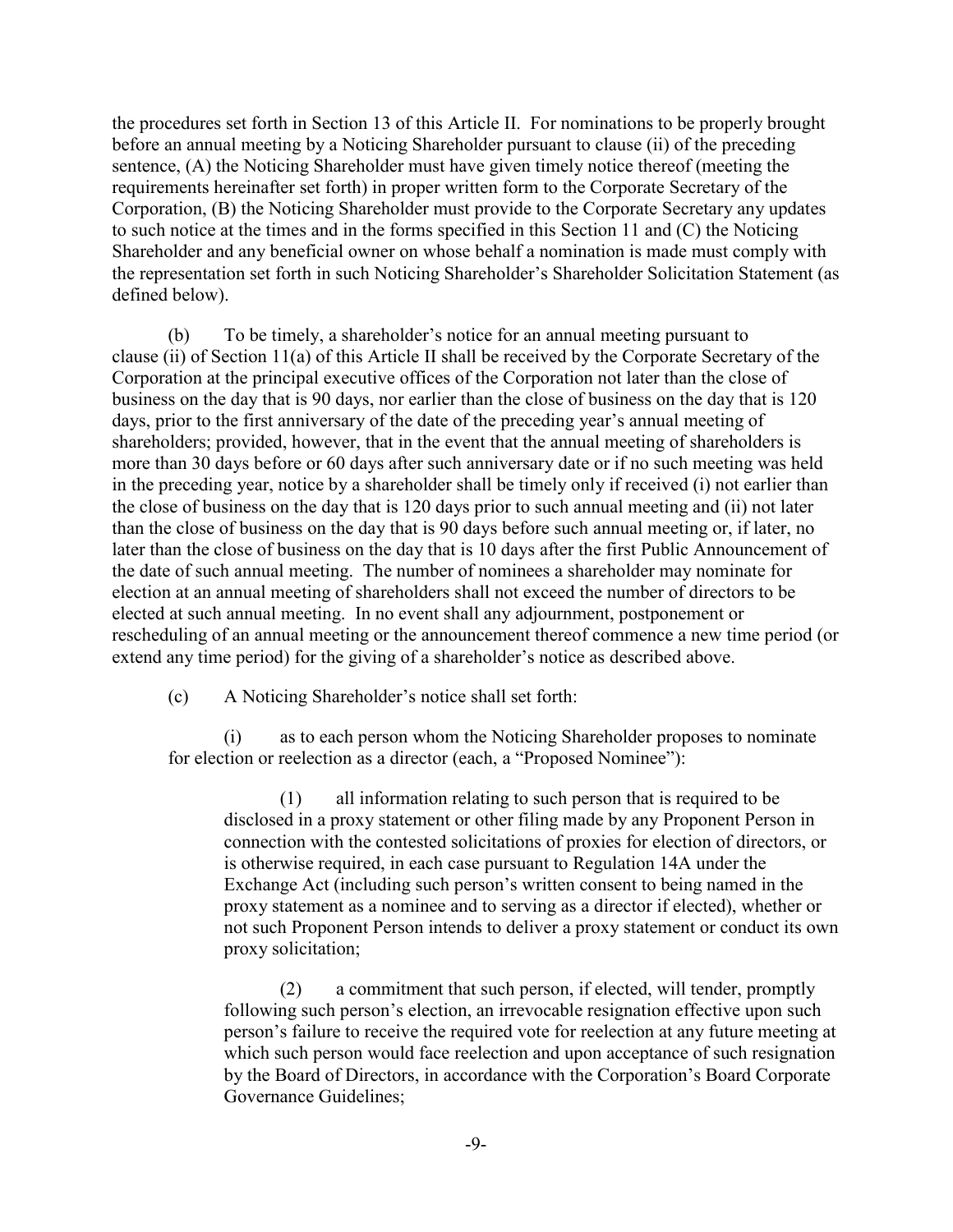(3) identification of the names and addresses of other shareholder(s) (including beneficial owner(s)) known by such Proposed Nominee to support a nomination or proposal of business by the Noticing Shareholder, and to the extent known, the class and number of all shares of the Corporation's capital stock owned beneficially or of record by such other shareholder(s) (or other beneficial owner(s)) (the information described in the foregoing clauses (1) and (2) and this clause (3), the "Shareholder Nominee Information");

(4) a description of all direct and indirect compensation or other material monetary agreements, arrangements and understandings during the past three years, and any other material relationships, between or among any Proponent Person, on the one hand, and each Proposed Nominee and such Proposed Nominee's respective Affiliates and Associates, on the other hand, including all information that would be required to be disclosed pursuant to Item 404 of Regulation S-K as if any Proponent Person were the "registrant" for purposes of such rule and such Proposed Nominee were a director or executive officer of such registrant;

(5) a description of (A) any agreement, arrangement or understanding with, or any commitment or assurance to, any person or entity as to how such nominee, if elected as a director of the Corporation, will act or vote on any issue or question to be decided by the Board of Directors or that otherwise relates to the Corporation or such persons' service on the Board of Directors (a "Voting Commitment"), (B) any compensatory, payment or other financial agreement, arrangement or understanding with any person other than with the Corporation, including any agreement to indemnify such person for obligations arising as a result of his or her service as a director of the Corporation, in connection with such nominee's nomination, service or action as a director of the Corporation (a "Third Party Compensation Arrangement") and (C) any business or personal interests that could place such Proposed Nominee in a potential conflict of interest with the Corporation or any of its subsidiaries;

(6) a written questionnaire with respect to the background and qualification of such Proposed Nominee, completed by such Proposed Nominee in the form required by the Corporation (which form such Noticing Shareholder shall request in writing from the Corporate Secretary prior to submitting notice and which the Corporate Secretary shall provide to such Noticing Shareholder within 10 days after receiving such request); and

(7) a written representation and agreement completed by such Proposed Nominee in the form required by the Corporation (which form such Noticing Shareholder shall request in writing from the Corporate Secretary prior to submitting notice and which the Corporate Secretary shall provide to such Noticing Shareholder within 10 days after receiving such request), providing, among other things, that such Proposed Nominee: (1) is not and will not become a party to any Voting Commitment that has not been disclosed to the Corporation or any Voting Commitment that could limit or interfere with such Proposed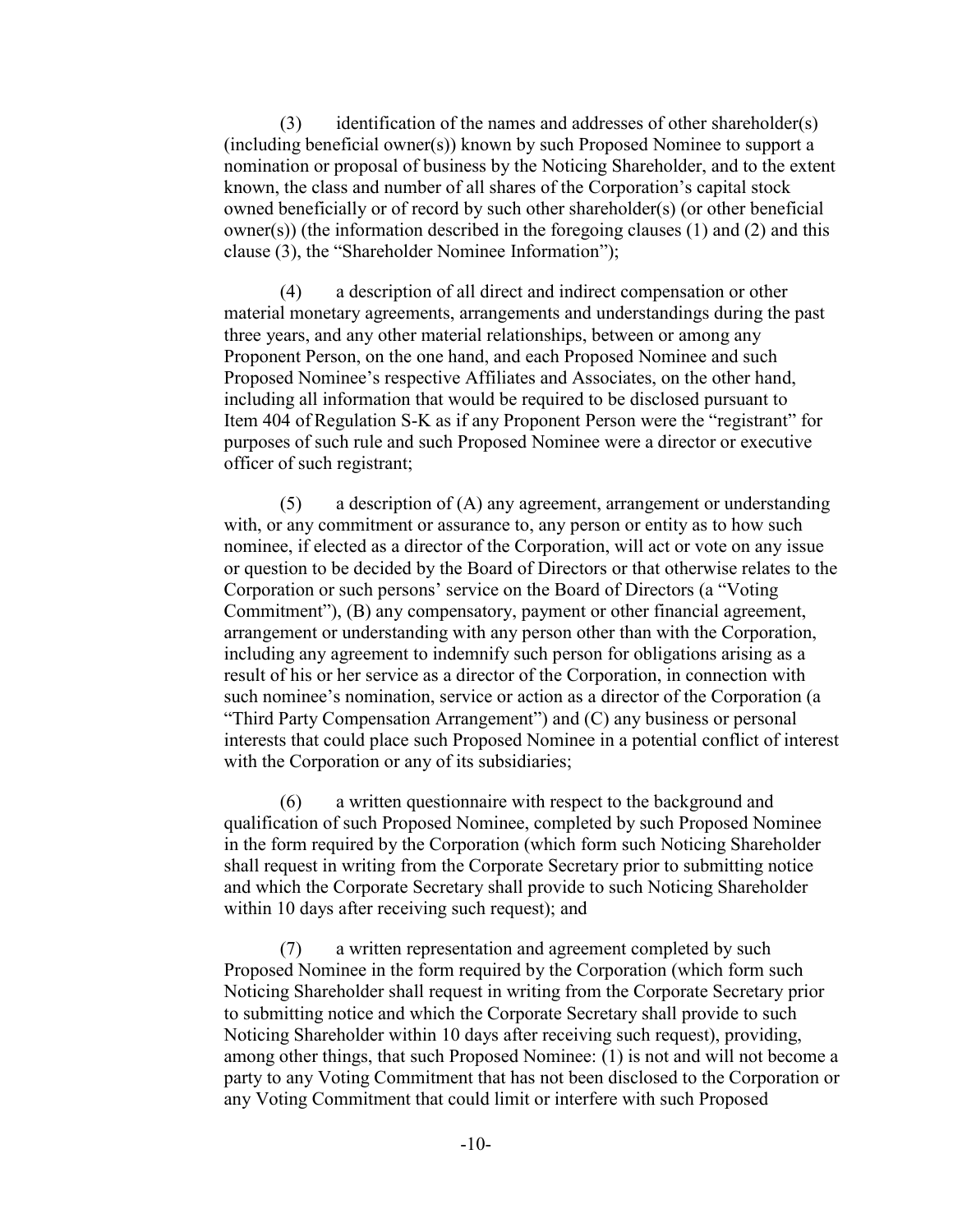Nominee's ability to comply, if elected as a director of the Corporation, with such Proposed Nominee's fiduciary duties under applicable law; (2) is not and will not become a party to any Third Party Compensation Agreement that has not been disclosed to the Corporation; (3) will, if elected as a director of the Corporation, comply with all applicable laws and stock exchange listing standards and the Corporation's policies, guidelines and principles applicable to directors, including, without limitation, the Corporation's Board Corporate Governance Guidelines, Code of Ethics and Principles of Conduct, the Director Code of Business Conduct and Ethics, confidentiality, share ownership and trading policies and guidelines, and any other codes, policies and guidelines or any rules, regulations and listing standards, in each case as applicable to directors, and all applicable fiduciary duties under state law; (4) intends to serve a full term as a director of the Corporation, if elected; and (5) will provide facts, statements and other information in all communications with the Corporation and its shareholders that are or will be true and correct in all material respects, and that do not and will not omit to state a material fact necessary in order to make the statements made, in light of the circumstances under which they are made, not misleading;

<span id="page-10-0"></span>(ii) as to each Noticing Shareholder:

(1) the name and address, as they appear on the Corporation's stock ledger, of such Noticing Shareholder; and

(2) a representation that the Noticing Shareholder is a shareholder of record of stock of the Corporation at the time of the giving of notice provided for in these By-Laws, is entitled to vote at such meeting and that the Noticing Shareholder (or a Qualified Representative thereof) intends to appear in person at the meeting to present such nominee for election or to bring such business before the meeting and an acknowledgement that, if such Noticing Shareholder (or a Qualified Representative thereof) does not appear at such meeting (including virtually in the case of a meeting held solely by means of remote communication) to present the Noticing Shareholder's Proposed Nominee(s) for election or proposed business, as applicable, the Corporation need not present the Noticing Shareholder's nominee for election or business for a vote at such meeting, notwithstanding that proxies in respect of such vote may have been received by the Corporation;

(iii) as to each Noticing Shareholder and the beneficial owner(s), if different from such Noticing Shareholder, on whose behalf the notice is given, (1) a description of all agreements, arrangements or understandings between or among the Noticing Shareholder, beneficial owner(s) and/or any other person(s) (including any Proposed Nominee(s)) (naming such person(s)) pursuant to which a nomination is to be made or business is to be proposed by the Noticing Shareholder and/or (2) identification of the names and addresses of such other shareholder(s) (including beneficial owner(s)) known by such Noticing Shareholder or beneficial owner(s) to support such nomination or proposed business, and to the extent known, the class and number of all shares of the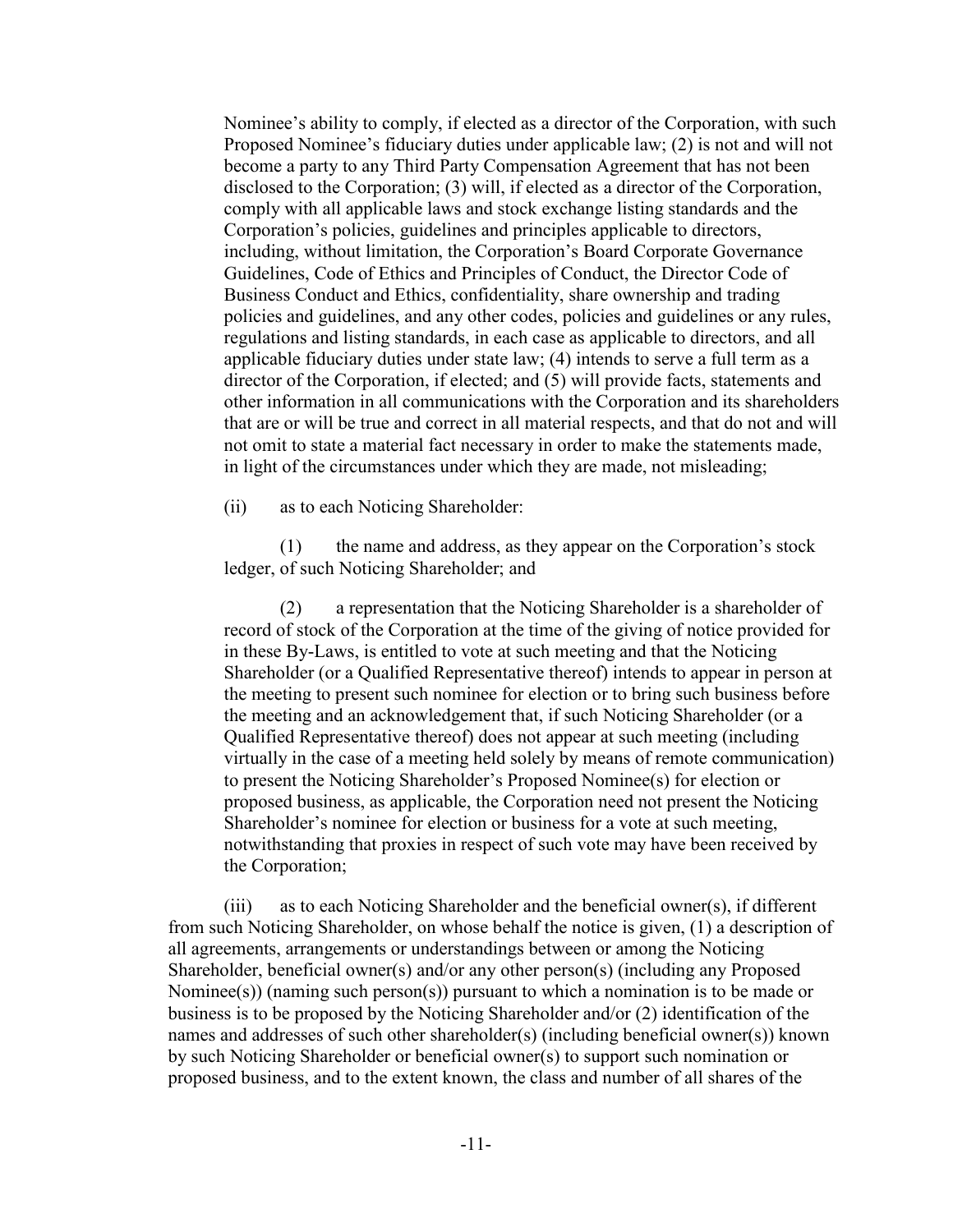Corporation's capital stock owned beneficially or of record by such other shareholder(s) (or other beneficial owner(s));

(iv) as to each Proponent Person:

<span id="page-11-0"></span>(1) (A) the class, series and number of shares of the Corporation that are, directly or indirectly, beneficially owned or owned of record by such Proponent Person (including any class or series of shares of capital stock of the Corporation as to which such Proponent Person has a right to acquire beneficial ownership at any time in the future), the date or dates such shares were acquired, the investment intent of such acquisition and any pledge by such Proponent Person with respect to any of such shares, (B) any Derivative Instrument owned beneficially, directly or indirectly, by any such Proponent Person or to which any such Proponent Person is a party, all of which Derivative Instruments shall be disclosed without regard to whether (x) any such Derivative Instrument conveys any voting rights in shares of any class or series of capital stock of the Corporation to such Proponent Person, (y) any such Derivative Instrument is required to be, or is capable of being, settled through delivery of shares of any class or series of capital stock of the Corporation or (z) such Proponent Person may have entered into other transactions that hedge or mitigate the economic effect of such Derivative Instrument, (C) a description of any proxy (other than a revocable proxy given in response to a solicitation made pursuant to, and in accordance with, Section 14(a) of the Exchange Act by way of a solicitation statement filed on Schedule 14A), contract, arrangement, understanding or relationship pursuant to which any such Proponent Person has a right to vote, directly or indirectly, any shares of the Corporation or influence the voting over any such shares, (D) any rights to dividends on the shares of the Corporation owned beneficially, directly or indirectly, by any such Proponent Person that are separated or separable from the underlying shares of the Corporation, (E) any proportionate interest in shares of the Corporation or Derivative Instruments held, directly or indirectly, by a general or limited partnership limited liability company or similar entity in which any such Proponent Person is (x) a general partner or, directly or indirectly, beneficially owns an interest in a general partner or (y) the manager, managing member or, directly or indirectly, beneficially owns an interest in the manager or managing member of such limited liability company or similar entity, (F) any performance-related fees (other than an asset-based fee) that any such Proponent Person is directly or indirectly entitled to based on any increase or decrease in the value of shares of the Corporation or Derivative Instruments, including, without limitation, any such interests held by members of any such Proponent Person's immediate family sharing the same household and (G) any direct or indirect interest of such Proponent Person in any contract with the Corporation or any Affiliate of the Corporation (including any employment agreement, collective bargaining agreement or consulting agreement);

(2) a complete and accurate description of any pending, or to such Proponent Person's knowledge, threatened, legal proceeding in which such Proponent Person is a party or participant involving the Corporation or, to such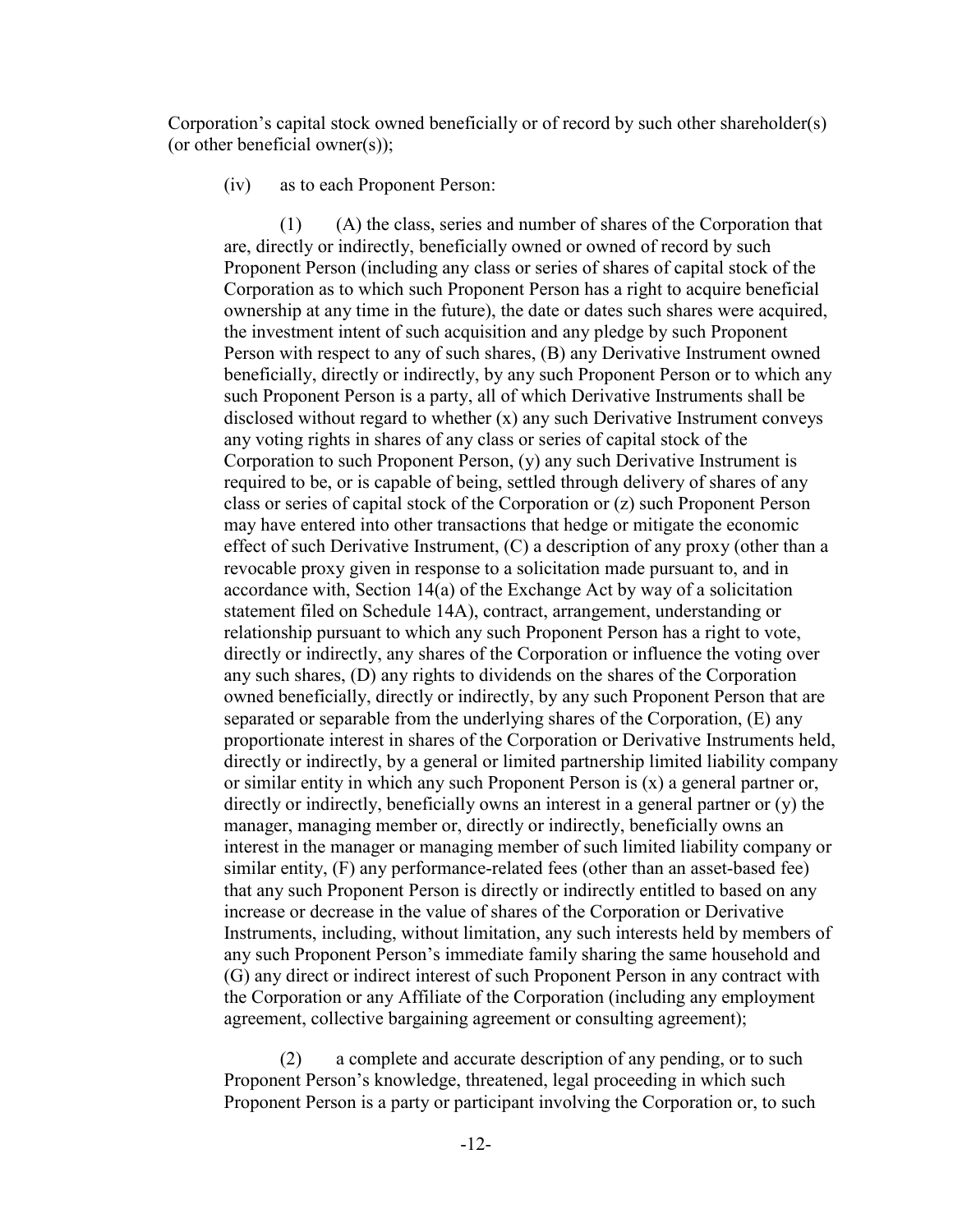Proponent Person's knowledge, any current or former officer, director, Affiliate or Associate of the Corporation;

(3) a complete and accurate description of any violations by such Proponent Person of federal or state securities laws relating to the disclosure of information (and supplemental disclosure that, if had been provided, would have cured such violation) and of any breach of a contract with the Corporation by such Proponent Person;

<span id="page-12-0"></span>(4) all other information relating to such Proponent Person which would be required to be included in a proxy statement or other filing required to be filed with the SEC if, with respect to any such nomination or item of business, such Proponent Persons were a participant in a contested solicitation subject to Regulation 14A under the Exchange Act, whether or not any such Proponent Person intends to deliver a proxy statement or conduct its own proxy solicitation;

(5) any other information about any Derivative Instrument that would be required to be disclosed in a proxy statement or other filing required to be filed with the SEC if, with respect to any such nomination or item of business, such Proponent Persons was a participant in a solicitation subject to Regulation 14A under the Exchange Act, as if such Derivative Instrument was treated the same as securities of the Corporation under such requirements;

(6) all information that would be required to be disclosed in a Schedule 13D in respect of the Corporation pursuant to the Exchange Act and the rules and regulations promulgated thereunder (or any successor provision of law) (regardless of whether the requirement to file a Schedule 13D is applicable to the Proponent Person); and

(7) a statement whether or not such Proponent Person intends to, or is part of a group that intends to, (A) deliver a proxy statement and form of proxy to a sufficient number of holders of the Corporation's voting shares reasonably believed by such shareholder or beneficial owner to elect such Proposed Nominee(s) or to carry such proposal under applicable law or (B) otherwise engage in a solicitation (within the meaning of Rule 14a-1(l) under the Exchange Act) with respect to the nomination or proposal, and if so, the name of each participant (as defined in Item 4 of Schedule 14A under the Exchange Act) in such solicitation (such statement, a "Shareholder Solicitation Statement").

(d) The Corporation may request any Proponent Person and any Proposed Nominee to furnish such additional information as may be reasonably required by the Board of Directors. Such Proponent Person and/or Proposed Nominee shall provide such additional information within 10 days after it has been requested by the Corporation. The Board of Directors may require any Proposed Nominee to submit to interviews with the Board of Directors or any committee thereof to determine the eligibility, suitability or qualifications of such Proposed Nominee to serve as a director, and such Proposed Nominee shall make himself or herself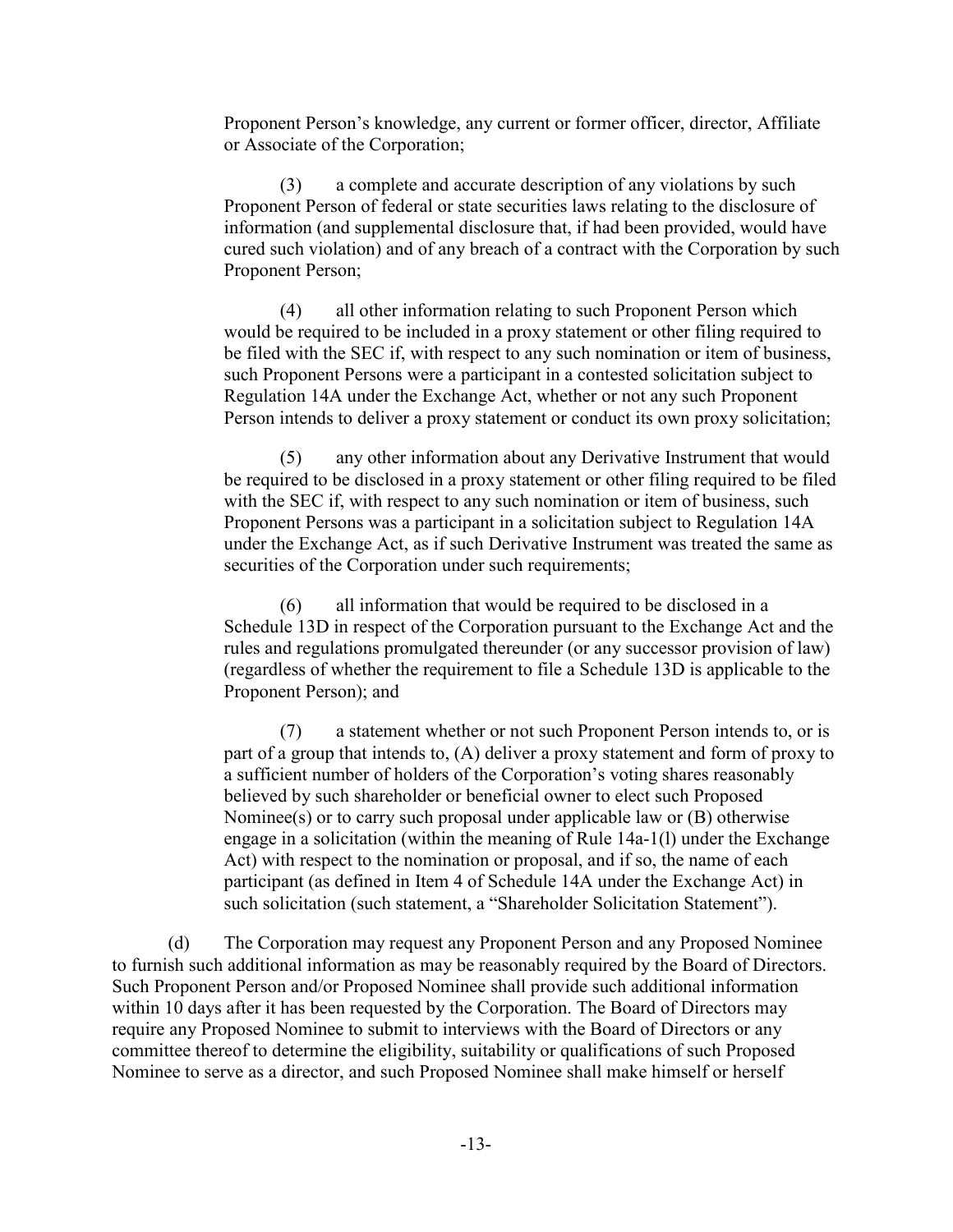available for any such interviews within no less than 10 business days following the date of such request.

(e) A Noticing Shareholder providing notice pursuant to this [Section](#page-7-0) 11 or [Section](#page-15-0) 12 of this [Article](#page-0-0) II shall update such notice and other information provided to the Corporation so that the information provided or required to be provided in such notice shall be true and correct as of the record date for the meeting and as of the date that is 10 business days prior to the meeting or any adjournment, postponement or rescheduling thereof, and such update shall be delivered in writing to the Corporate Secretary at the principal executive offices of the Corporation not later than 10 days after the record date of the meeting (in the case of the update required to be made as of the record date), and not later than eight business days prior to the date for the meeting or any adjournment, postponement or rescheduling thereof (in the case of the update required to be made as of 10 business days prior to the meeting or any adjournment, postponement or rescheduling thereof). For the avoidance of doubt, the obligation to update as set forth in this [Section](#page-7-0) 1[1\(e\)](#page-7-0) or in any other Section of these By-Laws shall not limit the Corporation's rights with respect to any deficiencies in any notice provided by a shareholder, extend any applicable deadlines hereunder or under any other provisions of these By-Laws or enable or be deemed to permit a shareholder who has previously submitted a notice hereunder or under any other provision of these By-Laws to amend or update any proposal or to submit any new proposal, including by changing or adding nominees, matters, business and/or resolutions proposed to be brought before a meeting of the shareholders. If a Noticing Shareholder fails to provide any written update in accordance with this [Section](#page-7-0) 1[1\(e\),](#page-7-0) the information as to which such written update relates may be deemed not to have been provided in accordance with these By-Laws.

(f) If any information submitted pursuant to this [Section](#page-7-0) 11 or [Section](#page-15-0) 12 of this [Article](#page-0-0) II, as applicable, is inaccurate or incomplete in any material respect, such information shall be deemed not to have been provided in accordance with these By-Laws. The Noticing Shareholder shall notify the Corporate Secretary in writing at the principal executive offices of the Corporation of any inaccuracy or change in any information submitted pursuant to this [Section](#page-7-0) 11 or [Section](#page-15-0) 12 of this [Article](#page-0-0) II, as applicable, within two business days after becoming aware of such inaccuracy or change. Upon written request of the Corporate Secretary on behalf of the Board of Directors (or a duly authorized committee thereof), the Noticing Shareholder shall provide, within seven business days after delivery of such request (or such longer period as may be specified in such request), (i) written verification, reasonably satisfactory to the Board of Directors, any committee thereof or any authorized officer of the Corporation, to demonstrate the accuracy of any information submitted by the Noticing Shareholder pursuant to this [Section](#page-7-0) 11 or [Section](#page-15-0) 12 of this [Article](#page-0-0) II, as applicable, and (ii) a written affirmation of any information submitted by the Noticing Shareholder pursuant to this [Section](#page-7-0) 11 or [Section](#page-15-0) 12 of this [Article](#page-0-0) II, as applicable, as of an earlier date. If the Noticing Shareholder fails to provide such written verification or affirmation within such period, the information as to which written verification or affirmation was requested may be deemed not to have been provided in accordance with these By-Laws.

(g) At the request of the Board of Directors, any person nominated by the Board of Directors for election as a director shall furnish to the Corporate Secretary of the Corporation that information required to be set forth in a Noticing Shareholder's notice of nomination which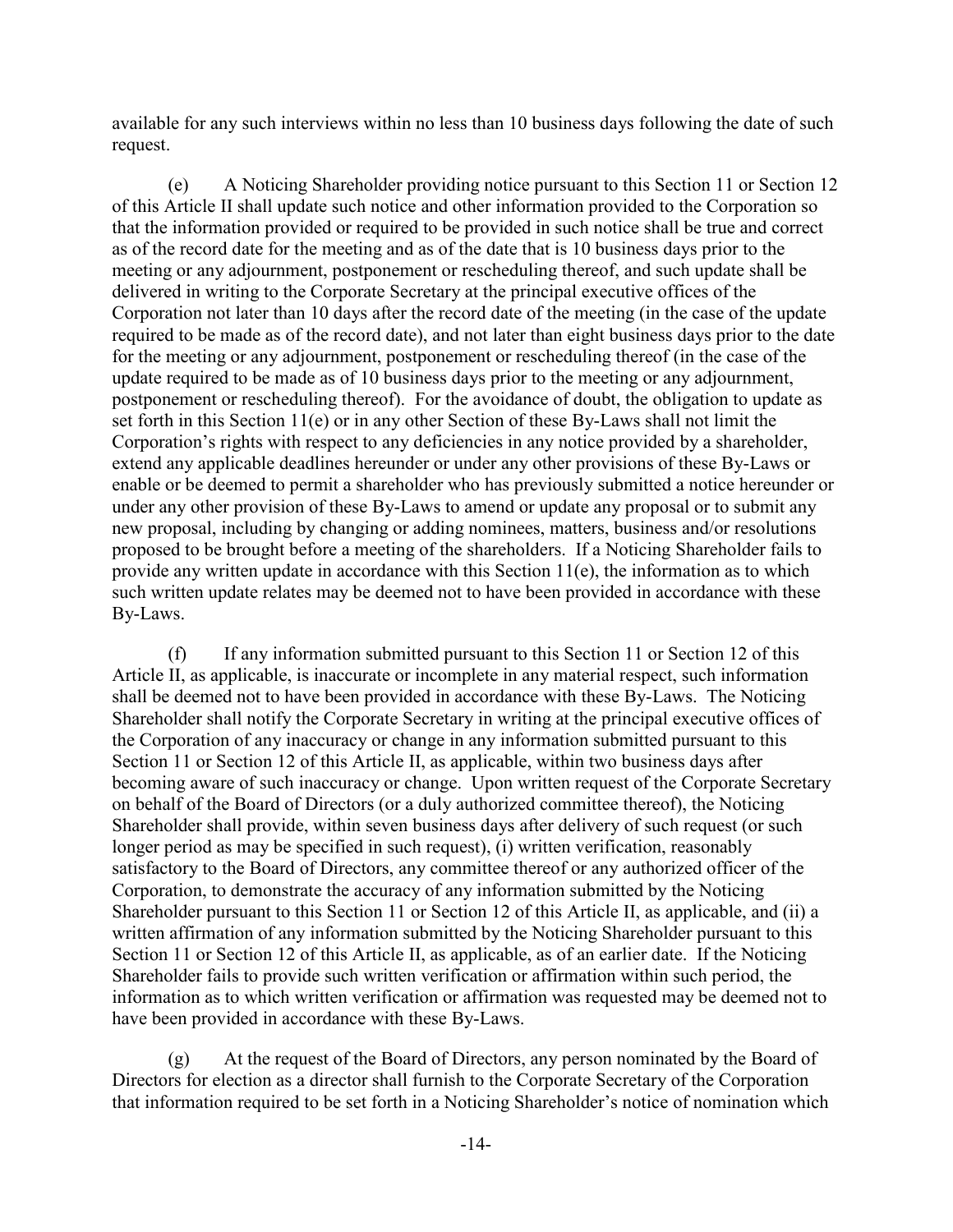pertains to a Proposed Nominee. No person shall be eligible for election at any meeting of shareholders as a director of the Corporation unless nominated by the Board or in compliance with the procedures set forth in this [Section](#page-7-0) 11 or pursuant to and in compliance with the procedures set forth in [Section](#page-1-3) 3(b) of this [Article](#page-0-0) II or [Section](#page-16-0) 13 of this [Article](#page-0-0) II. The chair of the meeting shall, if the facts warrant, determine and declare to the meeting that a nomination was not made in compliance with the procedures prescribed by these By-Laws, and if the chair of the meeting should so determine, he or she shall so declare to the meeting and the defective nominations shall be disregarded. If the Noticing Shareholder (or a Qualified Representative thereof) does not appear (including virtually, in the case of a meeting held solely by means of remote communication) at a meeting of shareholders to present the Noticing Shareholder's Proposed Nominee(s), the nomination of such Proposed Nominee(s) shall be disregarded, notwithstanding that proxies in favor thereof may have been received by the Corporation.

(h) Notwithstanding anything in this [Section](#page-7-0) 11 to the contrary, in the event that the number of directors to be elected to the Board of Directors is increased, a shareholder's notice required by this [Section](#page-7-0) 11 shall also be considered timely, but only with respect to nominees for any new positions created by such increase, if it shall be delivered to the Corporate Secretary of the Corporation at the principal executive offices of the Corporation not later than the close of business on the 10th day following the day on which such public disclosure is first made by the Corporation.

(i) Nominations of persons for election to the Board of Directors may be made at a special meeting of shareholders at which directors are to be elected pursuant to the Corporation's notice of meeting (i) by or at the direction of the Board of Directors or any duly authorized committee thereof, (ii) by shareholders pursuant to [Section](#page-1-3) 3(b) of this [Article](#page-0-0) II or (iii) provided that the Board of Directors has determined that directors shall be elected at such meeting, by any shareholder of the Corporation who is a shareholder of record at the time the notice provided for in this [Section](#page-7-0) 11 is delivered to the Corporate Secretary, who is entitled to vote at the meeting and upon such election and who complies with the notice procedures set forth in this [Section](#page-7-0) 11. For nominations to be properly brought before a special meeting by a Noticing Shareholder pursuant to clause (iii) of the preceding sentence, (1) the Noticing Shareholder must have given timely notice thereof (meeting the requirements hereinafter set forth) in proper written form to the Corporate Secretary of the Corporation, (2) the Noticing Shareholder must provide to the Corporate Secretary any updates to such notice at the times and in the forms specified in this [Section](#page-7-0) 11 and (3) the Noticing Shareholder and any beneficial owner on whose behalf a nomination is made must comply with the representation set forth in such Noticing Shareholder's Shareholder Solicitation Statement. In the event the Corporation calls a special meeting of shareholders for the purpose of electing one or more directors to the Board of Directors, any such shareholder entitled to vote in such election of directors may nominate a person or persons (as the case may be) for election to such position(s) as specified in the Corporation's notice of meeting, if the shareholder's notice required by this [Section](#page-7-0) 11 shall be received by the Corporate Secretary at the principal executive offices of the Corporation not earlier than the close of business on the day that is 120 days before such special meeting and not later than the close of business on the day that is the later of  $(A)$  90 days before such special meeting or  $(B)$  10 days following the day on which Public Announcement of the date of the special meeting and of the nominees proposed by the Board of Directors to be elected at such meeting. To be in proper written form, such notice must include all of the information, statements, questionnaires and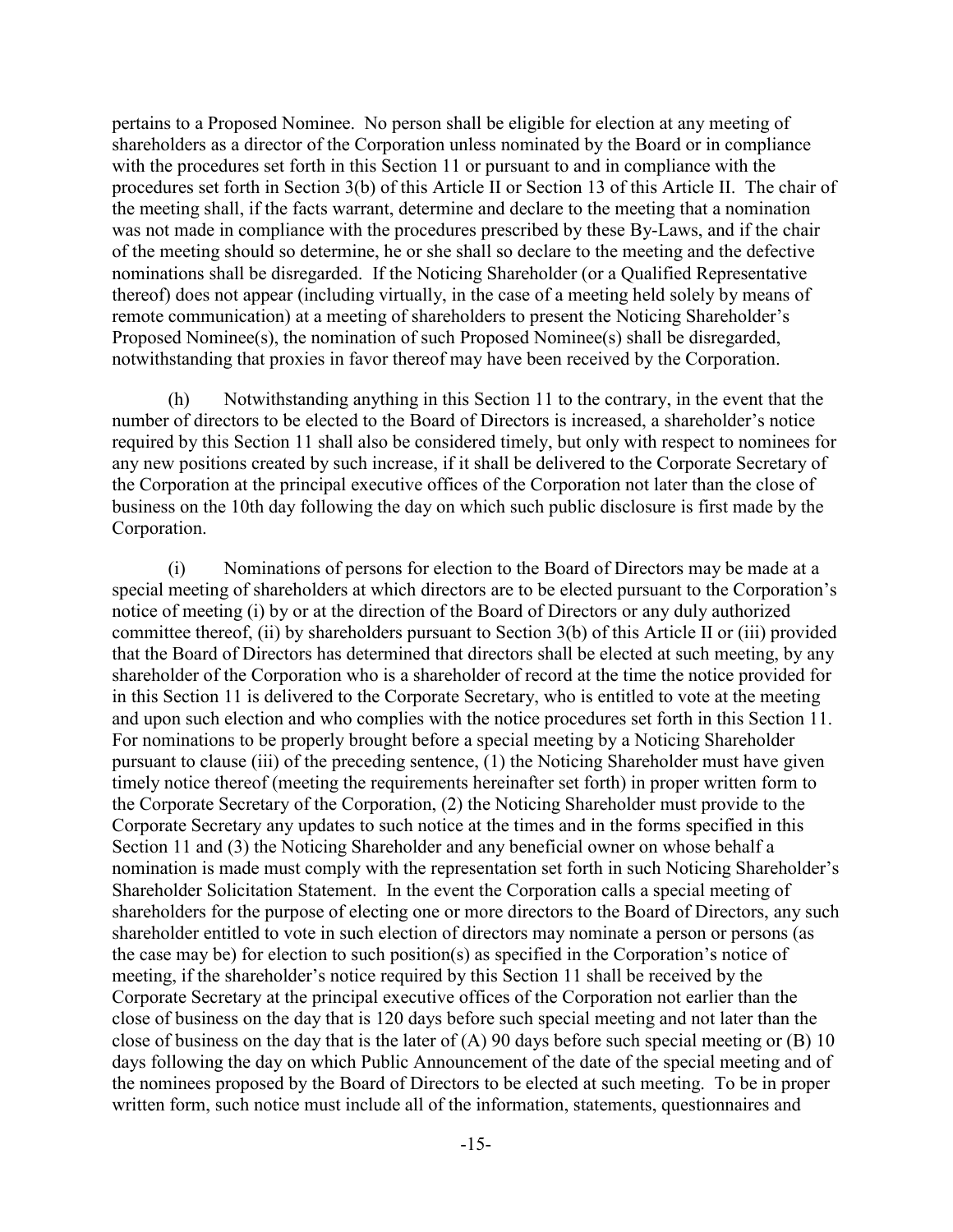representations required by [Section](#page-7-0) 1[1\(c\)](#page-7-0) of this [Article](#page-0-0) II. The number of nominees a shareholder may nominate for election at a special meeting shall not exceed the number of directors to be elected at such special meeting. In no event shall the adjournment, postponement or rescheduling of a special meeting commence a new time period (or extend any time period) for the giving of a shareholder's notice as described above.

(j) Notwithstanding the foregoing provisions of this [Section](#page-7-0) 11, a Noticing Shareholder shall also comply with all applicable requirements of state law and the Exchange Act with respect to the matters set forth in this [Section](#page-7-0) 11. Nothing in this [Section](#page-7-0) 11 shall be deemed to affect any rights of the holders of any series of preferred stock to elect directors pursuant to any applicable provisions of the Certificate of Incorporation.

## Section 12. Notice of Shareholder Business.

<span id="page-15-0"></span>(a) At the annual meeting of shareholders, only such business shall be conducted as shall have been properly brought before the meeting. To be properly brought before an annual meeting, business (other than nominations for election to the Board of Directors of the Corporation, which are governed by [Section](#page-7-0) 11 and [Section](#page-16-0) 13 of this [Article](#page-0-0) II) must be a proper subject for shareholder action under the DGCL and must be (a) specified in the notice of meeting (or any supplement thereto) given by the Corporation; (b) brought before the meeting by or at the direction of the Board of Directors or (c) otherwise properly brought before the meeting by a shareholder of the Corporation who is a shareholder of record at the time of giving of notice provided for in this [Section](#page-15-0) 12 and through the time of the annual meeting, who has complied with the notice procedures set forth in this [Section](#page-15-0) 12, and who shall be entitled to vote on such business. For business (other than nominations for election to the Board of Directors of the Corporation, which are governed by [Section](#page-7-0) 11 and [Section](#page-16-0) 13 of this [Article](#page-0-0) II) to be properly brought before an annual meeting by a Noticing Shareholder, (i) the Noticing Shareholder must have given timely notice thereof (meeting the requirements hereinafter set forth) in proper written form to the Corporate Secretary of the Corporation, (ii) such business must be a proper matter for shareholder action under the DGCL and (iii) the Noticing Shareholder and any beneficial owner on whose behalf such business is proposed must comply with the representation set forth in such Noticing Shareholder's Shareholder Solicitation Statement. To be timely, a Noticing Shareholder's notice for an annual meeting pursuant to this [Section](#page-15-0) 12 must be delivered to or mailed and received by the Corporate Secretary of the Corporation at the principal executive offices of the Corporation, not later than the close of business on the day that is 90 days, nor earlier than the close of business on the day that is 120 days, prior to the first anniversary of the date of the preceding year's annual meeting of shareholders; provided, however, that in the event that the annual meeting of shareholders is more than 30 days before or 60 days after such anniversary date or if no such meeting was held in the preceding year, notice by a shareholder shall be timely only if received (1) not earlier than the close of business on the day that is 120 days prior to such annual meeting and (2) not later than the close of business on the day that is 90 days before such annual meeting or, if later, not later than the close of business on the day that is 10 days after the first Public Announcement of the date of such annual meeting. In no event shall any adjournment, postponement or rescheduling of an annual meeting or the announcement thereof commence a new time period (or extend any time period) for the giving of a shareholder's notice as described above.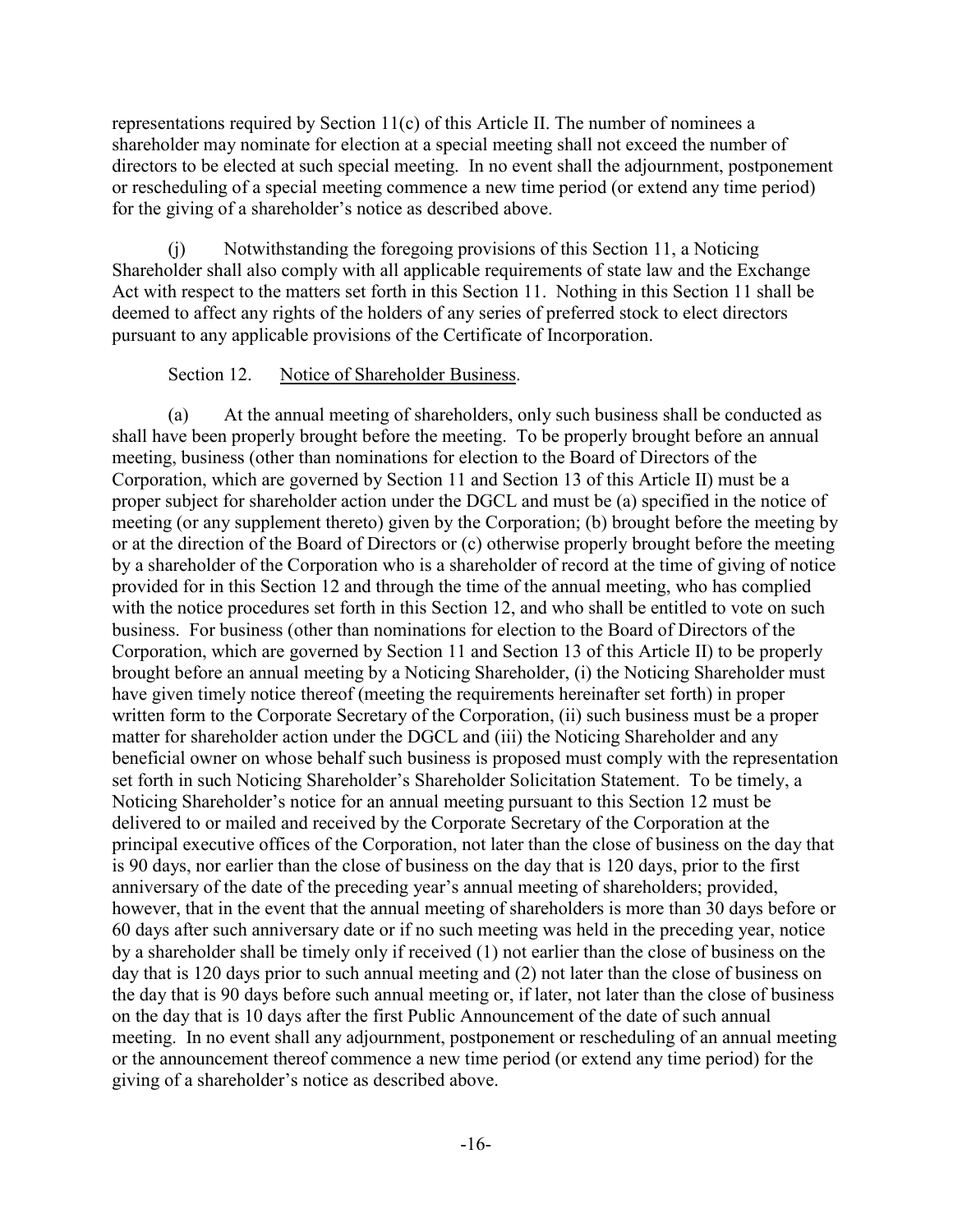(b) At a special meeting of shareholders, only such business shall be conducted at a special meeting of shareholders as shall have been brought before the meeting pursuant to the Corporation's notice of meeting.

<span id="page-16-1"></span>(c) A Noticing Shareholder's notice to the Corporate Secretary pursuant to this [Section](#page-15-0) 12 shall set forth as to each matter the Noticing Shareholder proposes to bring before the meeting (A) a brief description of the business desired to be brought before the meeting, the reasons for conducting such business at the meeting and any material interest in such business of any Proponent Person; (B) the text of the proposal or business (including the text of any resolutions proposed for consideration and, in the event that such business includes a proposal to amend the Certificate of Incorporate or these By-Laws, the text of the proposed amendment); (C) a description of all agreements, arrangements or understandings between or among any of the Proponent Persons or between or among any Proponent Person and any other person or persons (including their names) in connection with the proposal of such business by such Noticing Shareholder; (D) all other information relating to such business that would be required to be included in a proxy statement or other filing required to be filed with the SEC if, with respect to any such item of business, the Proponent Persons were participants in a contested solicitation subject to Regulation 14A under the Exchange Act (whether or not any such Proponent Person intends to deliver a proxy statement or conduct its own proxy solicitation); and (E) the information required by [Section](#page-7-0) 1[1\(c\)](#page-7-0)[\(ii\)](#page-10-0) through [Section](#page-7-0) 1[1\(c\)\(iv\)](#page-7-0) of this [Article](#page-0-0) II. All of the information, statements and representations provided pursuant to this [Section](#page-15-0) 1[2\(c\)](#page-15-0) shall be updated or corrected as required by [Section](#page-7-0) 1[1\(e\)](#page-7-0) and [Section](#page-7-0) 1[1\(f\)](#page-7-0) of this [Article](#page-0-0) II).

(d) Notwithstanding anything in these By-Laws to the contrary, no business (other than nominations for election to the Board of Directors of the Corporation, which are governed by [Section](#page-7-0) 11 and [Section](#page-16-0) 13 of this [Article](#page-0-0) II) shall be conducted at an annual meeting except in compliance with the procedures set forth in this [Section](#page-15-0) 12. If the Noticing Shareholder (or a Qualified Representative thereof) does not appear (including virtually, in the case of a meeting held solely by means of remote communication) at an annual meeting of shareholders to present the Noticing Shareholder's proposed business, such proposed business shall not be conducted, notwithstanding that proxies in favor thereof may have been received by the Corporation.

(e) Notwithstanding the foregoing provisions of this [Section](#page-15-0) 12, a Noticing Shareholder shall also comply with all applicable requirements of state law and the Exchange Act with respect to the matters set forth in this [Section](#page-15-0) 12. Nothing in this [Section](#page-15-0) 12 shall be deemed to affect any rights of shareholders to request inclusion of proposals in the Corporation's proxy statement pursuant to Rule 14a-8 under the Exchange Act.

# Section 13. Proxy Access for Director Nominations.

<span id="page-16-0"></span>(a) Whenever the Board of Directors solicits proxies with respect to the election of directors at an annual meeting, in addition to any persons nominated for election to the Board of Directors by or at the direction of the Board of Directors, subject to the provisions of this [Section](#page-16-0) 13, the Corporation shall:

include in its notice of meeting and proxy materials, as applicable, for any annual meeting of shareholders (1) the name of any person nominated for election (the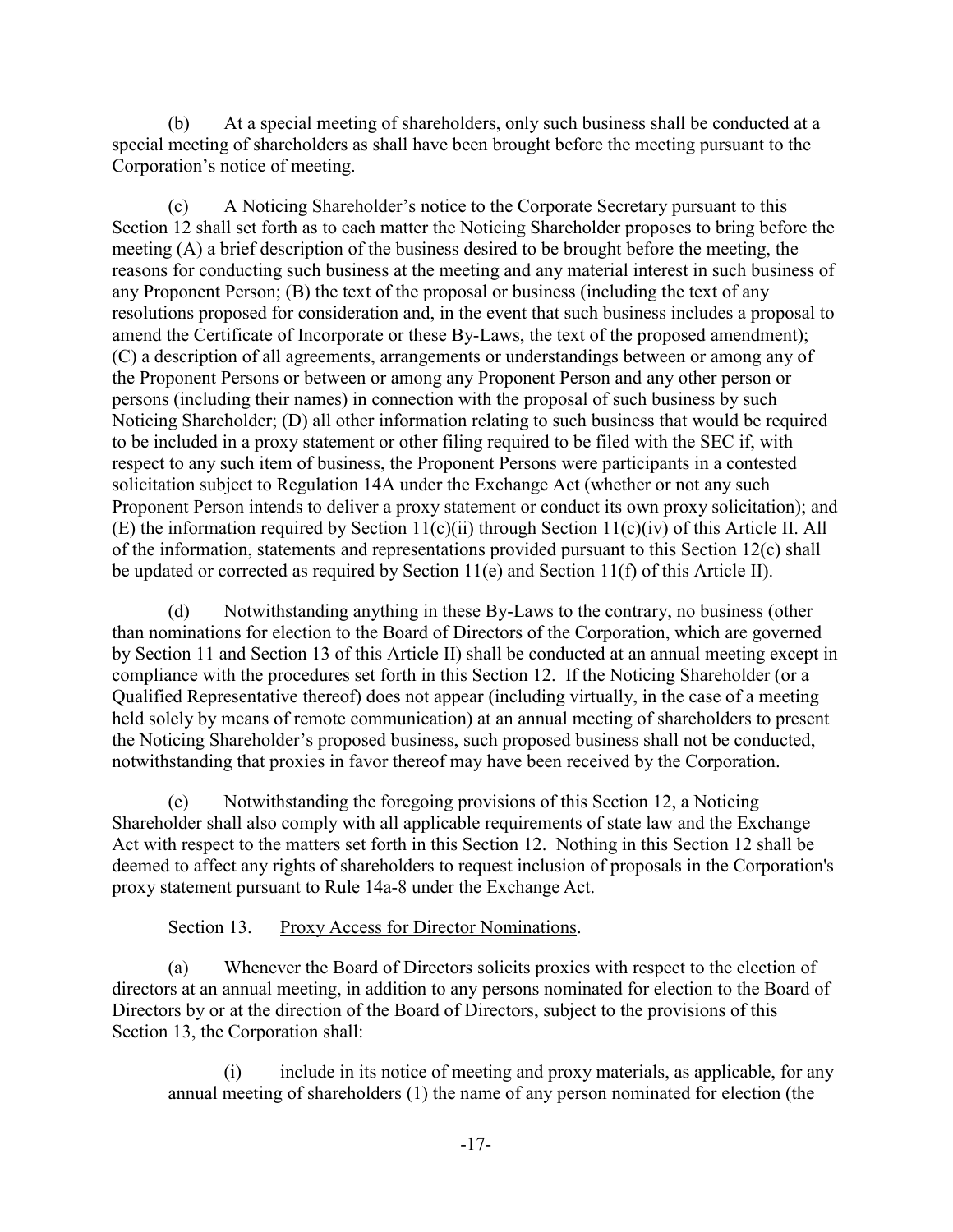"Shareholder Nominee") by a shareholder as of the date that the Notice of Proxy Access Nomination (as defined below) is received by the Corporation in accordance with this [Section](#page-16-0) 13 who is entitled to vote for the election of directors at the annual meeting and who satisfies the notice, ownership and other requirements of this [Section](#page-16-0) 13 (such shareholder, together with the beneficial owner of such shares, a "Nominator") or by a group of no more than 20 such shareholders (such shareholders, together with the beneficial owners of such shares, a "Nominator Group") that, collectively as a Nominator Group, satisfies the notice, ownership and other requirements of this [Section](#page-16-0) 13 applicable to a Nominator Group; provided that, in the case of a Nominator Group, each member thereof (each a "Group Member") shall have satisfied the notice, ownership and other requirements of this [Section](#page-16-0) 13 applicable to Group Members, and (2) if the Nominator or the Nominator Group, as applicable, so elects, the Nomination Statement (as defined below) furnished by such Nominator or Nominator Group; and

(ii) include such Shareholder Nominee's name on any ballot distributed at such annual meeting and on the Corporation's proxy card (or any other format through which the Corporation permits proxies to be submitted) distributed in connection with such annual meeting. Nothing in this [Section](#page-16-0) 13 shall limit the Corporation's ability to solicit against, and include in its proxy materials its own statements relating to, any Shareholder Nominee, Nominator or Nominator Group, or to include such Shareholder Nominee as a nominee of the Board of Directors.

(b) At each annual meeting, a Nominator or Nominator Group may nominate one or more Shareholder Nominees for election at such meeting pursuant to this [Section](#page-16-0) 13; provided that the maximum number of Shareholder Nominees nominated by all Nominators and Nominator Groups (including Shareholder Nominees that were submitted by a Nominator or Nominator Group for inclusion in the Corporation's proxy materials pursuant to this [Section](#page-16-0) 13 but either are subsequently withdrawn, disregarded, declared invalid or ineligible pursuant to this [Section](#page-16-0) 13) to appear in the Corporation's proxy materials with respect to an annual meeting shall not exceed the greater of (i) two nominees and (ii) 20% of the total number of directors in office as of the Final Proxy Access Deadline (as defined below), or if such number is not a whole number, the closest whole number below 20% (the "Maximum Number").

The Maximum Number shall be reduced, but not below zero, by the sum of:

(1) the number of persons that the Board of Directors decides to nominate pursuant to an agreement, arrangement or other understanding with one or more shareholders or beneficial owners, as the case may be, in lieu of such person being formally nominated as a director pursuant to this [Section](#page-16-0) 13 or [Section](#page-7-0) 11 of this [Article](#page-0-0) II; and

(2) the number of persons that the Board decides to nominate for re-election who were previously elected to the Board based on a nomination made pursuant to this [Section](#page-16-0) 13 or [Section](#page-7-0) 11 of this [Article](#page-0-0) II or pursuant to an agreement, arrangement or other understanding with one or more shareholders or beneficial owners, as the case may be, in lieu of such person being formally nominated as a director pursuant to this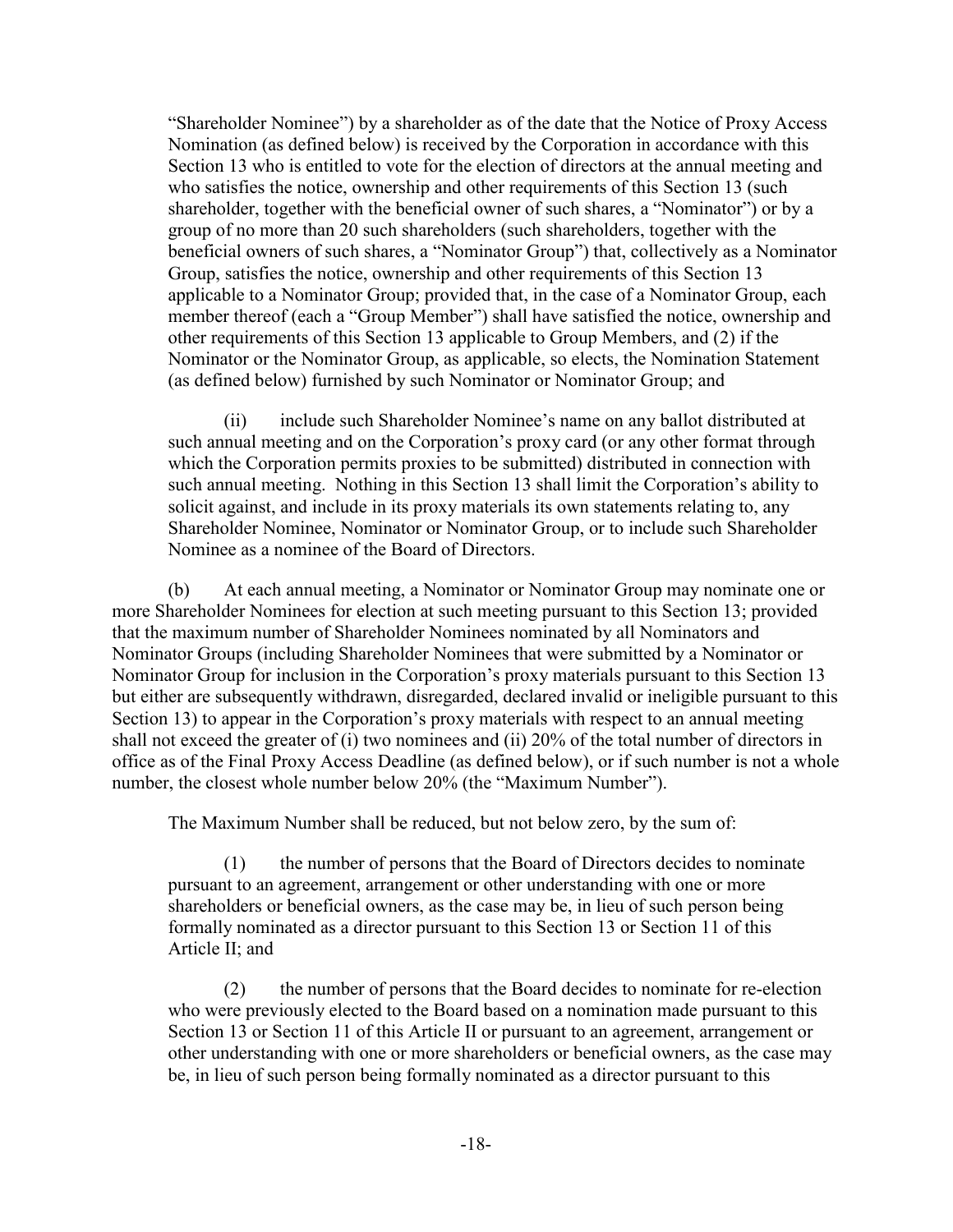[Section](#page-16-0) 13 or [Section](#page-7-0) 11 of this [Article](#page-0-0) II, in each case, at one of the previous two annual meetings.

If one or more vacancies for any reason occurs on the Board of Directors at any time after the Final Proxy Access Deadline but before the date of the applicable annual meeting and the Board of Directors determines to reduce the size of the Board of Directors in connection therewith, the Maximum Number shall be calculated based on the number of directors in office as so reduced.

Any Nominator or Nominator Group submitting more than one Shareholder Nominee for inclusion in the Corporation's proxy materials pursuant to this [Section](#page-16-0) 13 shall rank in its Notice of Proxy Access Nomination such Shareholder Nominees based on the order that the Nominator or Nominator Group desires such Shareholder Nominees to be selected for inclusion in the Corporation's proxy materials in the event that the total number of Shareholder Nominees submitted by Nominators or Nominator Groups pursuant to this [Section](#page-16-0) 13 exceeds the Maximum Number. In the event that the number of Shareholder Nominees submitted by Nominators or Nominator Groups pursuant to this [Section](#page-16-0) 13 exceeds the Maximum Number, the highest ranking Shareholder Nominee who meets the requirements of this [Section](#page-16-0) 13 from each Nominator and Nominator Group will be selected for inclusion in the Corporation's proxy materials until the Maximum Number is reached, beginning with the Nominator or Nominator Group with the largest number of shares disclosed as owned (as defined below) in its respective Notice of Proxy Access Nomination submitted to the Corporation and proceeding through each Nominator or Nominator Group in descending order of ownership. If the Maximum Number is not reached after the highest ranking Shareholder Nominee who meets the requirements of this [Section](#page-16-0) 13 from each Nominator and Nominator Group has been selected, this process will continue as many times as necessary, following the same order each time, until the Maximum Number is reached.

If, after the Final Proxy Access Deadline, whether before or after the mailing of the Corporation's definitive proxy statement, (A) a Shareholder Nominee who satisfies the requirements of this [Section](#page-16-0) 13 becomes ineligible for inclusion in the Corporation's proxy materials pursuant to this [Section](#page-16-0) 13, becomes unwilling to serve on the Board of Directors, dies, becomes disabled or is otherwise disqualified from being nominated for election or serving as a director of the Corporation or (B) a Nominator or Nominator Group withdraws its nomination or becomes ineligible, in each case as determined by the Board of Directors or the chair of the meeting, then the Board of Directors or the chair of the meeting shall declare each nomination by such Nominator or Nominator Group to be invalid, and each such nomination shall be disregarded, no replacement nominee(s) shall be included in the Corporation's proxy materials or otherwise submitted for election as a director in substitution thereof and the Corporation (x) may omit from its proxy materials information concerning such Shareholder Nominee and (y) may otherwise communicate to its shareholders, including, without limitation, by amending or supplementing its proxy materials, that the Shareholder Nominee will not be eligible for election at the annual meeting and will not be included as a Shareholder Nominee in the proxy materials.

<span id="page-18-0"></span>(c) To nominate a Shareholder Nominee, the Nominator or Nominator Group shall submit to the Corporate Secretary of the Corporation the information required by this [Section](#page-16-0) 13 on a timely basis. To be timely, the Notice of Proxy Access Nomination must be addressed to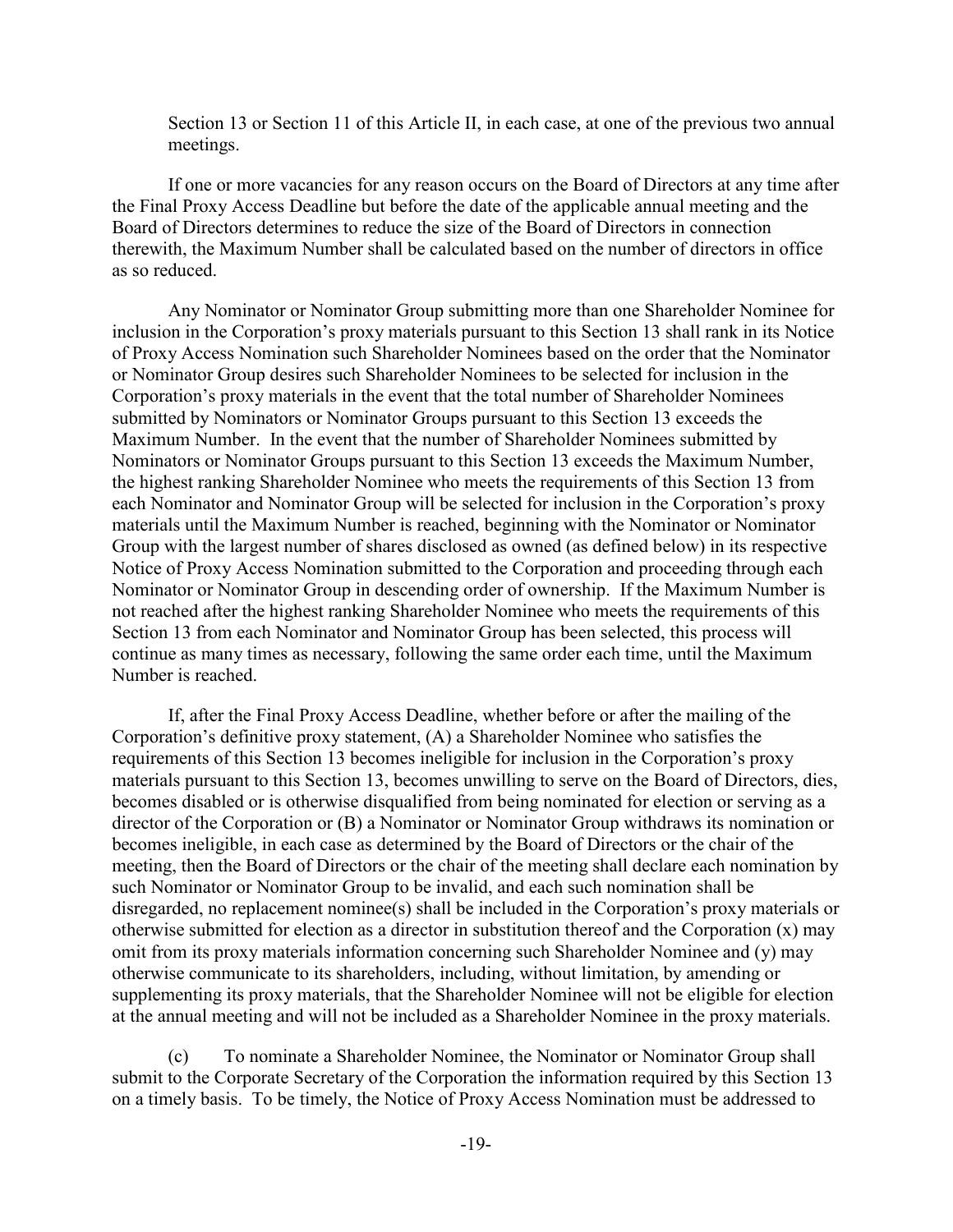and received by the Corporate Secretary of the Corporation not less than 120 days nor more than 150 days prior to the first anniversary of the date on which the Corporation's definitive proxy statement was released to shareholders in connection with the prior year's annual meeting; provided, however, that if the annual meeting is convened more than 30 days prior to or delayed by more than 60 days after the first anniversary of the date of the preceding year's annual meeting, the information must be so received not earlier than 120 days prior to such annual meeting and not later than the close of business on the later of  $(x)$  the 90th day prior to such annual meeting or (y) the 10th day following the day on which a Public Announcement of the date of the annual meeting is first made (the last day on which a Notice of Proxy Access Nomination may be delivered pursuant to and in accordance with this [Section](#page-16-0) 13, the "Final Proxy Access Deadline"); provided further that in no event shall any adjournment, postponement or rescheduling of an annual meeting, or the Public Announcement thereof, commence a new time period or extend any time period for the receipt of the information required by this [Section](#page-16-0) 13. The written notice required by this [Section](#page-16-0) 13 (the "Notice of Proxy Access Nomination") shall include:

(i) a written notice of the nomination by such Nominator or Nominator Group expressly requesting to have its Shareholder Nominee included in the Corporation's proxy materials pursuant to this [Section](#page-16-0) 13 that includes, with respect to the Shareholder Nominee and the Nominator (including any beneficial owner on whose behalf the nomination is made) or, in the case of a Nominator Group, with respect to each Group Member (including any beneficial owner on whose behalf the nomination is made) all of the representations, agreements and other information required in the Shareholder Nominee Information and by [Section](#page-7-0)  $11(c)(ii)$ , Section  $11(c)(iii)$  $11(c)(iii)$  and clauses [\(1\)](#page-11-0) and [\(4\)](#page-12-0) of [Section](#page-7-0) 1[1\(c\)\(iv\)](#page-7-0) of this [Article](#page-0-0) II;

(ii) if the Nominator or Nominator Group so elects, a written statement of the Nominator or Nominator Group for inclusion in the Corporation's proxy statement in support of the election of the Shareholder Nominee(s) to the Board of Directors, which statement shall not exceed 500 words with respect to each Shareholder Nominee (the "Nomination Statement") and for the avoidance of doubt, the Nomination Statement shall be limited to 500 words and shall not include any images, charts, pictures, graphic presentations or similar items;

<span id="page-19-0"></span>(iii) in the case of a nomination by a Nominator Group, the designation by all Group Members of one specified Group Member (or a Qualified Representative thereof) that is authorized to act on behalf of all Group Members with respect to the nomination and matters related thereto, including withdrawal of the nomination;

(iv) a representation by the Shareholder Nominee and the Nominator or Nominator Group (including each Group Member) and any beneficial owner on whose behalf the nomination is made that each such person has provided and will provide facts, statements and other information in all communications with the Corporation and its shareholders and beneficial owners, including, without limitation, the Notice of Proxy Access Nomination and the Nomination Statement, that are and will be true and correct in all material respects and do not and will not omit to state a material fact necessary in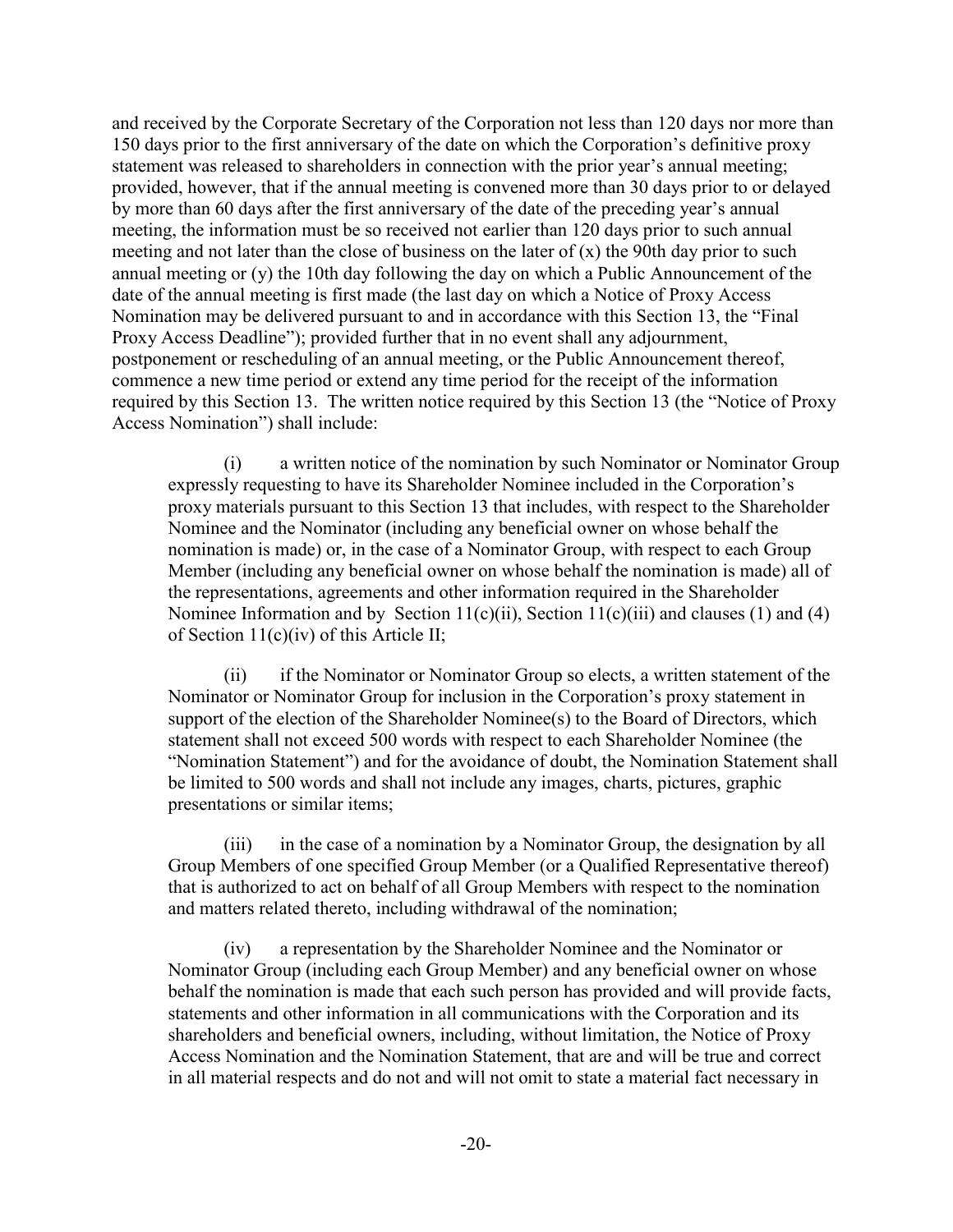order to make the statements made in light of the circumstances under which they were made, not misleading;

(v) a statement of the Nominator or Nominator Group (including each Group Member) and any beneficial owner on whose behalf the nomination is made, setting forth and certifying the number of shares such Nominator or Nominator Group is deemed to own (as determined in accordance with sub-paragraph [\(d\)](#page-22-0) of this [Section](#page-16-0) 13) continuously for at least three years as of the date of the Notice of Proxy Access Nomination and one or more written statements from the shareholder of the Required Shares (as defined below), and from each intermediary through which such shares are or have been held during the requisite three-year holding period, verifying that, as of a date within seven days prior to the date that the Notice of Proxy Access Nomination is received by the Corporate Secretary of the Corporation, the Nominator or the Nominator Group, as the case may be, owns, and has owned continuously for the preceding three years, the Required Shares, and the Nominator's or, in the case of a Nominator Group, each Group Member's agreement to provide (1) within seven days after the record date for the applicable annual meeting, written statements from the shareholder and intermediaries verifying the Nominator's or the Nominator Group's, as the case may be, continuous ownership of the Required Shares through the record date; provided that if and to the extent that a shareholder is acting on behalf of one or more beneficial owners, such written statements shall also be submitted by any such beneficial owner or owners, and (2) immediate notice if the Nominator or the Nominator Group, as the case may be, ceases to own the Required Shares prior to the date of the applicable annual meeting;

(vi) a copy of any Schedule 14N that has been filed with the SEC as required by Rule 14a-18 under the Exchange Act;

(vii) a representation by the Nominator (including any beneficial owner on whose behalf the nomination is made), or, in the case of a Nominator Group, each Group Member (including any beneficial owner on whose behalf the nomination is made) that:

(1) the Required Shares were acquired in the ordinary course of business and not with intent to change or influence control of the Corporation, and each such person does not presently have such intent;

(2) each such person will maintain ownership (as defined in this [Section](#page-16-0) 13) of the Required Shares through the date of the applicable annual meeting along with a further statement as to whether or not such person has the intention to hold the Required Shares for at least one year thereafter (which statement the Nominator or Nominator Group shall include in its Nomination Statement, it being understood that the inclusion of such statement shall not count towards the Nomination Statement's 500-word limit);

(3) each such person has not nominated, and will not nominate, for election to the Board of Directors at the applicable annual meeting any person other than its Shareholder Nominee(s) pursuant to this [Section](#page-16-0) 13;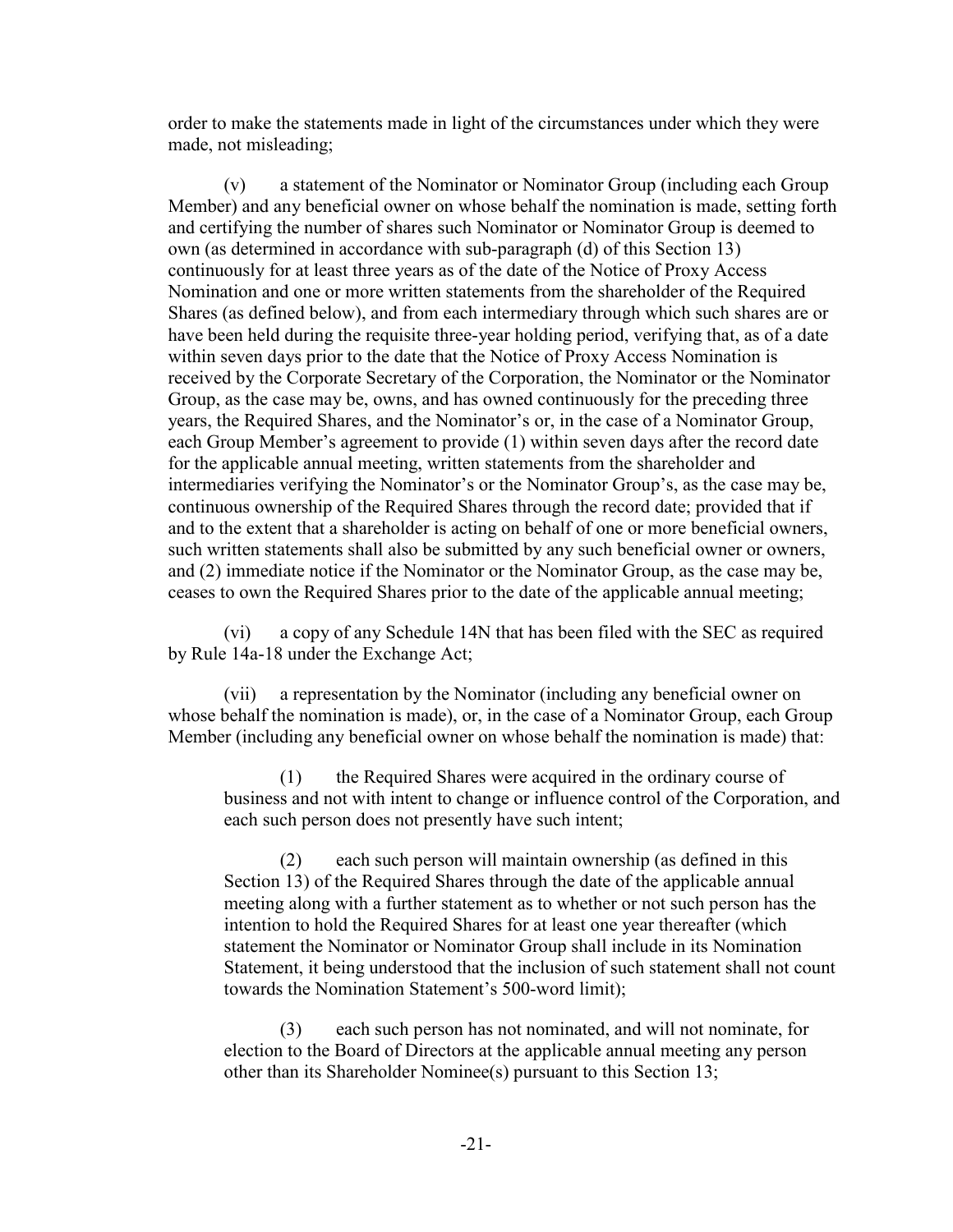(4) each such person has not distributed, and will not distribute, to any shareholders or beneficial owners any form of proxy for the applicable annual meeting other than the form distributed by the Corporation;

(5) each such person has not engaged in, and will not directly or indirectly engage in, and has not been and will not be a participant (as defined in Schedule 14A of the Exchange Act) in, a "solicitation" within the meaning of Rule 14a-1(1) under the Exchange Act in support of the election of any individual as a director at the applicable annual meeting other than with respect to such Nominator or Nominator Group's Shareholder Nominee(s) or a nominee of the Board of Directors; and

(6) each such person consents to the public disclosure of the information provided pursuant to this [Section](#page-16-0) 13;

(viii) an executed agreement, in a form deemed satisfactory by the Board of Directors or any committee thereof, pursuant to which the Nominator (including any beneficial owner on whose behalf the nomination is made) or, in the case of a Nominator Group, each Group Member (including any beneficial owner on whose behalf the nomination is made) agrees to:

(1) comply with all applicable laws, rules and regulations arising out of or relating to the nomination of each Shareholder Nominee pursuant to this [Section](#page-16-0) 13:

(2) assume all liability stemming from any legal or regulatory violation arising out of the communications and information provided by such person(s) to the Corporation and its shareholders and beneficial owners, including, without limitation, the Notice of Proxy Access Nomination and Nomination Statement;

(3) indemnify and hold harmless the Corporation and each of its directors, officers, employees, agents and affiliates individually against any liability, loss or damages in connection with any threatened or pending action, suit or proceeding, whether legal, administrative or investigative, against the Corporation or any of its directors, officers, employees, agents and affiliates arising out of or relating to any nomination submitted by such person(s) pursuant to this [Section](#page-16-0) 13;

(4) file with the SEC any solicitation or other communication with the Corporation's shareholders and beneficial owners relating to the meeting at which the Shareholder Nominee will be nominated, regardless of whether any such filing is required under Regulation 14A of the Exchange Act or whether any exemption from filing is available for such solicitation or other communication under Regulation 14A of the Exchange Act;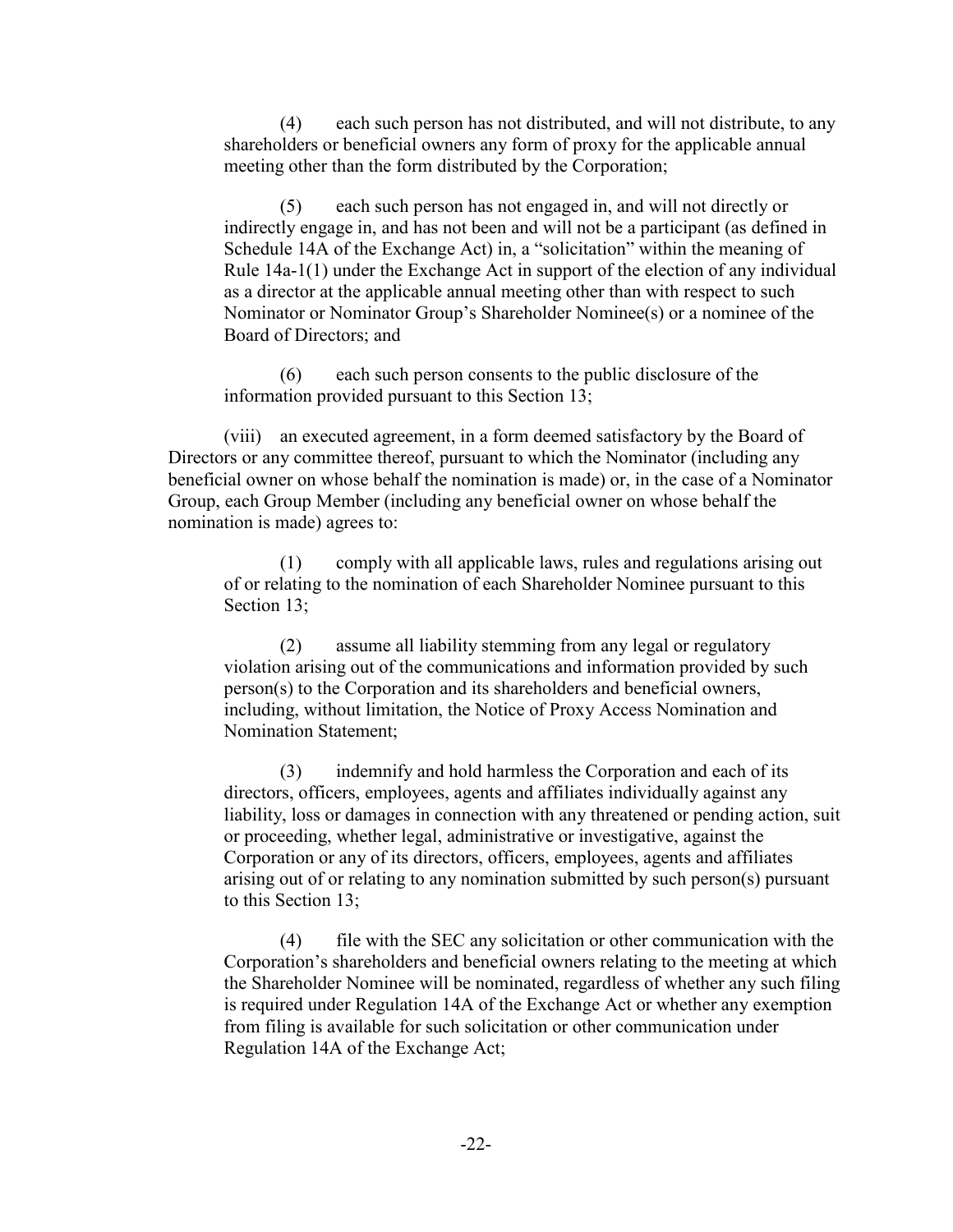(5) furnish to the Corporation all notifications and updated information required by this [Section](#page-16-0) 13, including, without limitation, the information required by sub-paragraph [\(e\)](#page-23-0) of this [Section](#page-16-0) 13; and

(6) upon request, provide to the Corporation within five business days after such request, but in any event prior to the day of the annual meeting, such additional information as reasonably requested by the Corporation; and

(ix) a letter of resignation signed by each Shareholder Nominee, which letter shall specify that such Shareholder Nominee's resignation is irrevocable and that it shall become effective upon a determination by the Board of Directors or any committee thereof that (1) any of the information provided to the Corporation by the Nominator, the Nominator Group, any Group Member (including, in each case, any beneficial owner on whose behalf the nomination is made) or the Shareholder Nominee in respect of the nomination of such Shareholder Nominee pursuant to this [Section](#page-16-0) 13 is or was untrue in any material respect (or omitted to state a material fact necessary in order to make the statements made, in light of the circumstances under which they were made, not misleading) or (2) the Shareholder Nominee, the Nominator, the Nominator Group or any Group Member (including, in each case, any beneficial owner on whose behalf the nomination is made) or any affiliate thereof shall have breached any of its representations, obligations or agreements under this [Section](#page-16-0) 13.

#### <span id="page-22-0"></span>(d) *Ownership Requirements*.

(i) To nominate a Shareholder Nominee pursuant to this [Section](#page-16-0) 13, the Nominator or Nominator Group shall have owned shares representing 3% or more of the voting power entitled to vote generally in the election of directors (the "Required Shares") continuously for at least three years as of both the date the Notice of Proxy Access Nomination is submitted to the Corporation and the record date for determining shareholders eligible to vote at the applicable annual meeting and must continue to own the Required Shares at all times between and including the date the Notice of Proxy Access Nomination is submitted to the Corporation and the date of the applicable annual meeting; provided that if and to the extent a shareholder is acting on behalf of one or more beneficial owners.

(ii) Only the shares owned by such beneficial owner or owners, and not any other shares owned by any such shareholder, shall be counted for purposes of satisfying the foregoing ownership requirement, and the aggregate number of shareholders and all such beneficial owners whose share ownership is counted for the purposes of satisfying the foregoing ownership requirement shall not exceed 20. Two or more funds that are (1) under common management and investment control, (2) under common management and funded primarily by the same employer or (3) a "group of investment companies," as such term is defined in the Investment Company Act of 1940, as amended, shall be treated as one shareholder or beneficial owner, as the case may be, for the purpose of satisfying the foregoing ownership requirements; provided that each fund otherwise meets the requirements set forth in this [Section](#page-16-0) 13; and provided further that any such funds for which shares are aggregated for the purpose of satisfying the foregoing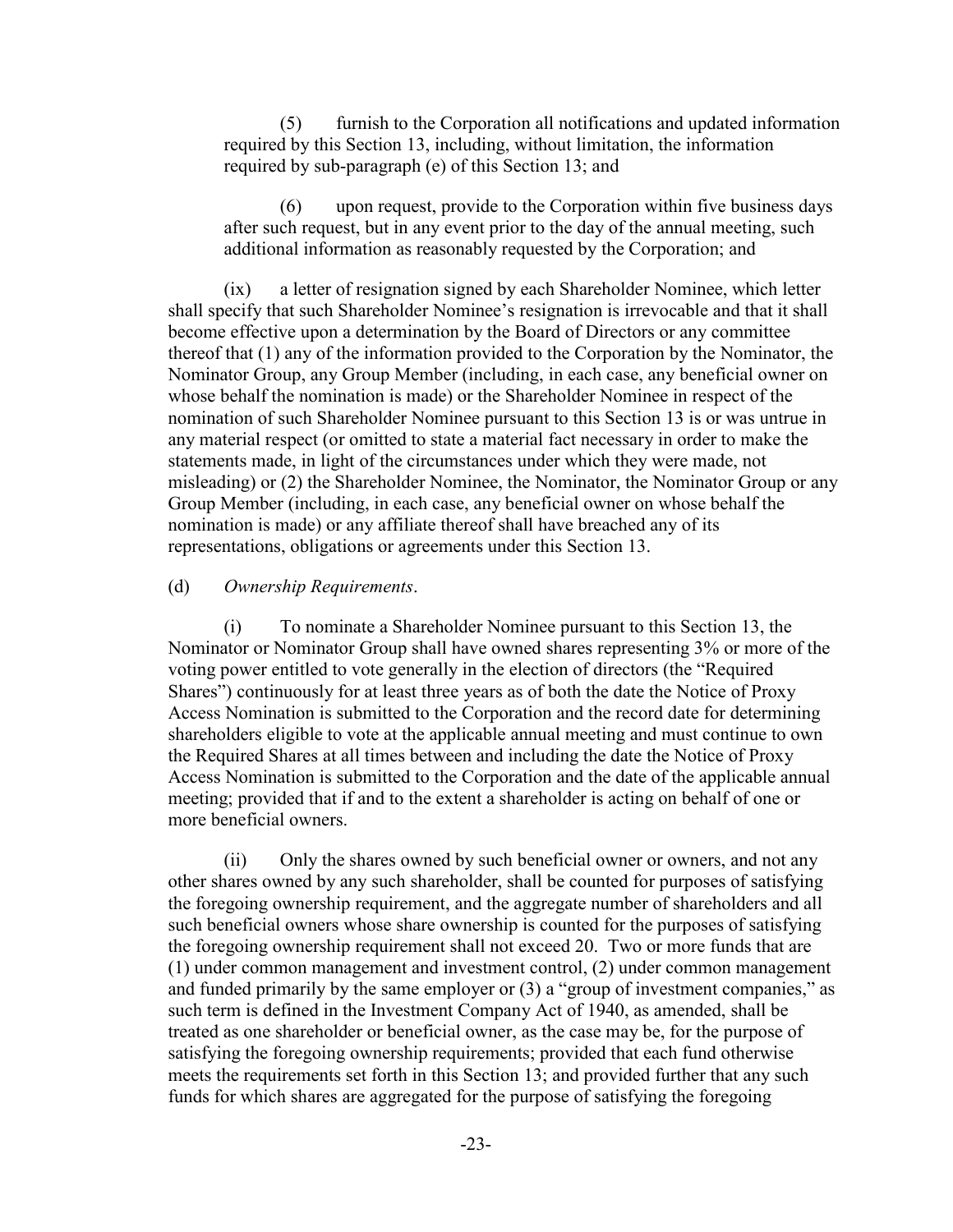ownership requirements provide documentation reasonably satisfactory to the Corporation that demonstrates that the funds satisfy the criteria for being treated as one shareholder within seven days after the Notice of Proxy Access Nomination is delivered to the Corporate Secretary. No shares may be attributed to more than one Nominator or Nominator Group, and no shareholder or beneficial owner may be a member of more than one Nominator Group (other than a shareholder directed to act by more than one beneficial owner) for the purposes of this [Section](#page-16-0) 13.

(iii) For purposes of this [Section](#page-16-0) 13, "ownership" shall be deemed to consist of and include only the outstanding shares as to which a person possesses both (1) the full voting and investment rights pertaining to such shares and (2) the full economic interest in (including the opportunity for profit and risk of loss on) such shares; provided that the ownership of shares calculated in accordance with clauses (1) and (2) shall not include any shares (A) that a person or any of its affiliates has sold in any transaction that has not been settled or closed, including any short sale, (B) that a person or any of its affiliates has borrowed for any purposes or purchased pursuant to an agreement to resell or (C) that are subject to any Derivative Instrument or similar agreement entered into by a person or any of its affiliates, whether any such security, instrument or agreement is to be settled with shares or with cash based on the notional amount or value of shares, in any case in which such security, instrument or agreement has, or is intended to have, or if exercised by either party would have, the purpose or effect of  $(x)$  reducing in any manner, to any extent or at any time in the future, the person's or such person's affiliates' full right to vote or direct the voting of any such shares, and/or (y) hedging, offsetting or altering to any degree any gain or loss arising from the full economic ownership of such person's or such person's affiliates' shares. "Ownership" shall include shares held in the name of a nominee or other intermediary so long as the person claiming ownership of such shares retains the right to instruct how the shares are voted with respect to the election of directors and possesses the full economic interest in the shares. A person's ownership of shares shall be deemed to continue during any period in which the person has delegated any voting power by means of a proxy, power of attorney or other instrument or arrangement that is revocable at any time by the person. A person's ownership of shares shall be deemed to continue during any period in which the person has loaned such shares provided that the person has the power to recall such loaned shares on five business days' notice, will vote such shares at the annual meeting and will hold such shares through the date of the annual meeting. For the purposes of this [Section](#page-16-0) 13, the terms "owned," "owning" and other variations of the word "own" shall have correlative meanings. For the purposes of this [Section](#page-16-0) 13, the term "affiliate" or "affiliates" shall have the meaning ascribed thereto under the rules and regulations of the Exchange Act.

<span id="page-23-0"></span>(e) For the avoidance of doubt, with respect to any nomination submitted by a Nominator Group pursuant to this [Section](#page-16-0) 13, the information required by sub-paragraph [\(c\)](#page-18-0) of this [Section](#page-16-0) 13 to be included in the Notice of Proxy Access Nomination shall be provided by each Group Member (including any beneficial owner on whose behalf the nomination is made), and each such Group Member (including any beneficial owner on whose behalf the nomination is made) shall execute and deliver to the Corporate Secretary of the Corporation the representations and agreements required under sub-paragraph [\(c\)](#page-18-0) of this [Section](#page-16-0) 13 at the time the Notice of Proxy Access Nomination is submitted to the Corporation. In the event that the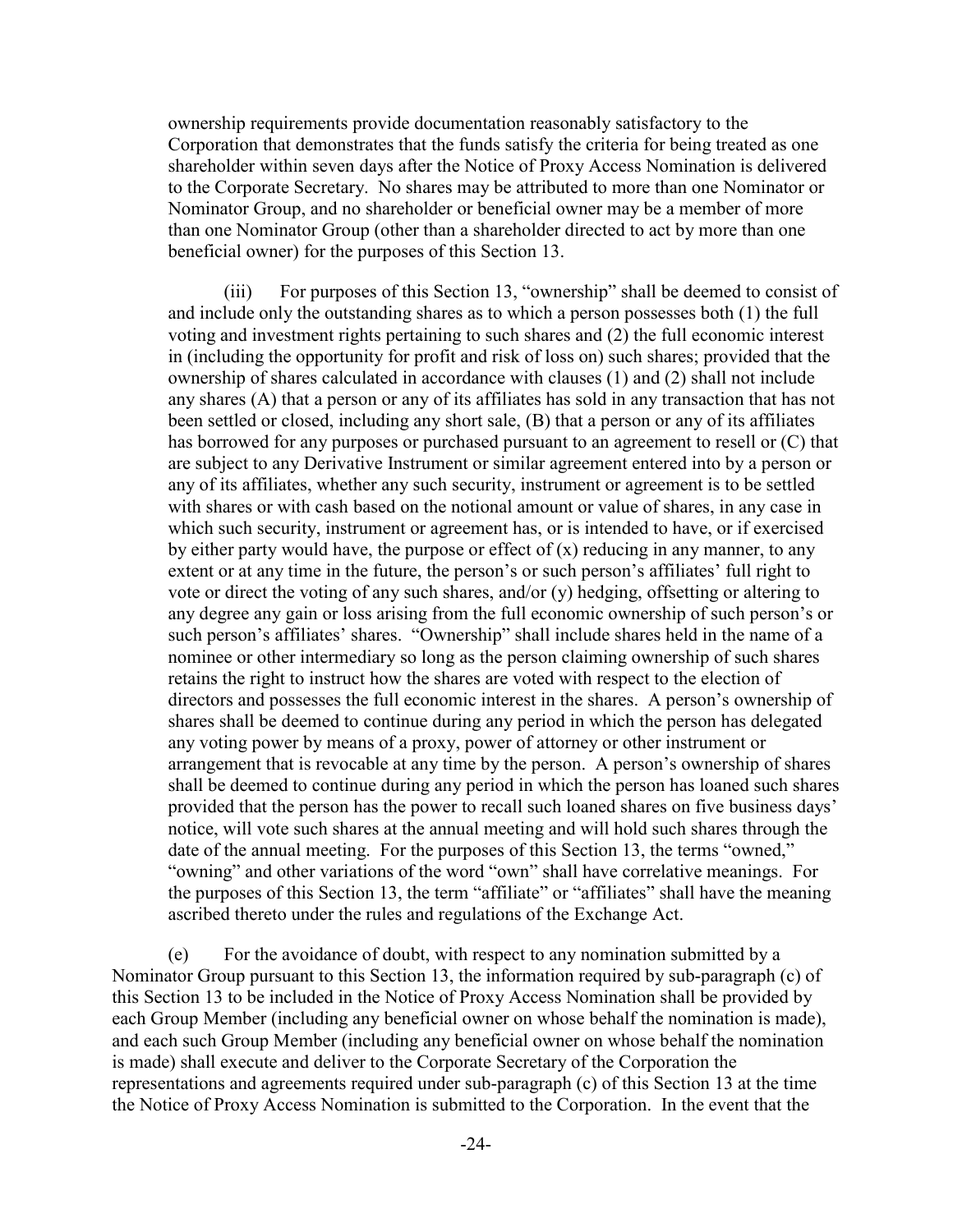Nominator, Nominator Group or any Group Member shall have breached any of their agreements with the Corporation or any information included in the Nomination Statement or the Notice of Proxy Access Nomination, or any other communications by the Nominator, Nominator Group or any Group Member (including any beneficial owner on whose behalf the nomination is made) with the Corporation or its shareholders and beneficial owners, ceases to be true and correct in all material respects (or omits a material fact necessary to make the statements made, in light of the circumstances under which they were made and as of such later date, not misleading), each Nominator, Nominator Group or Group Member (including any beneficial owner on whose behalf the nomination is made), as the case may be, shall promptly (and in any event within 48 hours of discovering such breach or that such information has ceased to be true and correct in all material respects (or omits a material fact necessary to make the statements made, in light of the circumstances under which they were made and as of such later date, not misleading)) notify the Corporate Secretary of the Corporation of any such breach, inaccuracy or omission in such previously provided information and shall provide the information that is required to correct any such defect, if applicable, it being understood that providing any such notification shall not be deemed to cure any defect or limit the Corporation's rights to omit a Shareholder Nominee from its proxy materials as provided in this [Section](#page-16-0) 13.

## (f) *Shareholder Nominee Requirements*.

(i) Within the time period specified in this [Section](#page-16-0) 13 for delivering the Notice of Proxy Access Nomination, each Shareholder Nominee must deliver to the Corporate Secretary of the Corporation a written representation and agreement, which shall be deemed a part of the Notice of Proxy Access Nomination for purposes of this [Section](#page-16-0) 13, that such person: (1) consents to be named in the proxy statement as a nominee, to serve as a director if elected and to the public disclosure of the information provided pursuant to this [Section](#page-16-0) 13; (2) understands his or her duties as a director under the DGCL and agrees to act in accordance with those duties while serving as a director; (3) is not and will not become a party to (A) any Voting Commitment that has not been disclosed to the Corporation or (B) any Voting Commitment that could limit or interfere with such person's ability to comply, if elected as a director of the Corporation, with such person's fiduciary duties under applicable law; (4) is not and will not become a party to any Third Party Compensation Arrangement that has not been disclosed to the Corporation, and has not and will not receive any such Third Party Compensation Arrangement that has not been disclosed to the Corporation; (5) if elected as a director of the Corporation, will comply with all applicable laws and stock exchange listing standards and the Corporation's policies, guidelines and principles applicable to directors, including, without limitation, the Corporation's Board Corporate Governance Guidelines, Code of Ethics and Principles of Conduct, the Director Code of Business Conduct and Ethics, confidentiality, share ownership and trading policies and guidelines, and any other codes, policies and guidelines or any rules, regulations and listing standards, in each case as applicable to directors; (6) agrees to meet with the Board of Directors or any committee or delegate thereof to discuss matters relating to the nomination of the Shareholder Nominee, including information in the Notice of Proxy Access Nomination and such Shareholder Nominee's eligibility to serve as a member of the Board of Directors; and (7) will provide facts, statements and other information in all communications with the Corporation and its shareholders and beneficial owners that are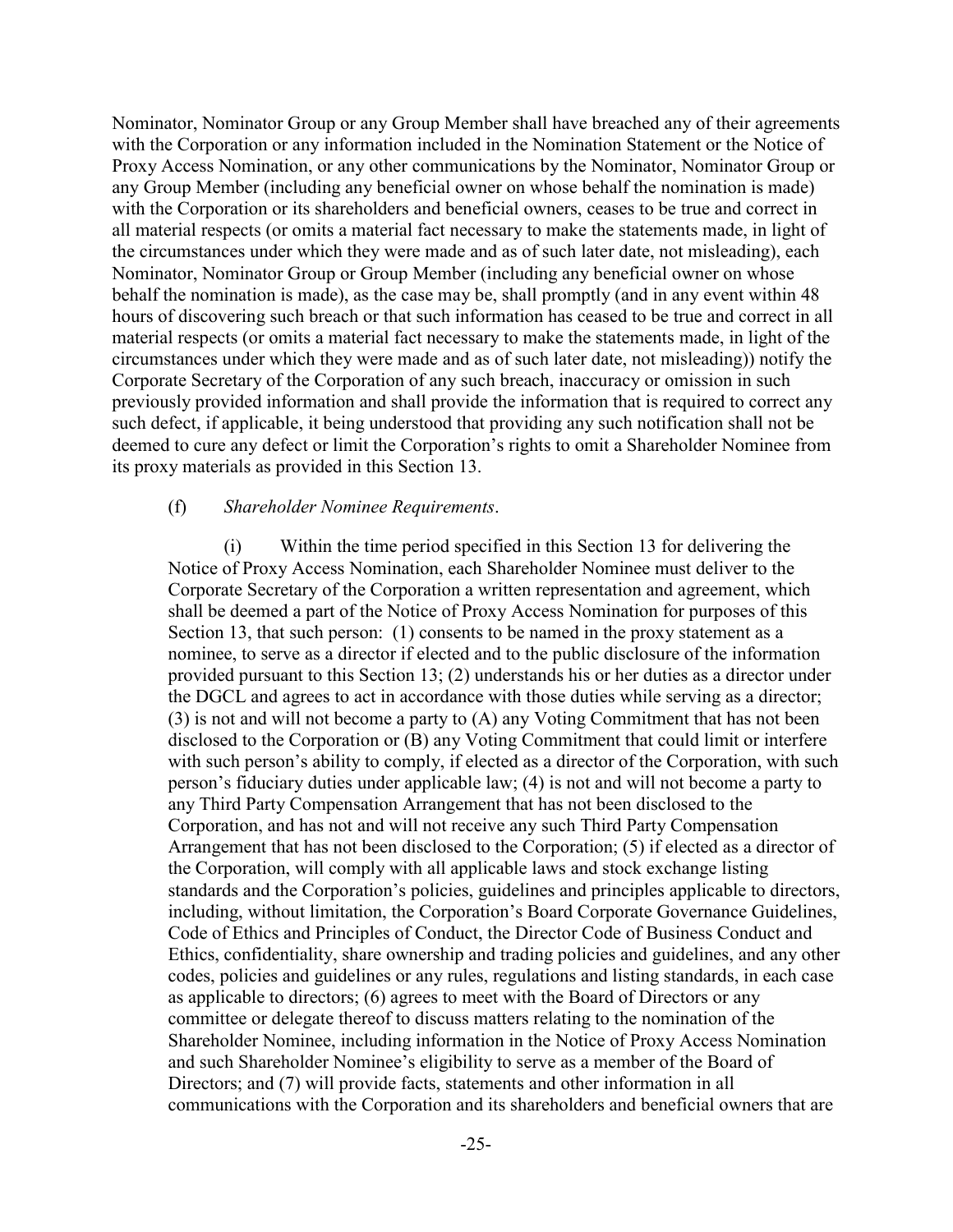and will be true and correct in all material respects and do not and will not omit to state a material fact necessary in order to make the statements made, in light of the circumstances under which they were made, not misleading.

(ii) At the request of the Corporation, each Shareholder Nominee must promptly submit (but in no event later than seven days after receipt of the request) to the Corporate Secretary of the Corporation all completed and signed questionnaires required of directors. The Corporation may request such additional information as necessary to permit the Board of Directors to determine if each nominee is independent, including for purposes of serving on the committees of the Board of Directors, under the listing standards of each principal securities exchange upon which the shares are listed, any applicable rules of the SEC and any publicly disclosed standards used by the Board of Directors in determining and disclosing the independence of the Corporation's directors and to determine whether the nominee otherwise meets all other publicly disclosed standards applicable to directors.

(iii) In the event that a Shareholder Nominee shall have breached any of their agreements with the Corporation or any information or communications provided by a Shareholder Nominee to the Corporation or its shareholders and beneficial owners ceases to be true and correct in any respect or omits a fact necessary to make the statements made, in light of the circumstances under which they were made, not misleading, such nominee shall promptly (and in any event within 48 hours of discovering such breach or that such information has ceased to be true and correct in all material respects (or omits a material fact necessary to make the statements made, in light of the circumstances under which they were made and as of such later date, not misleading)) notify the Corporate Secretary of the Corporation of any such breach, inaccuracy or omission in such previously provided information and shall provide the information that is required to make such information or communication true and correct, if applicable, it being understood that providing any such notification shall not be deemed to cure any defect or limit the Corporation's rights to omit a Shareholder Nominee from its proxy materials as provided in this [Section](#page-16-0) 13.

(g) In the event any Nominator or Nominator Group (including any beneficial owner on whose behalf the nomination is made) submits a nomination at an annual general meeting pursuant to this [Section](#page-16-0) 13 and such Shareholder Nominee shall have been nominated for election at any of the previous two annual meetings and such Shareholder Nominee shall not have received at least 25% of the votes cast in favor of such nominee's election or such nominee withdrew from or became ineligible or unavailable for election to the Board of Directors, then such nomination shall be disregarded.

<span id="page-25-0"></span>(h) Notwithstanding anything to the contrary contained in this [Section](#page-16-0) 13, the Corporation shall not be required to include, pursuant to this [Section](#page-16-0) 13, a Shareholder Nominee in its proxy materials for any annual meeting, or, if the proxy statement already has been filed, to submit the nomination of a Shareholder Nominee to a vote at the annual meeting, notwithstanding that proxies in respect of such vote may have been received by the Corporation: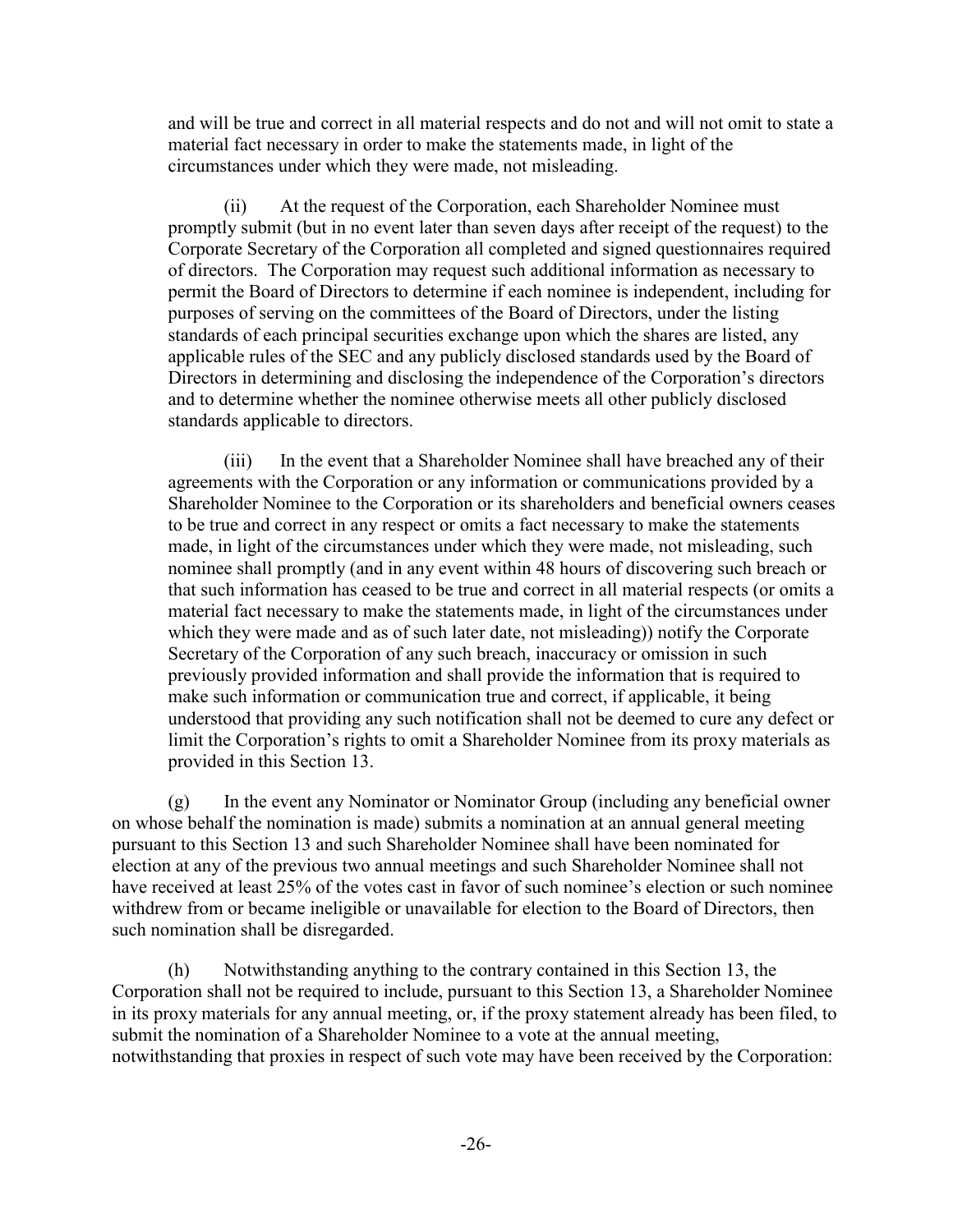(i) for any meeting for which the Corporate Secretary of the Corporation receives notice that any shareholder or beneficial owner, as the case may be, intends to nominate one or more persons for election to the Board of Directors pursuant to [Section](#page-7-0) 11 of this [Article](#page-0-0) II;

<span id="page-26-0"></span>(ii) who is not determined by the Board of Directors in its sole discretion to be independent under the listing standards of each principal securities exchange upon which the shares of the Corporation are listed, any applicable rules of the SEC and any publicly disclosed standards used by the Board of Directors in determining and disclosing the independence of the Corporation's directors, including those applicable to a director's service on any of the committees of the Board of Directors, in each case as determined by the Board of Directors or any committee thereof, in its sole discretion;

(iii) whose election as a member of the Board of Directors would cause the Corporation to be in violation of these By-Laws, the Certificate of Incorporation, the rules and listing standards of the principal securities exchanges upon which the shares of the Corporation are listed, or any applicable law, rule or regulation or of any publicly disclosed standards of the Corporation applicable to directors, in each case as determined by the Board of Directors or any committee thereof, in its sole discretion;

(iv) who is or has been, within the past three years, an officer or director of a competitor, as defined in Section 8 of the Clayton Antitrust Act of 1914, as amended;

(v) whose business or personal interests place such Shareholder Nominee in a conflict of interest with the Corporation or any of its subsidiaries, as determined by the Board of Directors or any committee thereof, in its sole discretion;

(vi) who is a named subject of a pending criminal proceeding (excluding traffic violations and other minor offenses) or has been convicted in such a criminal proceeding within the past ten years;

(vii) who is subject to any order of the type specified in Rule 506(d) of Regulation D under the Securities Act of 1933, as amended (together with the rules and regulations promulgated thereunder, the "Securities Act");

(viii) if the Shareholder Nominee or Nominator (including any beneficial owner on whose behalf the nomination is made), or, in the case of a Nominator Group, any Group Member (including any beneficial owner on whose behalf the nomination is made) shall have provided information to the Corporation in connection with such nomination that was untrue in any material respect or omitted to state a material fact necessary in order to make any statement made, in light of the circumstances under which it was made, not misleading, as determined by the Board of Directors or any committee thereof, in its sole discretion;

(ix) if the Nominator (or a Qualified Representative thereof) or, in the case of a Nominator Group, the representative designated by the Nominator Group in accordance with sub-paragraph [\(c\)\(iii\)](#page-19-0) of this [Section](#page-16-0) 13 (or a Qualified Representative thereof), or the Shareholder Nominee does not appear (including virtually, in the case of a meeting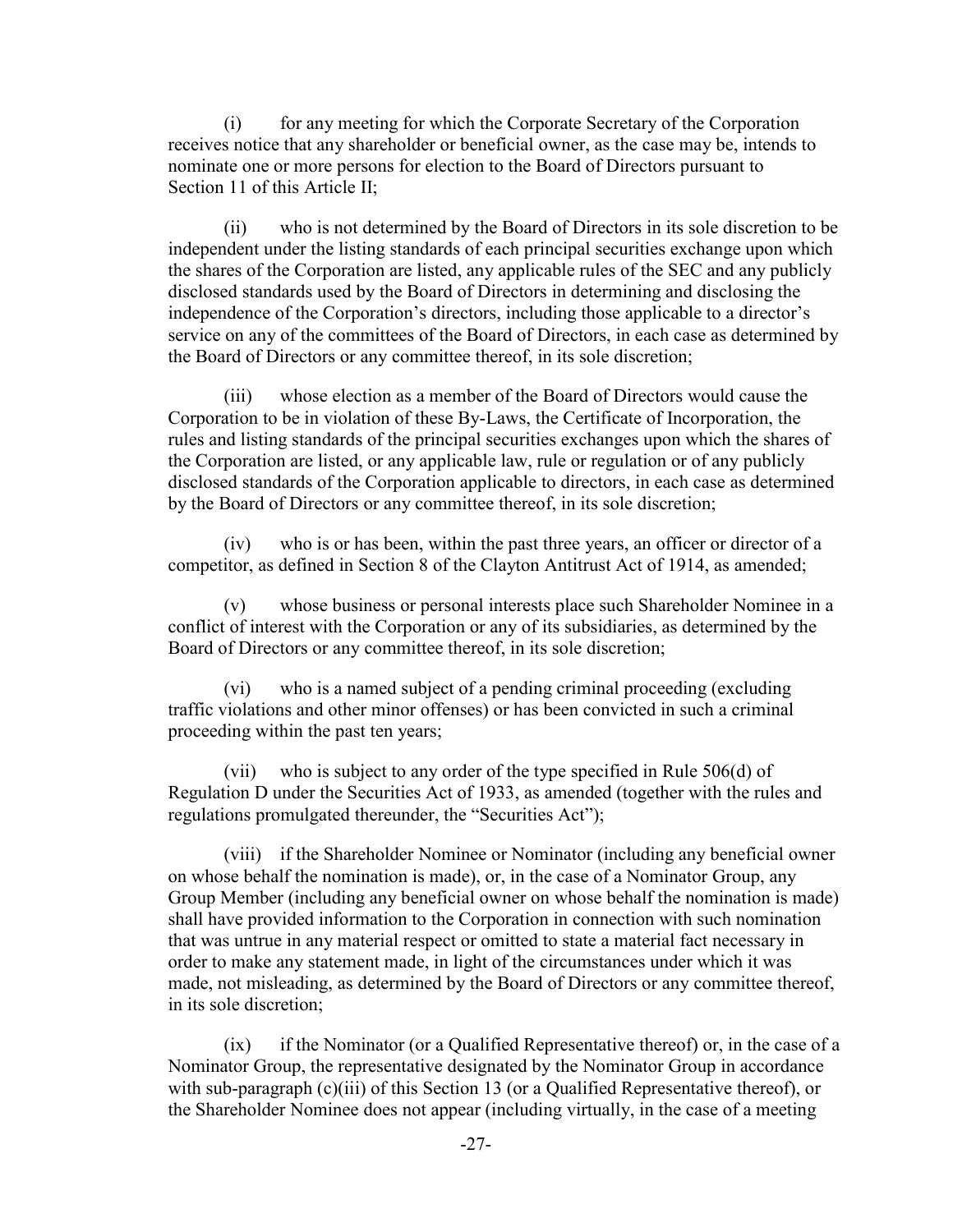held solely by means of remote communication) at the applicable annual meeting to present the Shareholder Nominee for election;

(x) if the Nominator (including any beneficial owner on whose behalf the nomination is made), or, in the case of a Nominator Group, any Group Member (including any beneficial owner on whose behalf the nomination is made) has engaged in or is currently engaged in, or has been or is a participant (as defined in Schedule 14A of the Exchange Act) in, a "solicitation" within the meaning of Rule 14a-1(1) under the Exchange Act in support of the election of any individual as a director at the applicable annual meeting other than with respect to such Nominator or Nominator Group's Shareholder Nominee(s) or a nominee of the Board of Directors; or

<span id="page-27-0"></span>(xi) the Nominator or, in the case of a Nominator Group, any Group Member, or applicable Shareholder Nominee otherwise breaches or fails to comply with its representations or obligations pursuant to these By-Laws, including, without limitation, this [Section](#page-16-0) 13.

For the purpose of this sub-paragraph [\(h\)](#page-25-0) of this [Section](#page-16-0) 13, clauses [\(ii\)](#page-26-0) through [\(xi\)](#page-27-0) will result in the exclusion from the proxy materials pursuant to this [Section](#page-16-0) 13 of the specific Shareholder Nominee(s) to whom the ineligibility applies, or, if the proxy statement has already been filed, the ineligibility of the Shareholder Nominee(s) and, in either case, the inability of the Nominator or Nominator Group that nominated any such Shareholder Nominee to substitute another Shareholder Nominee therefor; however, clause (i) will result in the exclusion from the proxy materials pursuant to this [Section](#page-16-0) 13 of all Shareholder Nominees for the applicable annual meeting, or, if the proxy statement already has been filed, the ineligibility of all Shareholder Nominees.

(i) Notwithstanding anything to the contrary contained in this [Section](#page-16-0) 13:

(i) the Corporation may omit from its proxy materials any information, including all or any portion of the Nomination Statement, if the Board of Directors determines that the disclosure of such information would violate any applicable law or regulation or that such information is not true and correct in all material respects or omits to state a material fact necessary in order to make the statements made, in light of the circumstances under which they were made, not misleading; and

(ii) if any Nominator, Nominator Group or Group Member (including any beneficial owner on whose behalf the nomination is made) or Shareholder Nominee has failed to comply with the requirements of this [Section](#page-16-0) 13, the Board of Directors or the chair of the meeting shall declare the nomination by such Nominator or Nominator Group to be invalid, and such nomination shall be disregarded.

(j) This [Section](#page-16-0) 13 shall be the exclusive method for shareholders to include nominees for director in the Corporation's proxy materials.

# **ARTICLE III**

# **Board of Directors**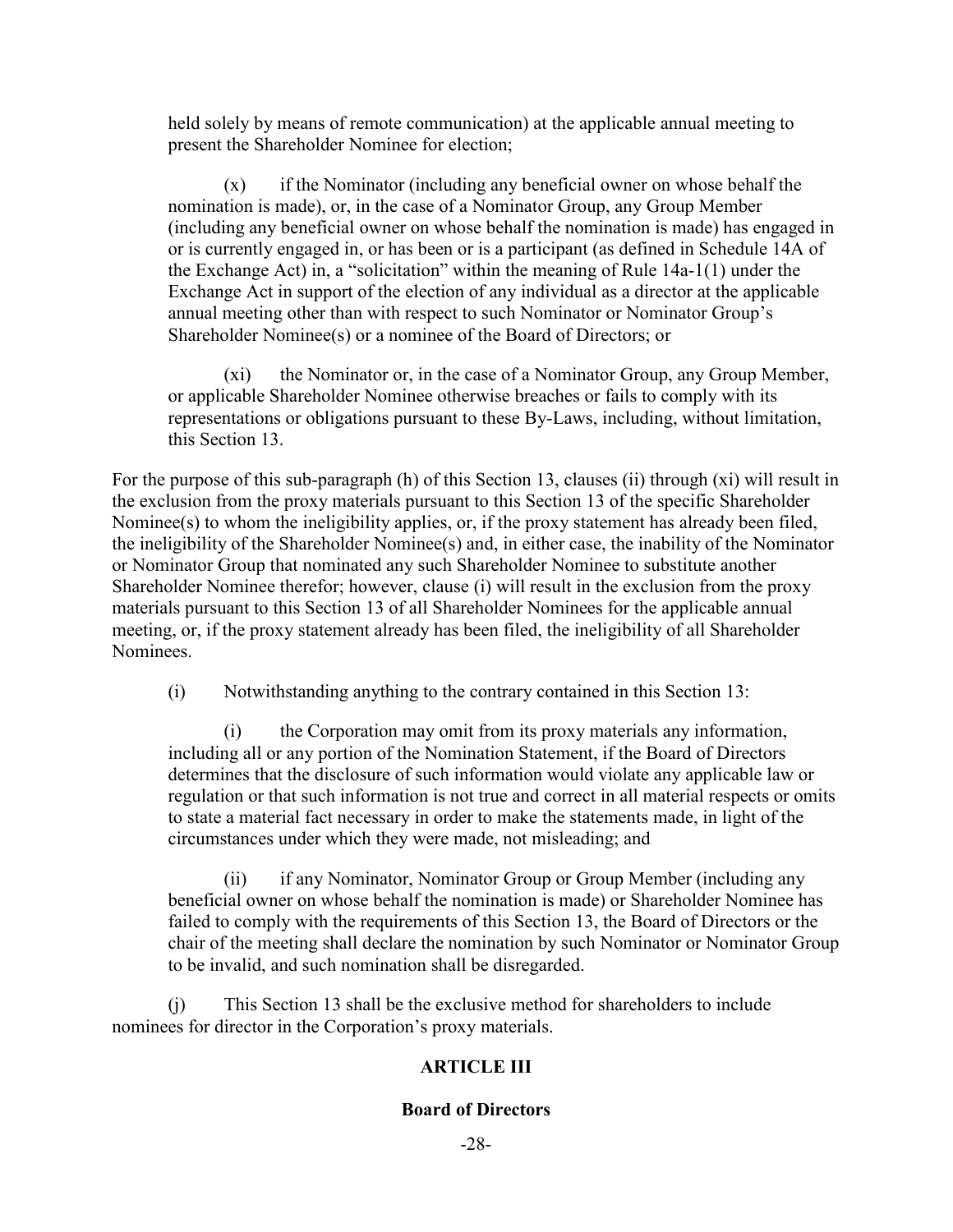Section 1. General Powers. The business and affairs of the Corporation shall be managed by or under the direction of the Board of Directors. The Board of Directors may exercise all such authority and powers of the Corporation and do all such lawful acts and things as are not by statute or the Certificate of Incorporation directed or required to be exercised or done by the shareholders.

Section 2. Number, Qualifications, Election and Term of Office. The Board of Directors shall consist of not less than eight nor more than 16 directors. The number of directors may be fixed, from time to time, by the affirmative vote of a majority of the entire Board of Directors. Any decrease in the number of directors shall be effective at the time of the next succeeding annual meeting of shareholders unless there shall be vacancies in the Board of Directors, in which case such decrease may become effective at any time prior to the next succeeding annual meeting to the extent of the number of such vacancies. Directors need not be shareholders. All directors shall be elected to hold office for one-year terms expiring at the next annual meeting of shareholders. Each director shall hold office until his or her successor shall have been elected and qualified, or until death, or until such director shall have resigned, or shall have been removed, as hereinafter provided in these By-Laws.

Section 3. Chair of the Board. The Board of Directors shall annually elect a Chair of the Board from among the members of the Board of Directors, who shall perform all duties incident to the office of Chair of the Board and such other duties as may from time to time be assigned by the Board of Directors, including presiding at all meetings of the shareholders of the Corporation and meetings of the Board of Directors at which the Chair shall be present. The Chair of the Board shall serve until his or her successor shall have been elected or until his or her earlier death, resignation or removal. The Chair of the Board may be removed, with or without cause, by a majority of the Board of Directors. The Board of Directors may provide that the Chief Executive Officer of the Corporation shall serve as the Chair of the Board. The Board of Directors shall fill any vacancy in the position of Chair of the Board of Directors at such time and in such manner as the Board of Directors shall determine. In addition, the Board of Directors may appoint one or more directors to serve in roles with such titles (including the titles of Vice Chair, Lead Director and Presiding Director), powers, duties and compensation as it may approve.

Section 4. Lead Independent Director. The Board of Directors may, at its discretion, appoint an independent director to serve as the Lead Independent Director in order to coordinate the activities of the independent directors. The Lead Independent Director shall be appointed annually by a majority vote of the independent directors and shall serve until his or her successor shall have been appointed or until his or her earlier death, resignation, removal or disqualification as an independent director. The Lead Independent Director may be removed, with or without cause, by a majority of the independent directors. The Lead Independent Director shall have such powers and perform such duties as are assigned by these By-Laws and shall have such other powers and perform such other duties, not inconsistent with these By-Laws, as from time to time may be assigned by the Board of Directors. A majority of the independent directors shall fill any vacancy in the position of Lead Independent Director at such time and in such manner as such directors shall determine.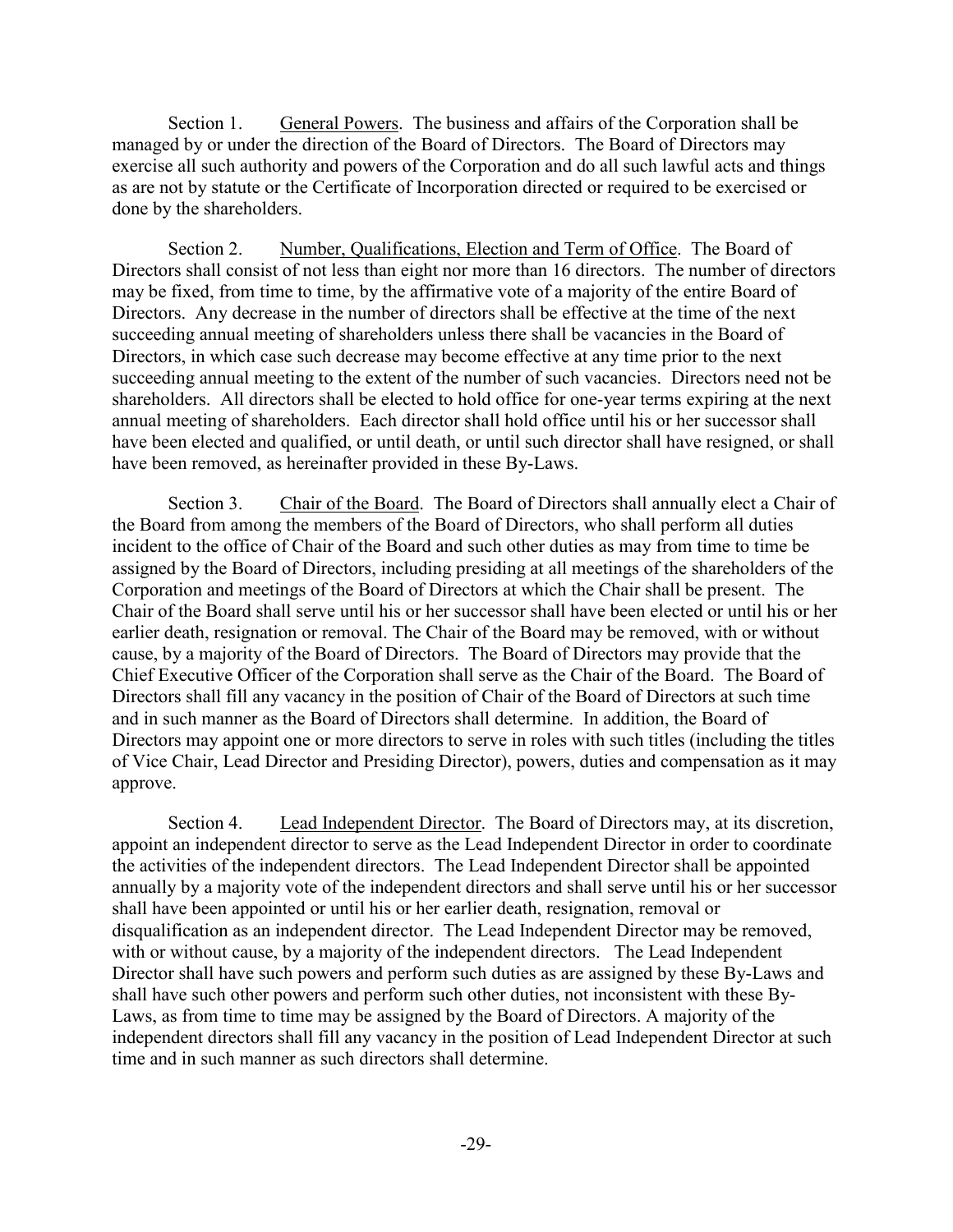Section 5. Place of Meetings. Meetings of the Board of Directors shall be held at such place or places, within or without the State of Delaware, as the Board of Directors may from time to time determine or as shall be specified in the notice of any such meeting.

Section 6. Regular Meetings. Regular meetings of the Board of Directors shall be held at such time and place as the Board of Directors may fix. If any day fixed for a regular meeting shall be a legal holiday at the place where the meeting is to be held, then the meeting which would otherwise be held on that day shall be held at the same hour on the next succeeding business day. Notice of regular meetings of the Board of Directors need not be given except as otherwise required by statute or these By-Laws.

Section 7. Special Meetings. Special meetings of the Board of Directors may be called by the Chair of the Board, by the Lead Independent Director (if one has been appointed) or by the Chair of the Board at the request of one-third of the members of the Board of Directors of the Corporation.

<span id="page-29-0"></span>Section 8. Notice of Meetings. Notice of each special meeting of the Board of Directors (and of each regular meeting for which notice shall be required) shall be given by the Corporate Secretary as hereinafter provided in this [Section](#page-29-0) 8. Any such notice shall state the place, date and time of the meeting. Except as otherwise required by these By-Laws, such notice need not state the purposes of such meeting. Notice of each such meeting shall be mailed, postage prepaid, to each director, addressed to the director's residence or usual place of business, by first-class mail, at least two days before the day on which such meeting is to be held, or shall be sent addressed to the director at such place by telegraph, cable, telex, telecopier, electronic transmission or other similar means, or be delivered to the director personally or be given to the director by telephone or other similar means, at least twelve hours before the time at which such meeting is to be held or on such shorter notice as the person or persons calling the meeting may deem necessary or appropriate under the circumstances. Notice of any such meeting need not be given to any director who shall, either before or after the meeting, submit a signed waiver of notice, or waiver by electronic transmission or who shall attend such meeting, except when the director shall attend for the express purpose of objecting, at the beginning of the meeting, to the transaction of any business because the meeting is not lawfully called or convened.

Section 9. Quorum and Manner of Acting. A majority of the entire Board of Directors shall constitute a quorum for the transaction of business at any meeting of the Board of Directors, and, except as otherwise expressly required by statute or the Certificate of Incorporation or these By-Laws, the act of a majority of the directors present at any meeting at which a quorum is present shall be the act of the Board of Directors. In the absence of a quorum at any meeting of the Board of Directors, a majority of the directors present thereat may adjourn such meeting to another time and place. Notice of the time and place of any such adjourned meeting shall be given to all of the directors unless such time and place were announced at the meeting at which the adjournment was taken, in which case such notice shall only be given to the directors who were not present thereat. At any adjourned meeting at which a quorum is present, any business may be transacted which might have been transacted at the meeting as originally called. The directors shall act only as a Board and the individual directors shall have no power as such.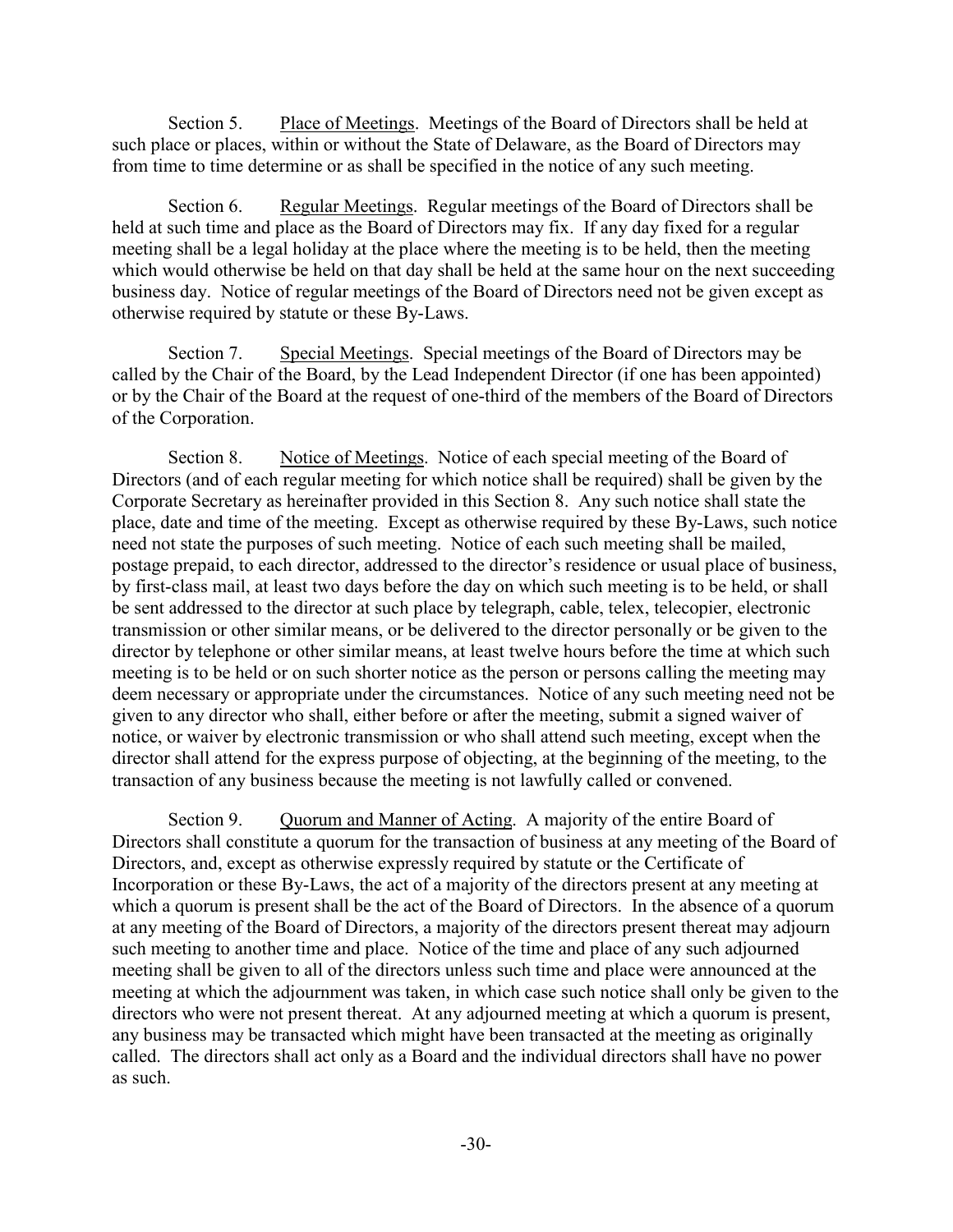Section 10. Organization. At each meeting of the Board of Directors, the Chair of the Board, or, in the absence of the Chair of the Board, the Lead Independent Director (if one has been appointed), or in the absence of the Lead Independent Director, another director chosen by a majority of the directors present shall act as chair of the meeting and preside thereat. The Corporate Secretary or, in the Corporate Secretary's absence, any person appointed by the chair of the meeting shall act as secretary of the meeting and keep the minutes thereof.

Section 11. Resignations. Any director of the Corporation may resign at any time by giving notice in writing or by electronic transmission of his or her resignation to the Corporation. Any such resignation shall take effect at the time specified therein or, if the time when it shall become effective is not specified therein, immediately upon its receipt. Unless otherwise specified therein, the acceptance of such resignation shall not be necessary to make it effective.

Section 12. Vacancies. Any vacancy in the Board of Directors, whether arising from death, disqualification, resignation, removal, an increase in the number of directors or any other cause, may be filled only by the vote of a majority of the directors then in office, though less than a quorum, or by the sole remaining director. Each director so elected shall hold office for a term expiring at the next annual meeting of shareholders and shall hold office until his or her successor shall have been elected and qualified, or until death, or until such director shall have resigned, or shall have been removed, as provided in these By-Laws.

Section 13. Removal of Directors. Any director may be removed, with or without cause, at any time, by the holders of a majority of the voting power of the issued and outstanding capital stock of the Corporation entitled to vote at an election of directors.

Section 14. Compensation. The Board of Directors shall have authority to fix the compensation, including fees and reimbursement of expenses, of directors, including the Chair of the Board and the Lead Independent Director (if one has been appointed), for services to the Corporation in any capacity.

# Section 15. Committees.

(a) The Board shall create an Executive Committee, which shall consist of no less than two nor more than seven members of the Board and which, to the extent provided in a resolution of the Board of Directors, shall have and may exercise all the powers and authority of the Board of Directors, and may authorize the seal of the Corporation to be affixed to all papers which may require it, except the Executive Committee shall not have the power or authority in reference to the following matters: (i) approving or adopting, or recommending to the shareholders, any action or matter expressly required by the DGCL to be submitted to shareholders for approval, (ii) adopting, amending or repealing any By-Law of the Corporation; or (iii) acting with respect to any matter restricted by statute, the Certificate of Incorporation or these By-Laws.

(b) The Board shall create an Audit Committee and a People Resources Committee, each of which shall consist of three or more members of the Board of Directors of the Corporation, none of whom shall be employees of the Corporation or its subsidiaries.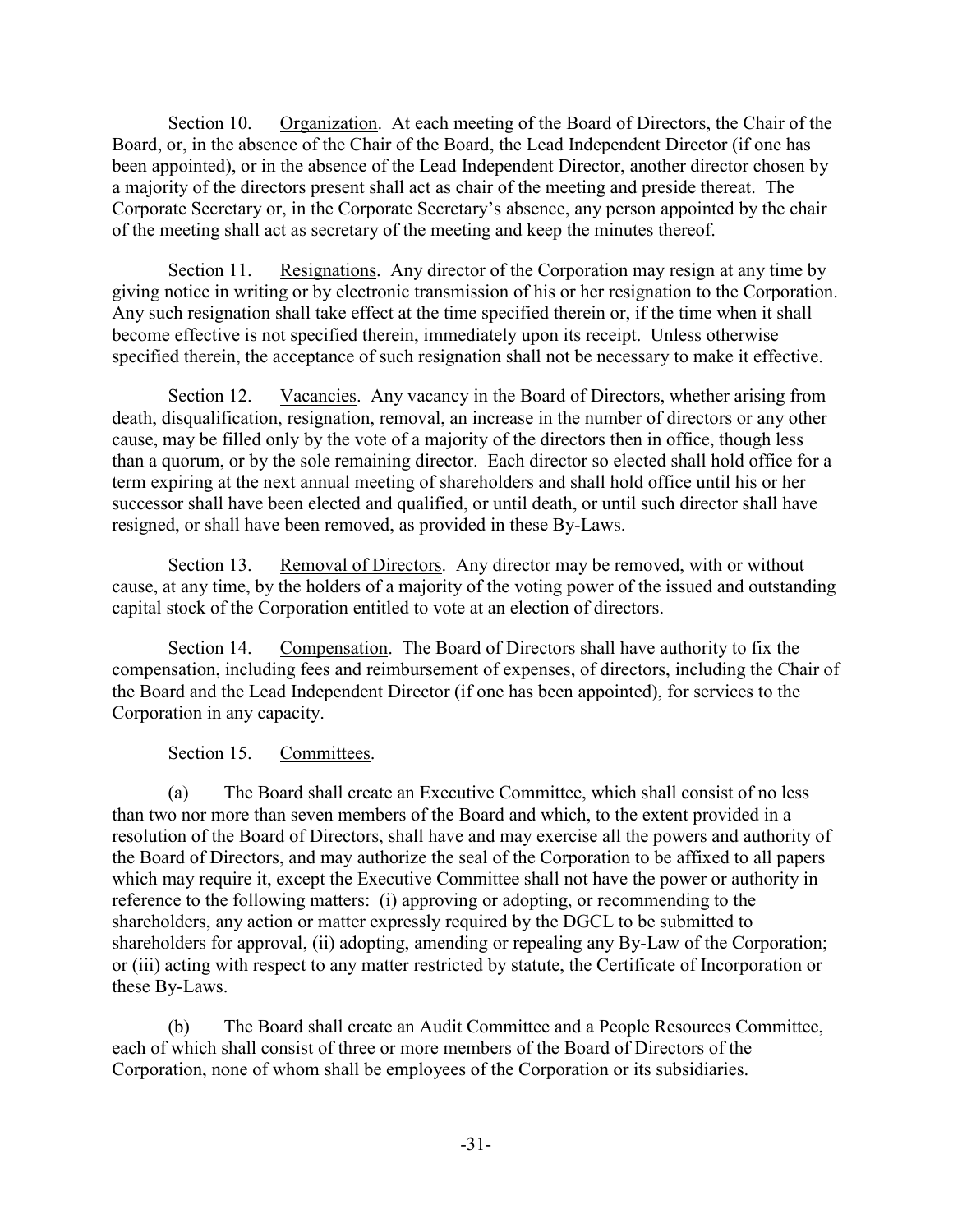(c) The Board may also create such other committees, with such authority and duties, as the Board may from time to time deem advisable, and may authorize any of such committees to appoint one or more subcommittees. Each such committee or subcommittee, to the extent provided in the resolution creating it, shall have and may exercise all the powers and authority of the Board of Directors except as restricted by statute the Certificate of Incorporation or these By-Laws and may authorize the seal of the Corporation to be affixed to all papers which require it. Each such committee or subcommittee shall serve at the pleasure of the Board of Directors or of the committee creating it as the case may be, and have such name as may be determined from time to time by resolution adopted by the Board of Directors or by the committee creating it. Each committee shall keep regular minutes of its meeting and report the same to the Board of Directors or the committee creating it.

(d) The Board of Directors may designate one or more directors as alternate members of any committee, who may replace any absent or disqualified member at any meeting of the committee. In addition, in the absence or disqualification of a member of a committee, the member or members thereof present at any meeting and not disqualified from voting, whether or not the member or members constitute a quorum, may unanimously appoint another member of the Board of Directors to act at the meeting in the place of any such absent or disqualified member.

Section 16. Action by Consent. Unless restricted by the Certificate of Incorporation, any action required or permitted to be taken by the Board of Directors or any committee thereof may be taken without a meeting if all members of the Board of Directors or such committee, as the case may be, consent thereto in writing, or by electronic transmission and the writing or writings or electronic transmission or transmissions are filed with the minutes of the proceedings of the Board of Directors or such committee, as the case may be. Such filing shall be in paper form if the minutes are maintained in paper form and shall be in electronic form if the minutes are maintained in electronic form.

Section 17. Telephonic Meeting. Unless restricted by the Certificate of Incorporation, any one or more members of the Board of Directors or any committee thereof may participate in a meeting of the Board of Directors or such committee by means of a conference telephone or other communications equipment by means of which all persons participating in the meeting can hear each other. Participation by such means shall constitute presence in person at a meeting.

## **ARTICLE IV**

#### **Officers**

Section 1. Selection and Qualifications. The officers of the Corporation shall be elected by the Board of Directors except as otherwise provided herein or in a resolution adopted by the Board of Directors and may include the President, the Chief Executive Officer, one or more Vice Presidents, and such other officers as the Board of Directors may choose. The Board may authorize the Chief Executive Officer to appoint one or more classes of officers with such titles (including the titles of Vice President, Corporate Secretary and Treasurer), powers, duties and compensation as the Chief Executive Officer may approve. Any two or more offices may be held by the same person. Each officer shall hold office until his or her successor shall have been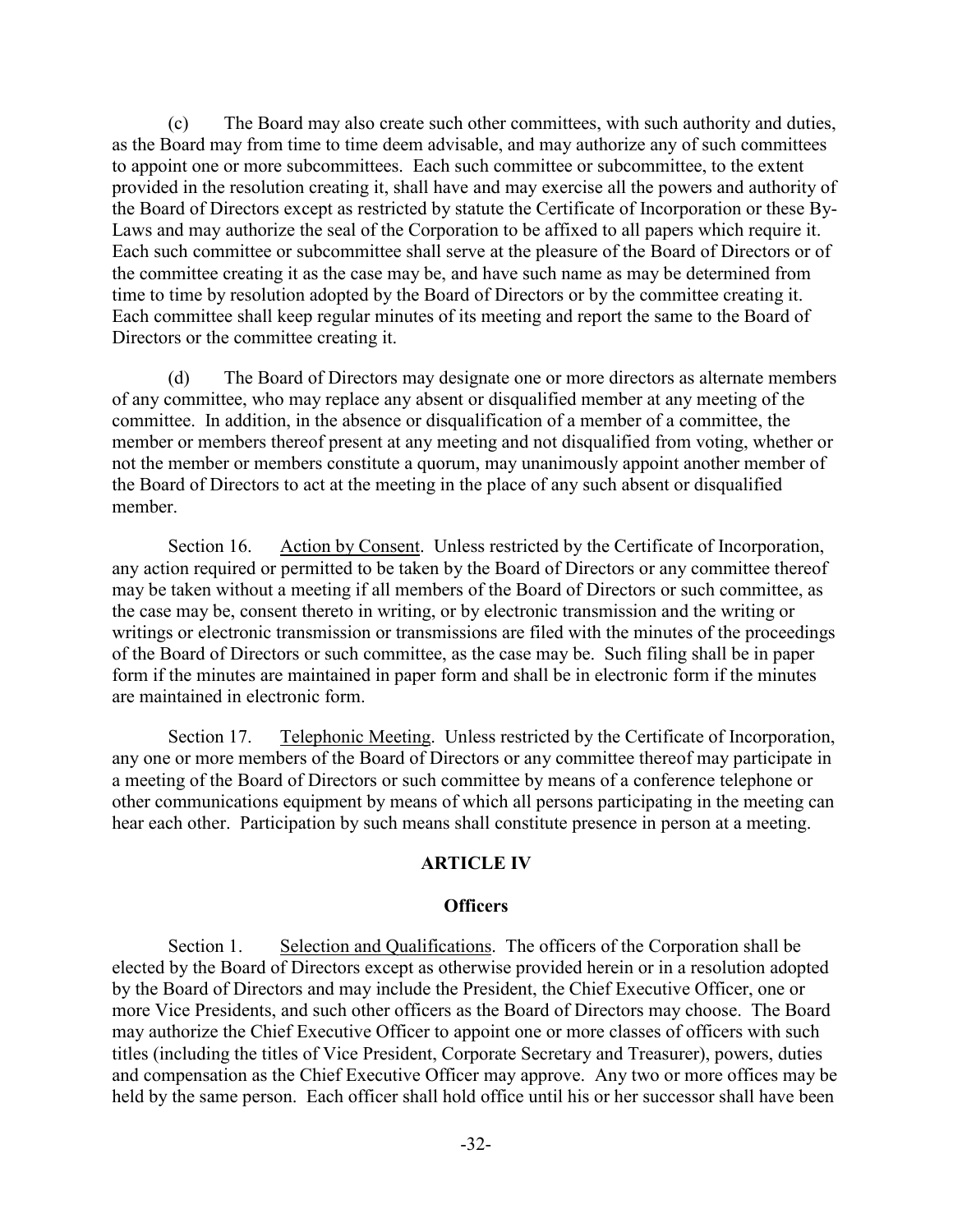duly elected or appointed and shall have qualified, or until death, or until such officer shall have resigned or have been removed, as hereinafter provided in these By-Laws.

Section 2. Resignations. Any officer of the Corporation may resign at any time by giving written notice of such resignation to the Corporation. Any such resignation shall take effect at the time specified therein or, if the time when it shall become effective shall not be specified therein, immediately upon receipt. Unless otherwise specified therein, the acceptance of any such resignation shall not be necessary to make it effective.

Section 3. Removal. Any officer of the Corporation may be removed, either with or without cause, at any time, by the Board of Directors at any meeting thereof. Any appointed officer of the Corporation may also be removed, either with or without cause, at any time, by the Chief Executive Officer.

Section 4. Chief Executive Officer. The Chief Executive Officer shall have responsibility for the general and active management of the business, property and affairs of the Corporation, subject, to the control of the Board of Directors. The Chief Executive Officer shall perform such other duties as may be specified in these By-Laws or assigned by the Board of Directors.

Section 5. President. The President shall perform all duties incident to the Office of President and such other duties as may from time to time be assigned to the President by the Chief Executive Officer or the Board of Directors.

Section 6. Vice Presidents. Each Vice President shall perform such duties as from time to time may be assigned to the Vice President by the Board of Directors, the Chief Executive Officer, or such other officer as may be designated by one of the foregoing.

Section 7. Treasurer. The Treasurer shall:

(a) have charge and custody of, and be responsible for, all the funds and securities of the Corporation;

(b) keep full and accurate accounts of receipts and disbursements in books belonging to the Corporation;

(c) deposit all moneys and other valuables to the credit of the Corporation in such depositories as may be designated by the Board of Directors or pursuant to its direction;

(d) receive, and give receipts for, moneys due and payable to the Corporation from any source whatsoever;

(e) disburse the funds of the Corporation and supervise the investments of its funds, taking proper vouchers therefor;

(f) render to the Board of Directors, whenever the Board of Directors may require, an account of the Corporation's cash position; and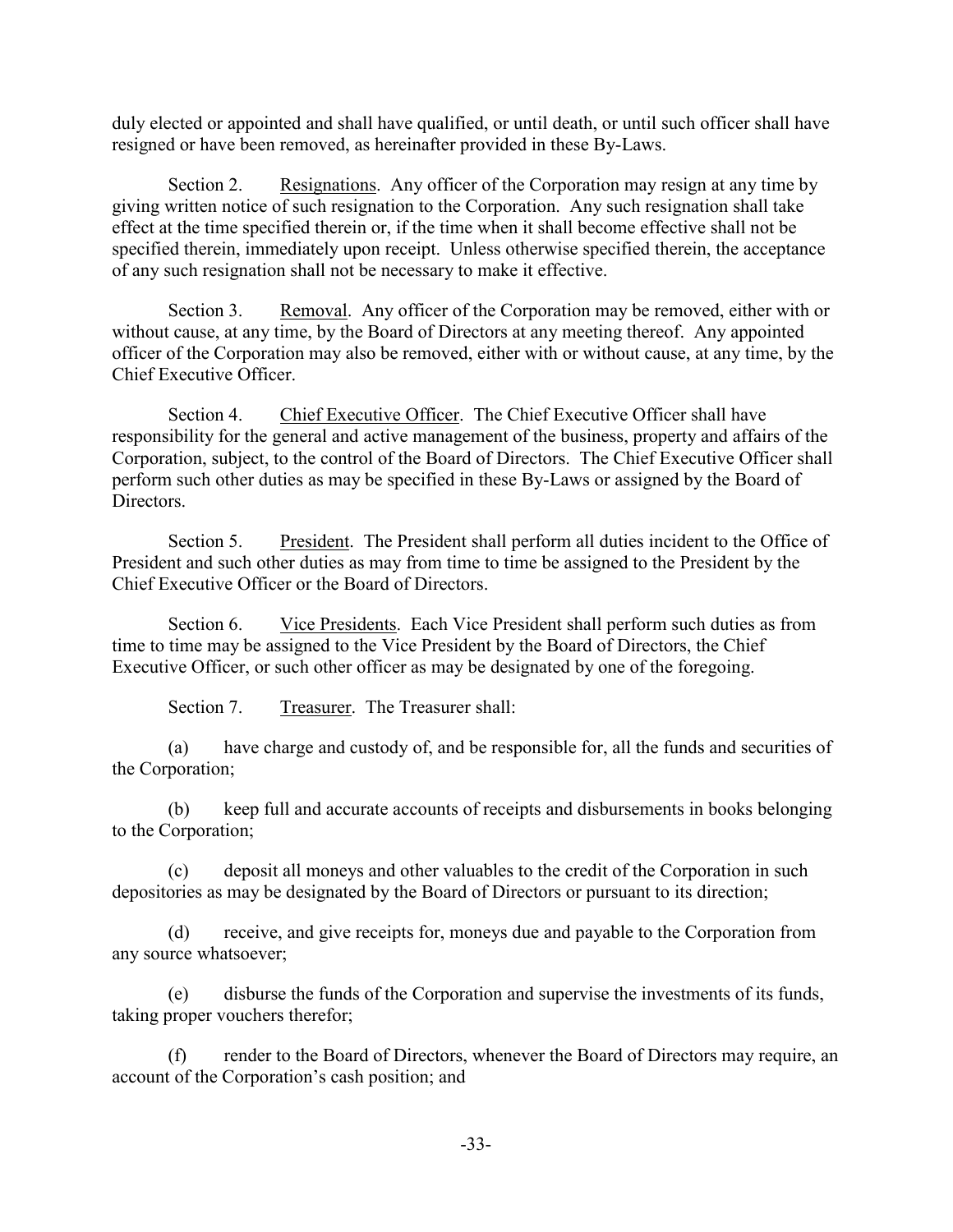(g) in general, perform all duties incident to the office of Treasurer and such other duties as from time to time may be assigned by the Board of Directors, or the Chief Executive Officer, or such other officer as may be designated by one of the foregoing.

Section 8. Corporate Secretary. The Corporate Secretary shall:

(a) keep or cause to be kept in one or more books provided for the purpose, the minutes of all meetings of the Board of Directors, the committees of the Board of Directors and the shareholders;

(b) see that all notices are duly given in accordance with the provisions of these By-Laws and as required by law;

(c) Be custodian of the records and the seal of the Corporation and affix and attest the seal to all certificates for shares of the Corporation (unless the seal of the Corporation on such certificates shall be a facsimile, as hereinafter provided) and affix and attest the seal to all other documents to be executed on behalf of the Corporation under its seal;

(d) see that the books, reports, statements, certificates and other documents and records required by law to be kept and filed in order to maintain the Corporation's legal existence are properly kept and filed; and

(e) in general, perform all duties incident to the office of Corporate Secretary and such other duties as from time to time may be assigned by the Board of Directors, the Chief Executive Officer, or such other officer as may be designated by one of the foregoing.

Section 9. The Assistant Treasurer. The Assistant Treasurer, or if there shall be more than one, the Assistant Treasurers in the order determined by the Board of Directors (or if there be no such determination, then in the order of their seniority), shall, in the absence of the Treasurer or in the event of the inability or refusal of the Treasurer to act, perform the duties and exercise the powers of the Treasurer and shall perform such other duties as from time to time may be assigned by the Board of Directors, the Chief Executive Officer, the Treasurer, or such other officer as may be designated by one of the foregoing.

Section 10. The Assistant Corporate Secretary. The Assistant Corporate Secretary, or if there be more than one, the Assistant Corporate Secretaries in the order determined by the Board of Directors (or if there be no such determination, then in the order of their seniority), shall, in the absence of the Corporate Secretary or in the event of the inability or refusal of the Corporate Secretary to act, perform the duties and exercise the powers of the Corporate Secretary and shall perform such other duties as from time to time may be assigned by the Board of Directors, the Chair of the Board, the President and Chief Executive Officer, the Corporate Secretary, or such other officer as may be designated by one of the foregoing.

Section 11. Designation. The Board of Directors may, by resolution, designate one or more officers to be any of the following: Chief Operating Officer, President, Chief Financial Officer, General Counsel, or Chief Accounting Officer.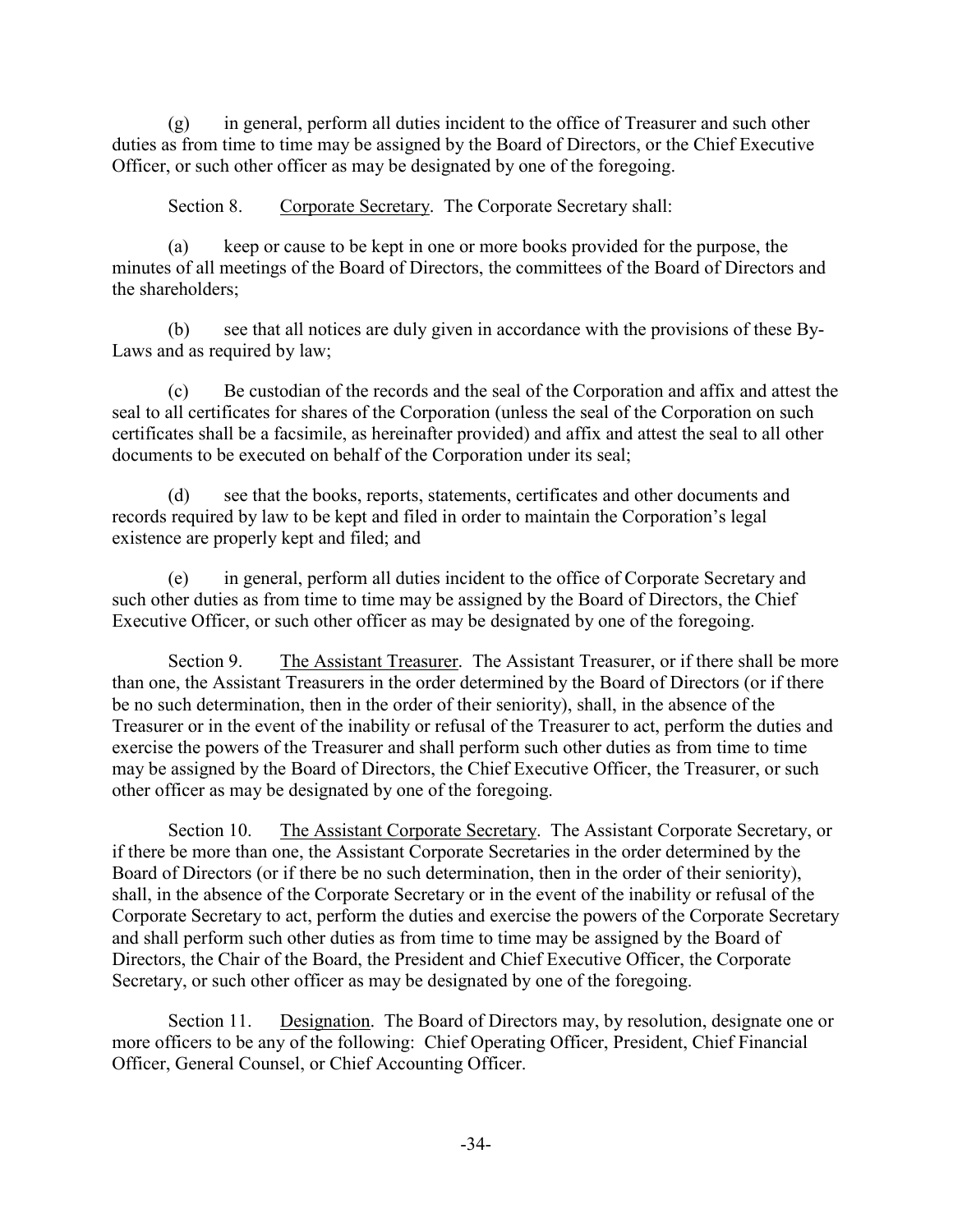Section 12. Agents and Employees. If authorized by the Board of Directors, the Chief Executive Officer or any officer or employee of the Corporation designated by the Board or the Chief Executive Officer may appoint or employ such agents and employees as shall be requisite for the proper conduct of the business of the Corporation, and may fix their compensation and the conditions of their employment, subject to removal by the appointing or employing person.

Section 13. Officers' Bonds or Other Security. If required by the Board of Directors, any officer of the Corporation shall give a bond or other security for the faithful performance of such officer's duties, in such amount and with such surety as the Board of Directors may require.

Section 14. Compensation. The compensation of all officers of the Corporation for their services as such officers shall be fixed from time to time by the Board of Directors unless by resolution of the Board that authority is delegated to a committee of the Board, the Chief Executive Officer, or any other officer of the Corporation. An officer of the Corporation shall not be prevented from receiving compensation by reason of the fact that such officer is also a director of the Corporation.

Section 15. Terms. Unless otherwise specified by the Board of Directors in any particular election or appointment, each officer shall hold office, and be removable, at the pleasure of the Board.

#### **ARTICLE V**

#### **Stock Certificates and Their Transfer**

<span id="page-34-1"></span><span id="page-34-0"></span>Section 1. Stock Certificates; Uncertificated Shares. The shares of the Corporation shall be represented by certificates; provided that the Board of Directors may provide by resolution or resolutions that some or all of any or all classes or series of stock shall be uncertificated shares. Any such resolution shall not apply to shares represented by a certificate until such certificate is surrendered to the Corporation. Notwithstanding the adoption of such resolution by the Board of Directors, every holder of stock represented by certificates shall be entitled to have a certificate signed by, or in the name of the Corporation by the Chair of the Board, the Chief Executive Officer, or the President or a Vice President, and by the Treasurer or an Assistant Treasurer, or the Corporate Secretary or an Assistant Corporate Secretary, representing the number of shares registered in certificate form. If the Corporation shall be authorized to issue more than one class of stock or more than one series of any class, the powers, designations, preferences and relative, participating, optional or other special rights of each class of stock or series thereof and the qualifications, limitations or restriction of such preferences and/or rights shall be set forth in full or summarized on the face or back of the certificate which the Corporation shall issue to represent such class or series of stock; provided that, except as otherwise provided in Section 202 of the DGCL, in lieu of the foregoing requirements, there may be set forth on the face or back of the certificate which the Corporation shall issue to represent such class or series of stock, a statement that the Corporation will furnish without charge to each shareholder who so requests the powers, designations, preferences and relative, participating, optional or other special rights of each class of stock or series thereof and the qualifications, limitations or restrictions of such preferences and/or rights. Within a reasonable time after the issuance or transfer of uncertificated stock, the Corporation shall send to the registered owner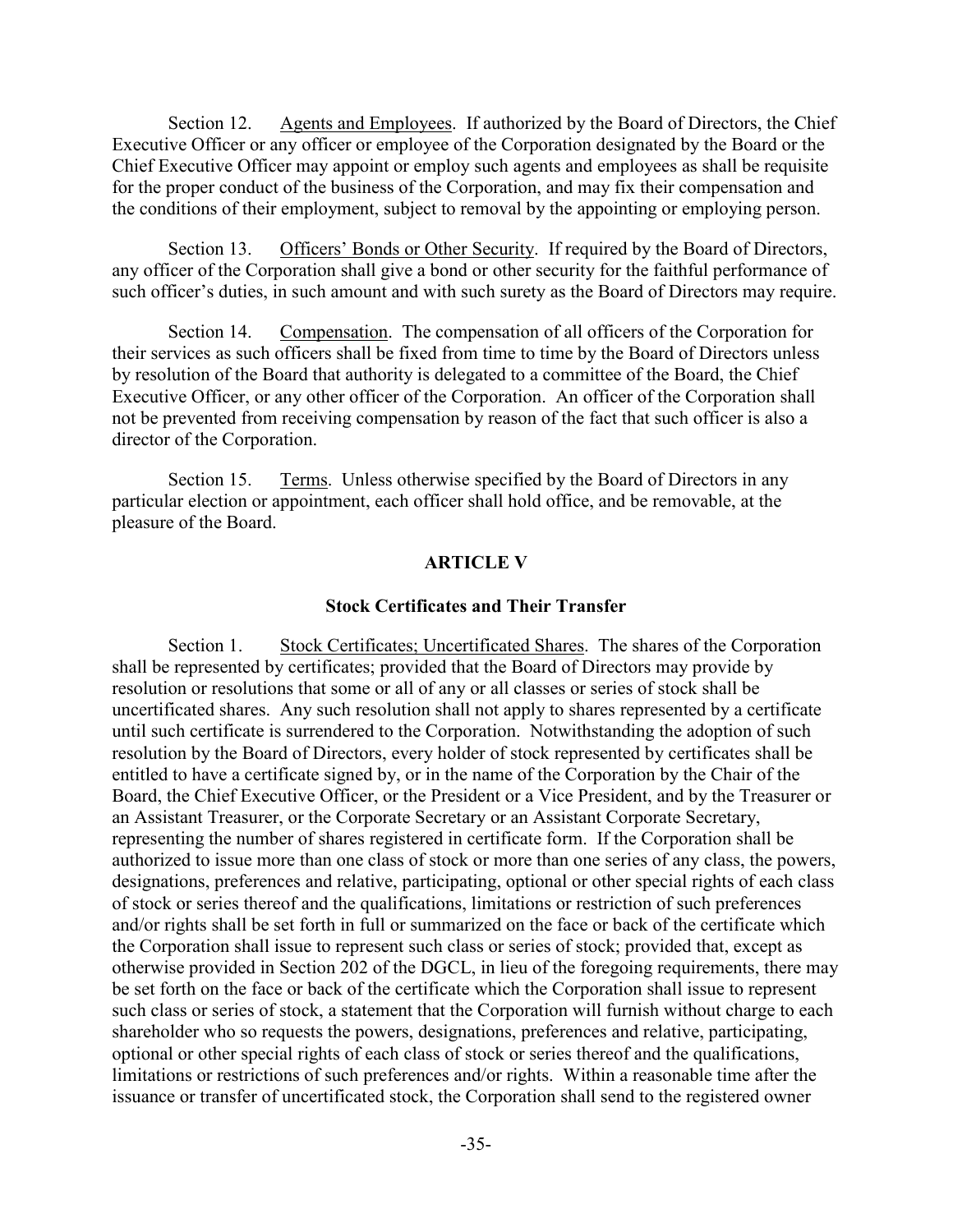thereof a written notice containing the information required or permitted to be set forth or stated on certificates pursuant to this [Section](#page-34-1) 1 or otherwise pursuant to the DGCL. Except as otherwise expressly provided by law, the rights and obligations of the holders of uncertificated stock and the rights and obligations of the holders of certificates representing stock of the same class and series shall be identical.

Section 2. Facsimile Signatures. Any or all of the signatures on a certificate may be a facsimile. In case any officer, transfer agent or registrar who has signed or whose facsimile signature has been placed upon a certificate shall have ceased to be such officer, transfer agent or registrar before such certificate is issued, it may be issued by the Corporation with the same effect as if such person was such officer, transfer agent or registrar at the date of issue.

Section 3. Lost Certificates. The Corporation may issue a new certificate or certificates, or uncertificated shares, in the place of any certificate or certificates theretofore issued by the Corporation alleged to have been lost, stolen, or destroyed. The Corporation may, in its discretion and as a condition precedent to the issuance thereof, require the owner of such lost, stolen, or destroyed certificate or certificates, or the owner's legal representative, to give the Corporation a bond in such sum as it may direct sufficient to indemnify it against any claim that may be made against the Corporation on account of the alleged loss, theft or destruction of any such certificate or the issuance of such new certificate or uncertificated shares.

Section 4. Transfers of Stock. Upon surrender to the Corporation or the transfer agent of the Corporation of a certificate for shares duly endorsed or accompanied by proper evidence of succession, assignment or authority or transfer, or upon receipt by the transfer agent of a proper instruction from the registered holder of uncertificated shares, it shall be the duty of the Corporation to transfer such shares upon its records and, in connection with the transfer of a share that will be certificated, to issue a new certificate to the person entitled thereto and to cancel the old certificate; provided, however, that the Corporation shall be entitled to recognize and enforce any lawful restriction on transfer. Whenever any transfer of stock shall be made for collateral security, and not absolutely, it shall be so expressed in the entry of transfer if, when the certificates are presented to the Corporation for transfer, or when proper instructions with respect to the transfer of uncertificated shares are received, both the transferor and the transferee request the Corporation to do so.

Section 5. Transfer Agents and Registrars. The Board of Directors may appoint, or authorize any officer or officers to appoint, one or more transfer agents and one or more registrars.

Section 6. Regulations. The Board of Directors may make such additional rules and regulations, not inconsistent with these By-Laws, as it may deem expedient concerning the issue, transfer and registration of certificates for shares of stock of the Corporation.

Section 7. Fixing the Record Date. In order that the Corporation may determine the shareholders entitled to notice of or to vote at any meeting of shareholders or any adjournment thereof, or entitled to receive payment of any dividend or other distribution or allotment of any rights, or entitled to exercise any rights in respect of any change, conversion or exchange of stock or for the purpose of any other lawful action, the Board of Directors may, except as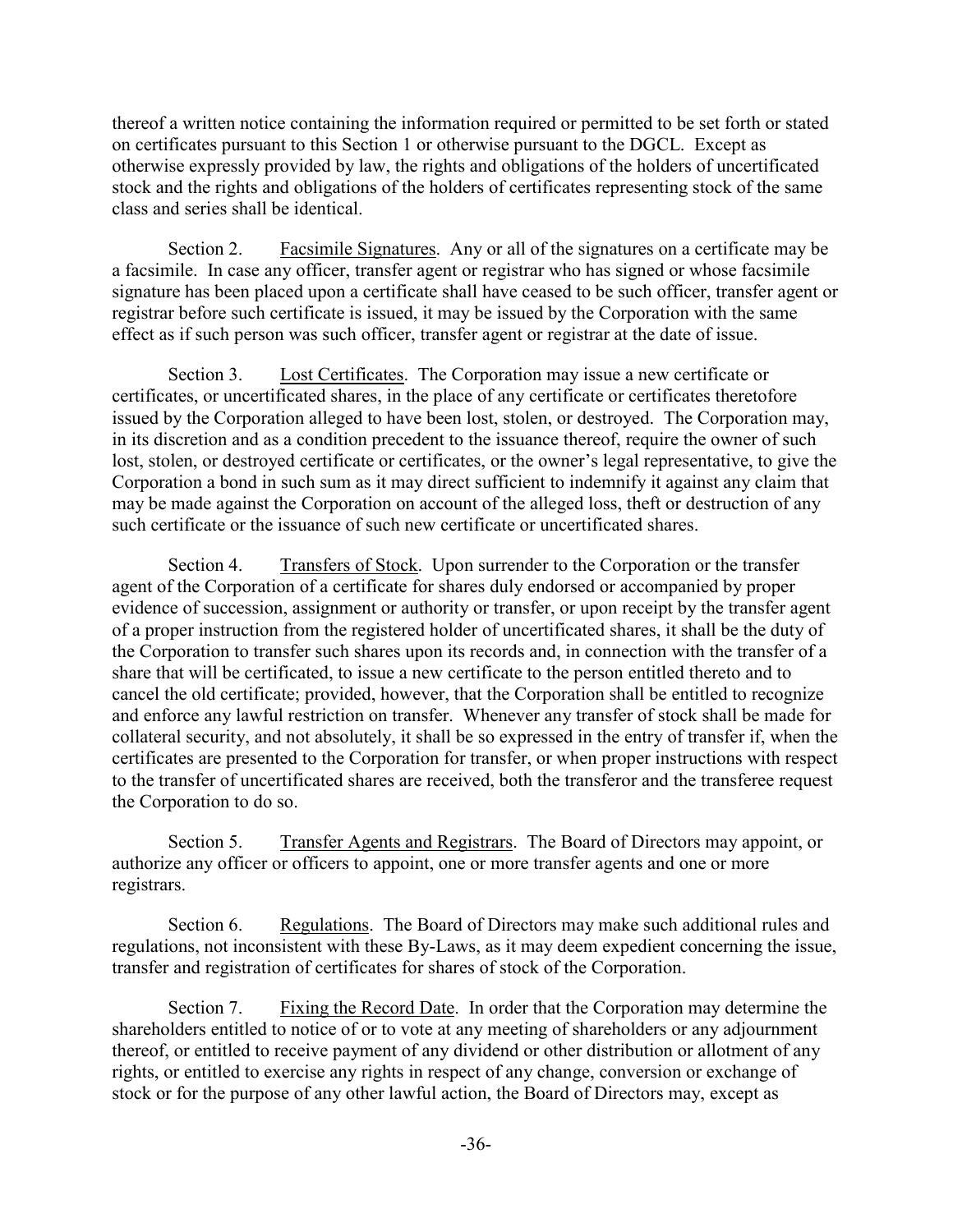otherwise required by law, fix a record date, which record date shall not precede the date on which the resolution fixing the record date is adopted and which record date shall not be more than 60 nor less than 10 days before the date of such meeting, nor more than 60 days prior to any other action; provided, however, that if no record date is fixed by the Board of Directors, the record date for determining shareholders entitled to notice of or to vote at a meeting of shareholders shall be at the close of business on the day next preceding the day on which notice is given or, if notice is waived, at the close of business on the day next preceding the day on which the meeting is held, and, for determining shareholders entitled to receive payment of any dividend or other distribution or allotment of rights or to exercise any rights of change, conversion or exchange of stock or for any other purpose, the record date shall be at the close of business on the day on which the Board of Directors adopts a resolution relating thereto. A determination of shareholders of record entitled to notice of or to vote at a meeting of shareholders shall apply to any adjournment of the meeting; provided, however, that the Board of Directors may fix a new record date for the adjourned meeting. To the extent permitted by law, the record date for determining the shareholders entitled to receive notice of a meeting may be different from the record date for determining the shareholders entitled to vote at such meeting.

In order that the Corporation may determine the shareholders entitled to consent to corporate action without a meeting, the Board of Directors may fix a record date, which shall not precede the date upon which the resolution fixing the record date is adopted by the Board of Directors, and which record date shall be not more than 10 days after the date upon which the resolution fixing the record date is adopted. If no record date has been fixed by the Board of Directors and no prior action by the Board of Directors is required by the DGCL, the record date shall be the first date on which a consent setting forth the action taken or proposed to be taken is delivered to the Corporation in the manner prescribed by the DGCL. If no record date has been fixed by the Board of Directors and prior action by the Board of Directors is required by the DGCL with respect to the proposed action by consent of the shareholders without a meeting, the record date for determining shareholders entitled to consent to corporate action without a meeting shall be at the close of business on the day on which the Board of Directors adopts the resolution taking such prior action.

Section 8. Registered Shareholders. The Corporation shall be entitled to recognize the exclusive right of a person registered on its records as the owner of shares of stock to receive dividends and to vote as such owner, shall be entitled to hold liable for calls and assessments a person registered on its records as the owner of shares of stock, and shall not be bound to recognize any equitable or other claim to or interest in such share or shares of stock on the part of any other person, whether or not it shall have express or other notice thereof, except as otherwise provided by the laws of Delaware.

# **ARTICLE VI**

## **Indemnification**

<span id="page-36-1"></span><span id="page-36-0"></span>Section 1. Right to Indemnification. Each person who was or is made a party or is threatened to be made a party to or is otherwise involved in any action, suit or proceeding, whether civil, criminal, administrative or investigative (for purposes of this [Article](#page-36-0) VI, a "proceeding"), by reason of the fact that he or she (a) is or was a director or an officer of the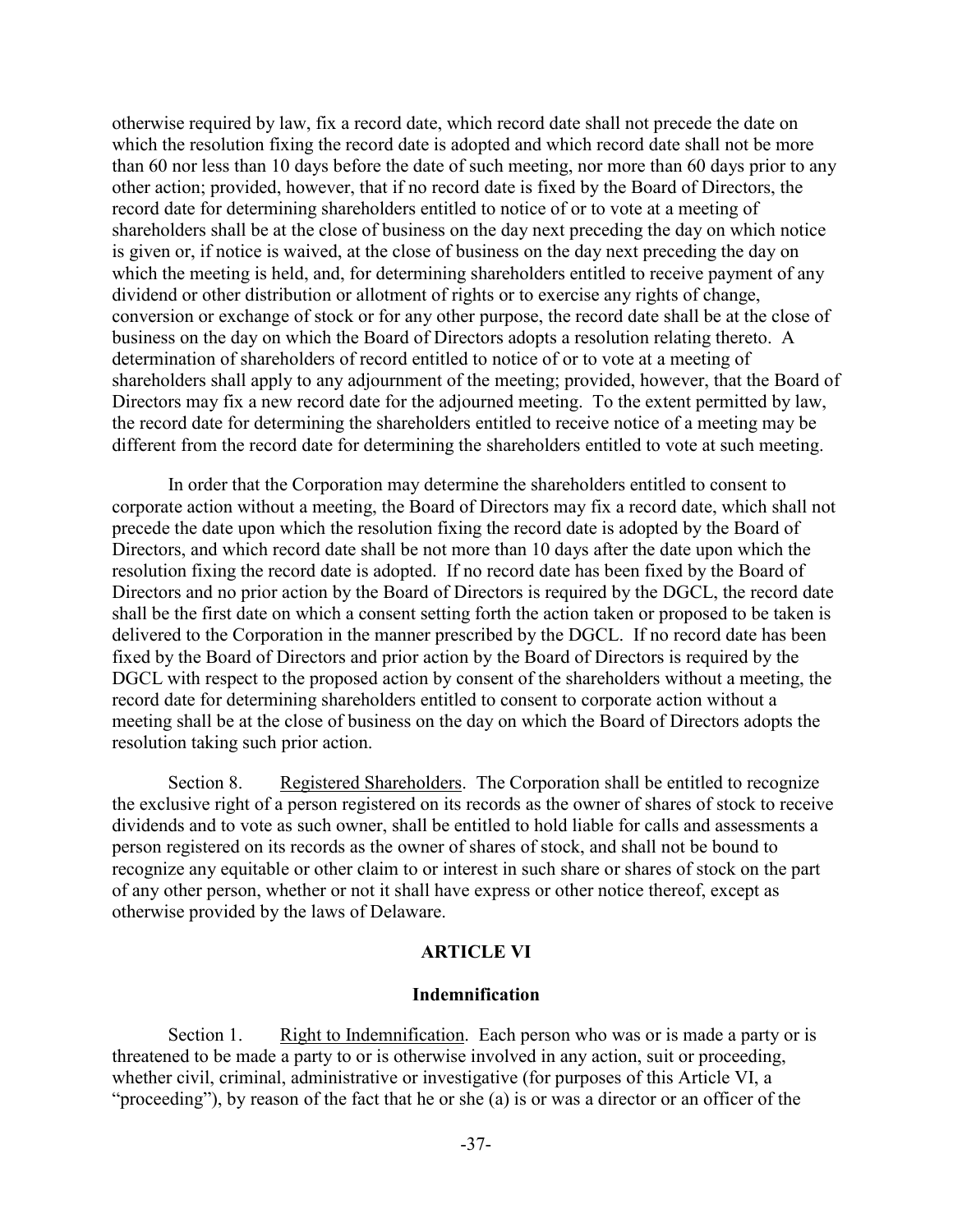Corporation or (b) is or was serving at the request of the Corporation as a director, officer, employee, agent, partner or trustee of another corporation or of a partnership, joint venture, trust or other enterprise, including service with respect to an employee benefit plan (the persons in clauses (a) and (b) hereinafter referred to as an "indemnitee"), shall be indemnified and held harmless by the Corporation to the fullest extent permitted by Delaware law, as the same exists or may hereafter be amended (but, in the case of any such amendment, only to the extent that such amendment permits the Corporation to provide broader indemnification rights than such law permitted the Corporation to provide prior to such amendment), against all expense, liability and loss (including attorneys' fees, judgments, fines, ERISA excise taxes or penalties and amounts paid in settlement) reasonably incurred or suffered by such indemnitee in connection therewith; provided, however, that, except as provided in [Section](#page-37-0) 3 of this [Article](#page-36-0) VI with respect to proceedings to enforce rights to indemnification, the Corporation shall indemnify any such indemnitee in connection with a proceeding (or part thereof) initiated by such indemnitee only if such proceeding (or part thereof) was authorized by the Board of Directors of the Corporation.

<span id="page-37-1"></span>Section 2. Right to Advancement of Expenses. In addition to the right to indemnification conferred in [Section](#page-36-1) 1 of this [Article](#page-36-0) VI, an indemnitee shall also have the right to be paid by the Corporation the expenses (including attorney's fees) incurred in defending any such proceeding in advance of its final disposition (hereinafter an "advancement of expenses"); provided, however, that if the DGCL requires, an advancement of expenses incurred by an indemnitee in his or her capacity as a director or officer (and not in any other capacity in which service was or is rendered by such indemnitee, including, without limitation, service to an employee benefit plan) shall be made only upon delivery to the Corporation of an undertaking (hereinafter an "undertaking"), by or on behalf of such indemnitee, to repay all amounts so advanced if it shall ultimately be determined by final judicial decision from which there is no further right to appeal (hereinafter a "final adjudication") that such indemnitee is not entitled to be indemnified for such expenses under this [Section](#page-37-1) 2 or otherwise.

<span id="page-37-0"></span>Section 3. Right of Indemnitee to Bring Suit. If a claim under [Section](#page-37-1) 1 or Section 2 of this [Article](#page-36-0) VI is not paid in full by the Corporation within 60 days after a written claim has been received by the Corporation, except in the case of a claim for an advancement of expenses, in which case the applicable period shall be 20 days, the indemnitee may at any time thereafter bring suit against the Corporation to recover the unpaid amount of the claim. If successful in whole or in part in any such suit, or in a suit brought by the Corporation to recover an advancement of expenses pursuant to the terms of an undertaking, the indemnitee shall be entitled to be paid also the expense of prosecuting or defending such suit. In (a) any suit brought by the indemnitee to enforce a right to indemnification hereunder (but not in a suit brought by the indemnitee to enforce a right to an advancement of expenses) it shall be a defense that, and (b) in any suit brought by the Corporation to recover an advancement of expenses pursuant to the terms of an undertaking, the Corporation shall be entitled to recover such expenses upon a final adjudication that, the indemnitee has not met any applicable standard for indemnification set forth in the DGCL. Neither the failure of the Corporation (including its directors who are not parties to such action, a committee of such directors, independent legal counsel, or its shareholders) to have made a determination prior to the commencement of such suit that indemnification of the indemnitee is proper in the circumstances because the indemnitee has met the applicable standard of conduct set forth in the DGCL, nor an actual determination by the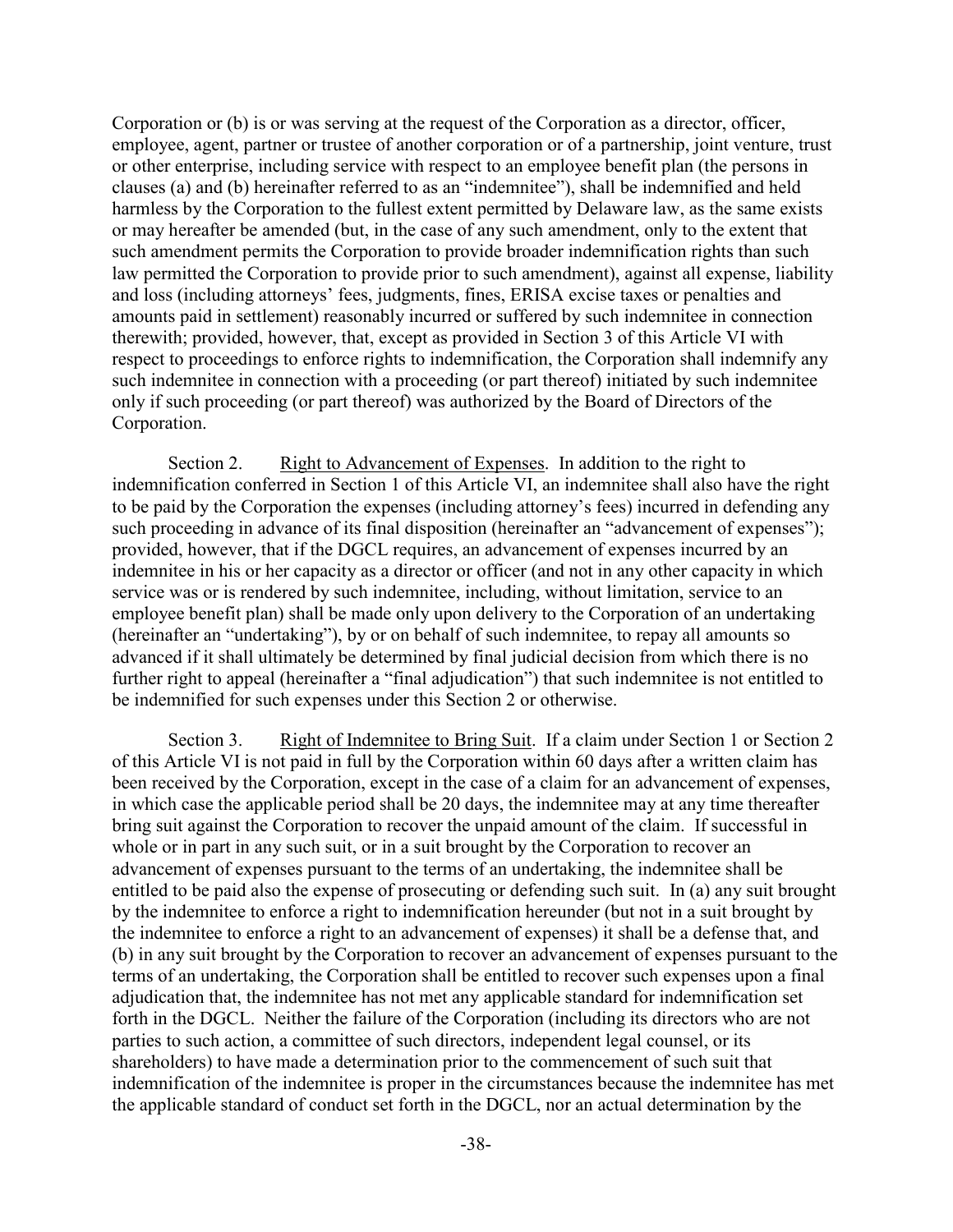Corporation (including its directors who are not parties to such action, a committee of such directors, independent legal counsel, or its shareholders) that the indemnitee has not met such applicable standard of conduct, shall create a presumption that the indemnitee has not met the applicable standard of conduct or, in the case of such a suit brought by the indemnitee, be a defense to such suit. In any suit brought by the indemnitee to enforce a right to indemnification or to an advancement of expenses hereunder, or brought by the Corporation to recover an advancement of expenses pursuant to the terms of an undertaking, the burden of proving that the indemnitee is not entitled to be indemnified, or to such advancement of expenses, under this [Article](#page-36-0) VI or otherwise shall be on the Corporation.

Section 4. Non-Exclusivity of Rights. The rights to indemnification and to the advancement of expenses conferred in this [Article](#page-36-0) VI shall not be exclusive of any other right which any person may have or hereafter acquire under any statute, the Corporation's Certificate of Incorporation, agreement, vote of shareholders or directors or otherwise.

Section 5. Insurance. The Corporation may maintain insurance, at its expense, to protect itself and any director, officer, employee or agent of the Corporation or another corporation, partnership, joint venture, trust or other enterprise against any expense, liability or loss, whether or not the Corporation would have the power to indemnify such person against such expense, liability or loss under the DGCL.

Section 6. Indemnification of Employees and Agents of the Corporation. The Corporation may, to the extent authorized from time to time by the Board of Directors, grant rights to indemnification and to the advancement of expenses to any employee or agent of the Corporation to the fullest extent of the provisions of this [Article](#page-36-0) VI with respect to the indemnification and advancement of expenses of directors and officers of the Corporation.

Section 7. Nature of Rights. The rights conferred upon indemnitees in this [Article](#page-36-0) VI shall be contract rights and such rights shall continue as to an indemnitee who has ceased to be a director, officer, employee, agent, partner or trustee and shall inure to the benefit of the indemnitee's heirs, executors and administrators. Any amendment, alteration or repeal of this [Article](#page-36-0) VI that adversely affects any right of an indemnitee or its successors shall be prospective only and shall not limit or eliminate any such right with respect to any proceeding involving any occurrence or alleged occurrence of any action or omission to act that took place prior to such amendment or repeal.

# **ARTICLE VII**

# **General Provisions**

Section 1. Dividends. Subject to the provisions of statute and the Certificate of Incorporation, dividends upon the shares of capital stock of the Corporation may be declared by the Board of Directors at any regular or special meeting. Dividends may be paid in cash, in property or in shares of stock of the Corporation, unless otherwise provided by statute or the Certificate of Incorporation.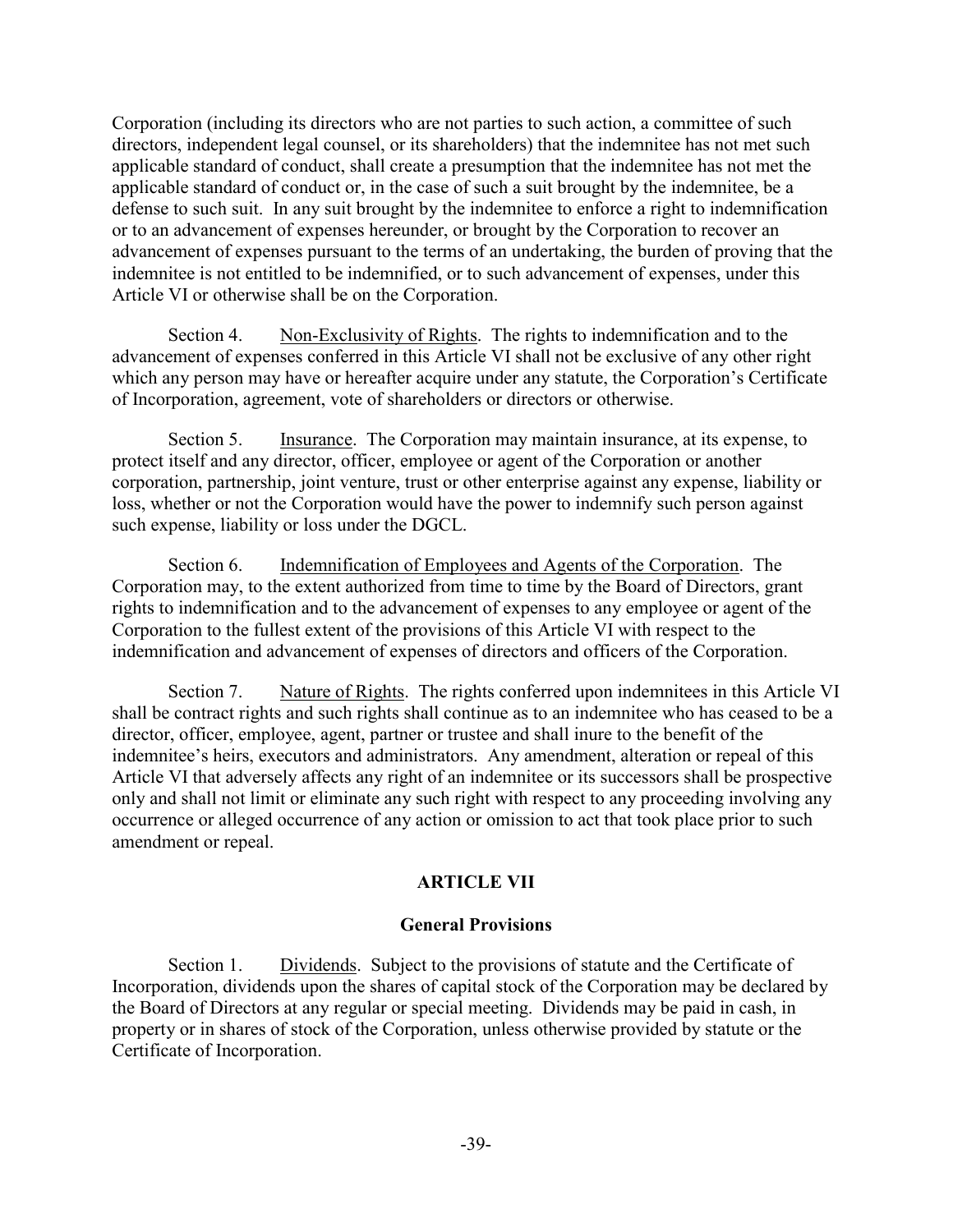Section 2. Seal. The seal of the Corporation shall be in such form as shall be approved by the Board of Directors.

Section 3. Fiscal Year. The fiscal year of the Corporation shall be fixed, and once fixed, may thereafter be changed, by resolution of the Board of Directors.

Section 4. Contributions. The Board of Directors shall have the authority from time to time to make such contributions as the Board in its discretion shall determine, for public and charitable purposes.

Section 5. Borrowing, etc. No officer, agent or employee of the Corporation shall have any power or authority to borrow money on its behalf, to pledge its credit, or to mortgage or pledge its real or personal property, except within the scope and to the extent of the authority delegated by resolution of the Board of Directors. Authority may be given by the Board for any of the above purposes and may be general or limited to specific instances.

Section 6. Deposits. All funds of the Corporation shall be deposited from time to time to the credit of the Corporation in such banks, trust companies, or other depositories as the Board of Directors may approve or designate, and all such funds shall be withdrawn only upon checks, drafts, notes or other orders for payment signed by such one or more officers, employees or other persons as the Board shall from time to time determine.

Section 7. Execution of Contracts, Deeds, etc. The Board of Directors may authorize any officer or officers, agent or agents, in the name and on behalf of the Corporation to enter into or execute and deliver any and all deeds, bonds, mortgages, contracts and other obligations or instruments, and such authority may be general or confined to specific instances.

Section 8. Voting of Stock in Other Corporations. If authorized by the Board of Directors, any officer of the Corporation may appoint an attorney or attorneys (who may be or include such officer), in the name and on behalf of the Corporation, to cast the votes which the Corporation may be entitled to cast as a shareholder or otherwise in any other corporation any of whose shares or other securities are held by or for the Corporation, at meetings of the holders of the shares or other securities of such other corporation, or in connection with the ownership of such shares or other securities, to consent in writing to any action by such other corporation, and may instruct the person or persons so appointed as to the manner of casting such votes or giving such consent, and may execute or cause to be executed in the name and on behalf of the Corporation and under its seal such written proxies or other instruments as such proxy may deem necessary or proper in the circumstances.

Section 9. Form of Records. Any records maintained by the Corporation in the regular course of its business, including its stock ledger, books of account, and minute books, may be kept on, or be in the form of punch cards, magnetic tape, photographs, microphotographs, or any other information storage device; provided that the records so kept can be converted into clearly legible form within a reasonable time. The Corporation shall so convert any records so kept upon the request of any person entitled to inspect the same.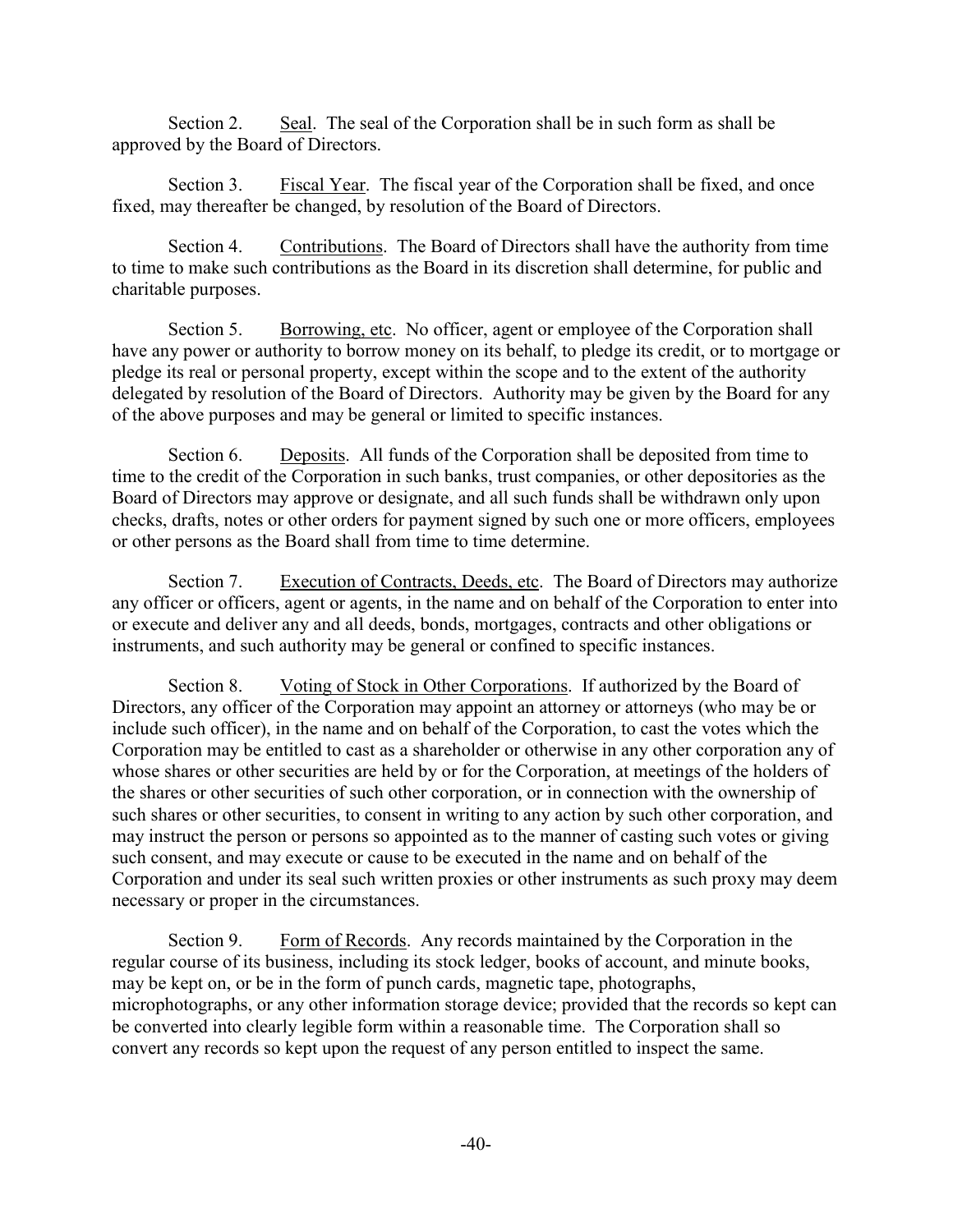## **ARTICLE VIII**

#### **Amendments**

These By-Laws may be adopted, amended or repealed by the affirmative vote of the holders of a majority of the voting power of the capital stock of the Corporation outstanding and entitled to vote thereon. The Board of Directors shall also have the power to adopt, amend or repeal any provision of these By-Laws of the Corporation without any vote of the shareholders of the Corporation.

## **ARTICLE IX**

## **Definitions**

Section 1. "Affiliate." The term "Affiliate," as used herein, shall have the meaning set forth in Rule 12b-2 under the Exchange Act.

Section 2. "Associate." The term "Associate," as used herein, shall have the meaning set forth in Rule 12b-2 under the Exchange Act.

Section 3. "Beneficial Ownership; Beneficially Owned." The terms "beneficial ownership" or "beneficially owned," as used herein, shall have the meanings set forth for such terms in Section 13(d) of the Exchange Act.

Section 4. "Certificate of Incorporation." The term "Certificate of Incorporation," as used herein, includes not only the original Certificate of Incorporation filed to create the Corporation but also all other certificates, agreements of merger or consolidation, plans of reorganization, or other instruments, howsoever designated, which are filed pursuant to the DGCL, and which have the effect of amending or supplementing in some respect this Corporation's original Certificate of Incorporation.

Section 5. "Designated Officer." The term "Designated Officer," as used herein, shall mean an officer identified on a numbered list of officers of the Corporation who shall be deemed to be, in the order in which they appear on the list up until a quorum is obtained, directors of the Corporation, or members of a committee of the Board of Directors, as the case may be, for purposes of obtaining a quorum during an Emergency (as defined below), if a quorum of directors or committee members, as the case may be, cannot otherwise be obtained during such Emergency, which officers have been designated by the Board of Directors from time to time but in any event prior to such time or times as an Emergency may have occurred.

Section 6. "Derivative Instrument." The term "Derivative Instrument," as used herein, shall mean any agreement, arrangement or understanding, written or oral, (including any derivative, long or short position, profit interest, forward, future, swap, option, warrant, convertible security, stock appreciation right or similar right, hedging transaction, repurchase agreement or arrangement, borrowed or loaned shares and so-called "stock borrowing" agreement or arrangement) with an exercise or conversion privilege or a settlement payment or mechanism at a price related to any class or series of shares of capital stock of the Corporation or with a value derived in whole or in part from the value of any class or series of shares of capital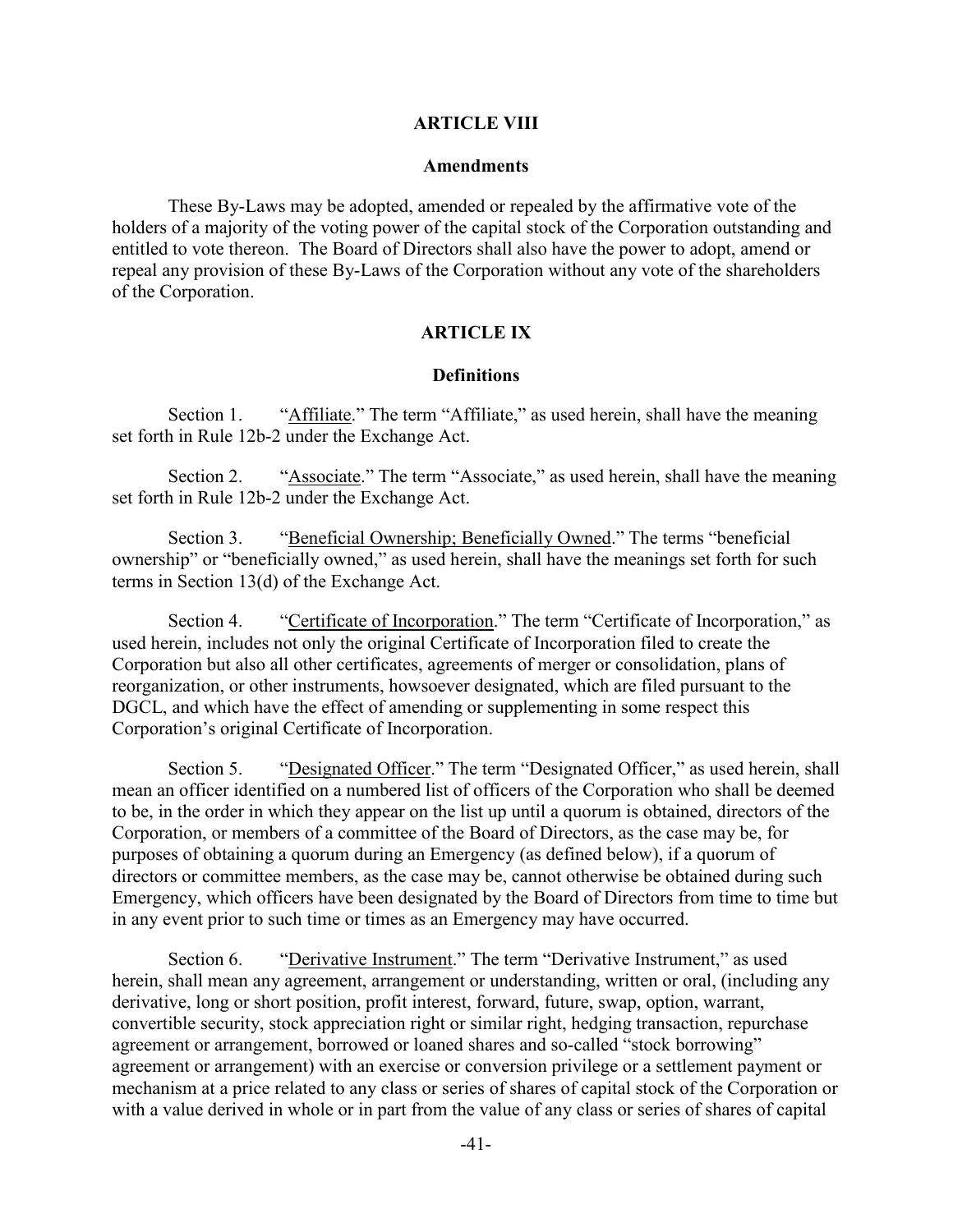stock of the Corporation, the effect or intent of which is to mitigate loss, manage risk or benefit from changes in the price of any securities of the Corporation, to transfer to or from any person or entity, in whole or in part, any of the economic consequences of ownership of any security of the corporation, to maintain, increase or decrease the voting power of any person or entity with respect to securities of the Corporation or to provide any person or entity, directly or indirectly, with the opportunity to profit or share in any profit derived from, or to otherwise benefit economically from, any increase or decrease in the value of any security of the Corporation, without regard to whether such agreement, arrangement or understanding is required to be reported on a Schedule 13D in accordance with the Exchange Act.

Section 7. "Electronic Transmission." The term "electronic transmission" as used herein shall mean any form of communication, not directly involving the physical transmission of paper, that creates a record that may be retained, retrieved, and reviewed by a recipient thereof, and that may be directly reproduced in paper form by such recipient through an automated process or that otherwise may be permitted as an electronic transmission by the DGCL, as amended from time to time.

Section 8. "Net Long Beneficial Ownership." The term "Net Long Beneficial Ownership" (and its correlative terms), as used herein, when used to describe the nature of a person's ownership of capital stock of the Corporation, shall mean the capital stock of the Corporation that such person or, if such person is a beneficial owner, that such beneficial owner would then be deemed to own pursuant to the definition of "net long position" set forth in Rule 14e-4 under the Exchange Act, excluding, at any time, (a) any capital stock as to which such shareholder or beneficial owner, as the case may be, does not then have the right to vote or direct the vote and (b) any capital stock as to which such person or beneficial owner (or any Affiliate or Associate of such person or beneficial owner), as the case may be, had directly or indirectly entered into (or caused to be entered into) and not yet terminated a Derivative Instrument, and further subtracting from any person's ownership of capital stock at any time such person's (and such person's Affiliates' and Associates') "short position" (as defined pursuant to Rule 14e-4(a) under the Exchange Act), all as the Board of Directors shall determine in good faith.

Section 9. "Noticing Shareholder." The term "Noticing Shareholder," as used herein, shall mean a shareholder providing notice pursuant to [Section](#page-7-0) 11, [Section](#page-15-0) 12 or [Section](#page-16-0) 13 of [Article](#page-0-0) II, as applicable; provided, however, that (a) the term "Noticing Shareholder" as used in [Section](#page-15-0) 1[1\(c\)](#page-7-0) or Section 1[2\(c\)](#page-15-0) of [Article](#page-0-0) II, as applicable, shall mean, with respect to a Requesting Shareholder submitting information pursuant to [Section](#page-7-0) 1[1\(c\)](#page-7-0) or [Section](#page-15-0) 1[2\(c\)](#page-15-0) of [Article](#page-0-0) II, as applicable, the Requesting Shareholder, and (b) the term "Noticing Shareholder" as used in [Section](#page-7-0) 1[1\(c\)](#page-7-0) of [Article](#page-0-0) II shall mean, with respect to each Nominator and Group Member submitting information pursuant to [Section](#page-7-0) 1[1\(c\)](#page-7-0) of [Article](#page-0-0) II, the Nominator or Nominator Group, as applicable.

Section 10. "Proponent Person." The term "Proponent Person," as used herein, shall mean, with respect to any Noticing Shareholder or Requesting Shareholder: (a) such Noticing Shareholder or Requesting Shareholder; (b) the beneficial owner(s), if different from such Noticing Shareholder or Requesting Shareholder, on whose behalf the notice is provided or the Special Meeting Request is made; (c) any person directly or indirectly controlling, controlled by or under common control with such Noticing Shareholder or Requesting Shareholder (or, if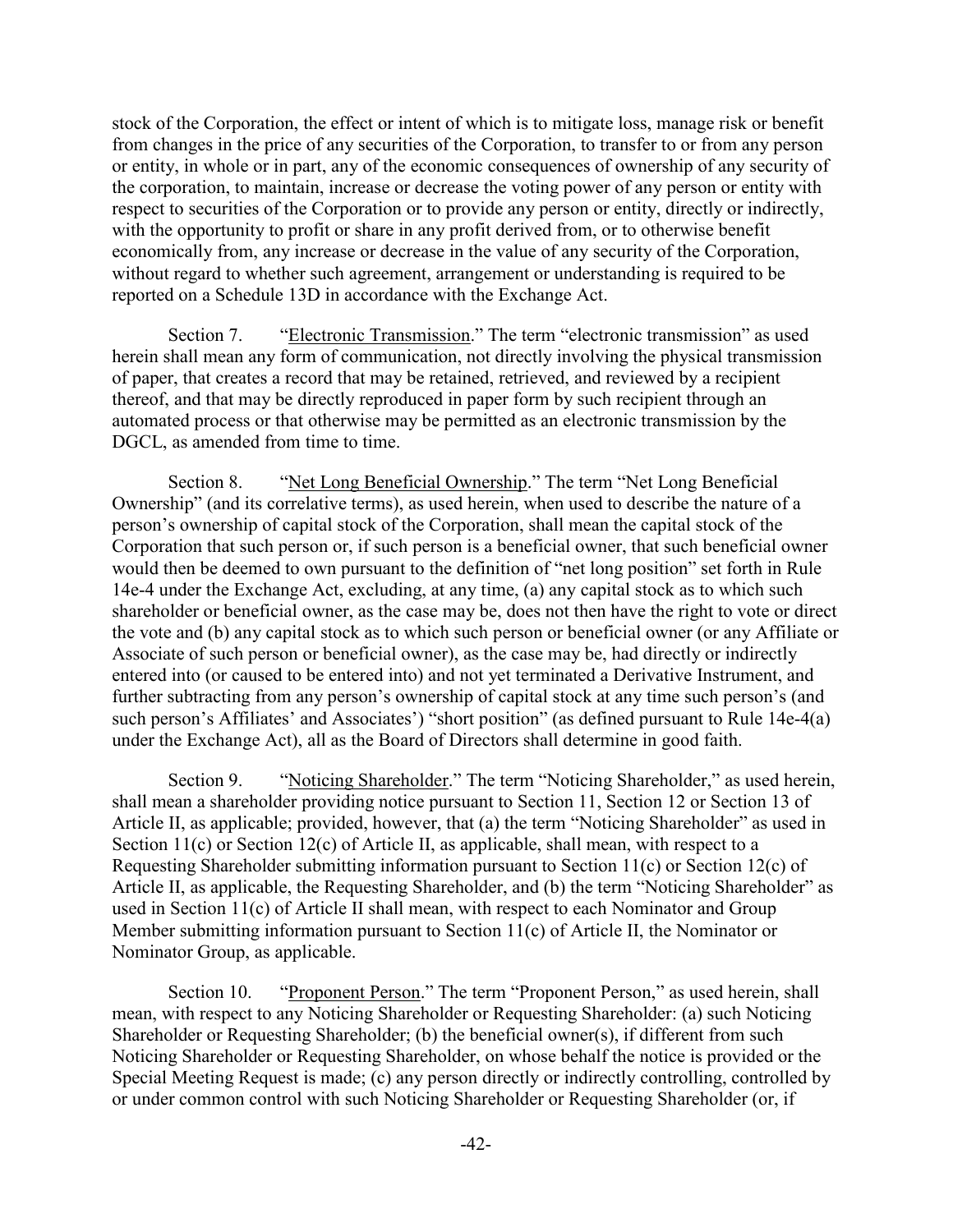different from such Noticing Shareholder or Requesting Shareholder, the beneficial owner or beneficial owners on whose behalf such notice or Special Meeting Request is made); (d) any member of the immediate family of any individual described in the foregoing clause (a) or (b) sharing the same household; (e) any Affiliate or Associate of any person described in the foregoing clause (a), (b), (c) or (d); (f) any person who is a member of a "group" (as such term is used in Rule 13d-5 under the Exchange Act) with such Noticing Shareholder or Requesting Shareholder, or any other Proponent Person with respect to the stock of the Corporation, including any Proposed Nominee; (g) any person with whom any person described in the foregoing clause (a), (b), (c) or (d) is knowingly acting in concert with respect to the stock of the Corporation; and (h) any participant (as defined in paragraphs (a)(ii)-(vi) of Instruction 3 to Item 4 of Schedule 14A) with any person described in the foregoing clause (a), (b), (c) or (d) with respect to any proposed nomination or business; provided, however, that the term "Proponent Person," shall mean, with respect to each Nominator and Group Member submitting information pursuant to [Section](#page-7-0) 1[1\(c\)](#page-7-0) of [Article](#page-0-0) II, the Nominator or Nominator Group, as applicable.

Section 11. "Public Announcement." The term "Public Announcement," as used herein, shall mean disclosure (a) in a press release issued by the Corporation in accordance with its customary press release procedures, that is reported by the Dow Jones News Service, Associated Press or a comparable national news service or is generally available on internet news sites, or (b) in a document publicly filed by the Corporation with the SEC pursuant to Section 13, 14 or 15(d) of the Exchange Act.

Section 12. "Qualified Representative." The term "Qualified Representative," as used herein in relation to any person, shall mean (a) a duly authorized officer, manager or partner of such person or (b) a person authorized by a writing executed by such person (or a reliable reproduction or electronic transmission of such a writing) delivered by such person to the Corporate Secretary at the principal executive offices of the Corporation prior to the making of any nomination or proposal at a shareholder meeting stating that such person is authorized to act for such Noticing Shareholder or Requesting Shareholder as proxy at the meeting of shareholders, which writing or electronic transmission, or a reliable reproduction of the writing or electronic transmission, must be produced at least 24 hours prior to the meeting of shareholders.

## **ARTICLE X**

#### **Exclusive Forum**

Unless the Corporation consents in writing to the selection of an alternative forum, the sole and exclusive forum for (a) any derivative action or proceeding brought on behalf of the Corporation, (b) any action asserting a claim for or based on a breach of a fiduciary duty owed by any current or former director or officer or other employee of the Corporation to the Corporation or the Corporation's shareholders, including a claim alleging the aiding and abetting of such a breach of fiduciary duty, (c) any action asserting a claim against the Corporation or any current or former director or officer or other employee of the Corporation arising pursuant to any provision of the DGCL or the Certificate of Incorporation or these By-Laws (as either may be amended from time to time), (d) any action asserting a claim related to or involving the Corporation that is governed by the internal affairs doctrine, or (e) any action asserting an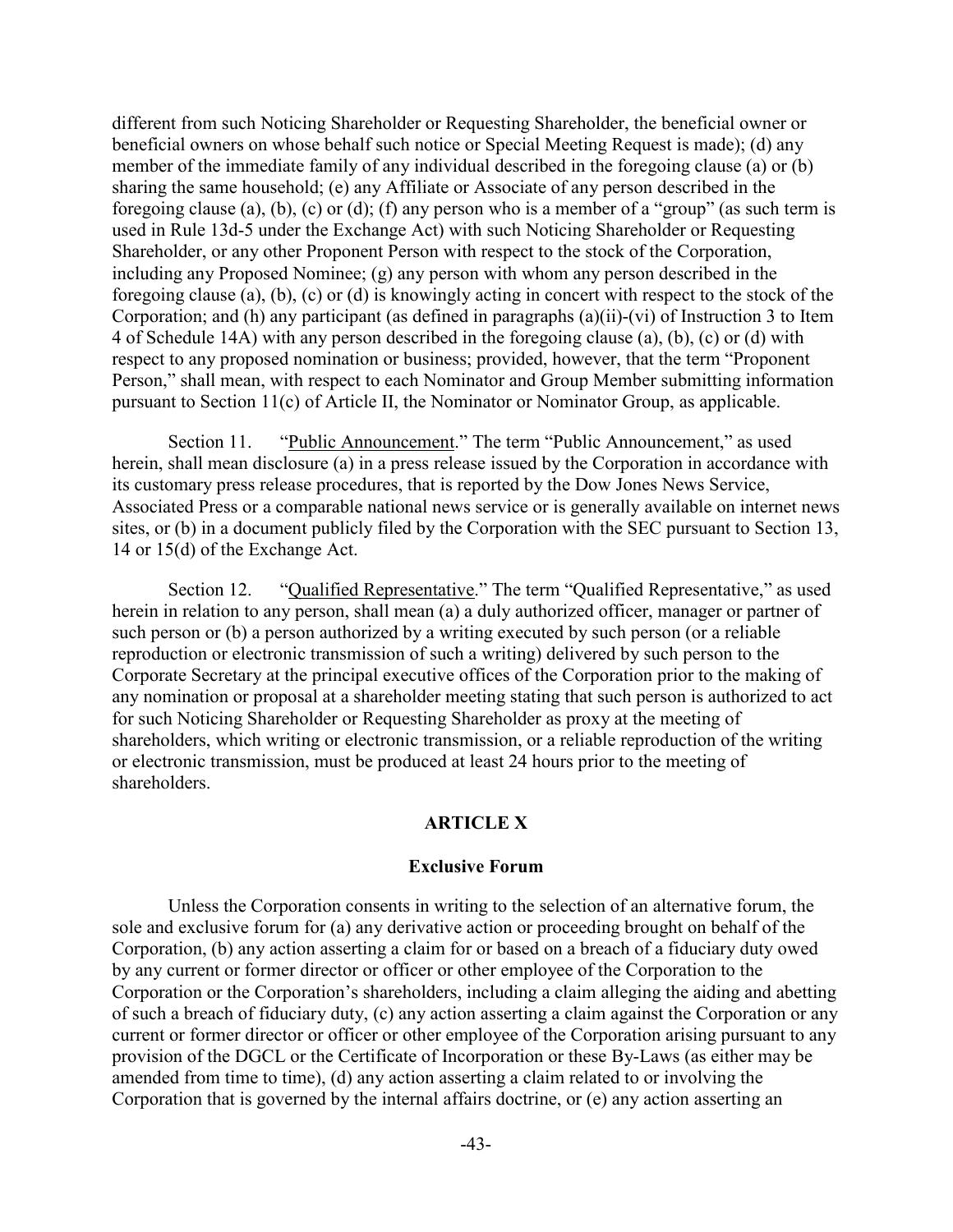"internal corporate claim" as that term is defined in Section 115 of the DGCL shall be a state court within the State of Delaware (or, if no state court located within the State of Delaware has jurisdiction, the federal district court for the District of Delaware).

## **ARTICLE XI**

## **Emergency By-Laws**

<span id="page-43-0"></span>Section 1. Emergency By-Laws. This [Article](#page-43-0) XI shall be operative during any emergency, disaster or catastrophe, as referred to in Section 110 of the DGCL or other similar emergency condition (including, without limitation, a pandemic), as a result of which a quorum of the Board of Directors or a committee thereof cannot readily be convened for action (each, an "Emergency"), notwithstanding any different or conflicting provision of the other Sections of these By-Laws or in the Certificate of Incorporation. To the extent not inconsistent with the provisions of this [Article](#page-43-0) XI, the other Sections of these By-Laws and the provisions of the Certificate of Incorporation shall remain in effect during such Emergency, and upon termination of such Emergency, the provisions of this [Article](#page-43-0) XI shall cease to be operative unless and until another Emergency shall occur. To the extent that it considers it practical to do so, the Board of Directors shall manage the business of the Corporation during an Emergency in a manner that is consistent with these By-Laws and the Certificate of Incorporation. It is recognized, however, that in an Emergency, it may not always be practical to act in this manner and this [Article](#page-43-0) XI is intended to, and does hereby, empower the Board of Directors with the maximum authority possible under the DGCL and all other applicable law to conduct the interim management of the affairs of the Corporation in an emergency in what it considers to be in the best interests of the Corporation, including, without limitation, taking any action that it determines to be practical and necessary to address the circumstances of the Emergency. Nothing contained in this [Article](#page-43-0) XI shall be deemed exclusive of any other provisions for emergency powers consistent with other sections of the DGCL that have been or may be adopted by corporations created under the DGCL.

<span id="page-43-1"></span>Section 2. Meetings; Notice*.* During any Emergency, a meeting of the Board of Directors or any committee thereof may be called by any member of the Board of Directors or such committee or the Chair of the Board, the Lead Independent Director (if one has been appointed), the Chief Executive Officer, the Corporate Secretary or any executive officer of the Corporation. Notice of the place, date and time of the meeting shall be given by any available means of communication by the person calling the meeting to such of the directors or committee members and Designated Officers as, in the judgment of the person calling the meeting, it may be feasible to reach. Such notice shall be given at such time in advance of the meeting as, in the judgment of the person calling the meeting, circumstances permit.

Section 3. Quorum. At any meeting of the Board of Directors called in accordance with [Section](#page-43-1) 2 of this [Article](#page-43-0) XI, the presence or participation of one director shall constitute a quorum for the transaction of business, and at any meeting of any committee of the Board of Directors called in accordance with [Section](#page-43-1) 2 of this [Article](#page-43-0) XI, the presence or participation of one committee member shall constitute a quorum for the transaction of business. In the event that no directors are able to attend a meeting of the Board of Directors or any committee thereof, the presence or participation of two Designated Officers shall constitute a quorum for the